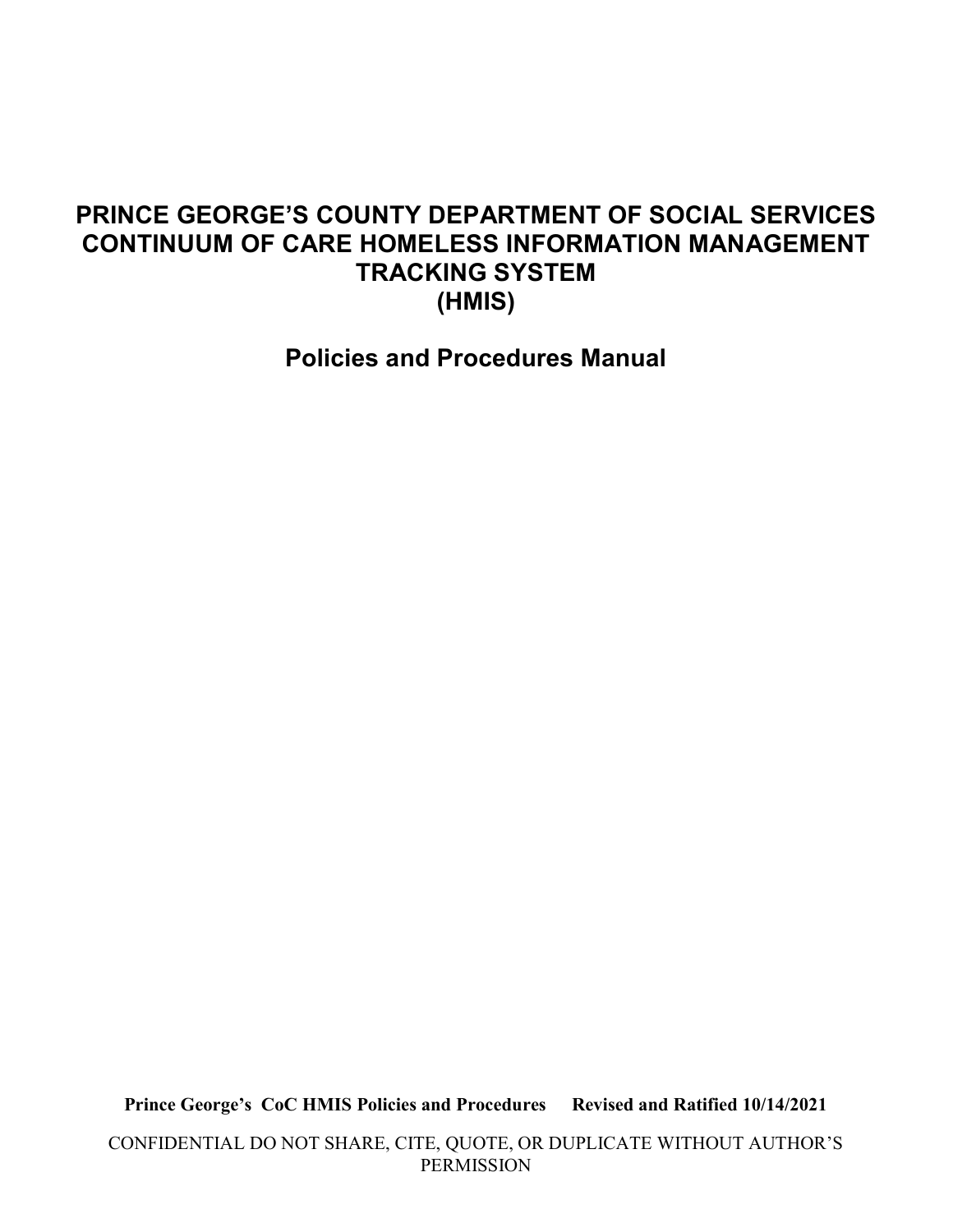| Access Privileges to System Software…………………………………………………………………30<br>SECTION 5: TECHNICAL SUPPORT & SYSTEM AVAILABILITY44 |  |
|-------------------------------------------------------------------------------------------------------------------------|--|
|                                                                                                                         |  |
|                                                                                                                         |  |
|                                                                                                                         |  |
|                                                                                                                         |  |
|                                                                                                                         |  |
|                                                                                                                         |  |
|                                                                                                                         |  |
|                                                                                                                         |  |
|                                                                                                                         |  |
|                                                                                                                         |  |
|                                                                                                                         |  |
|                                                                                                                         |  |
|                                                                                                                         |  |
|                                                                                                                         |  |
|                                                                                                                         |  |
|                                                                                                                         |  |
|                                                                                                                         |  |
|                                                                                                                         |  |
|                                                                                                                         |  |
|                                                                                                                         |  |
|                                                                                                                         |  |
|                                                                                                                         |  |
|                                                                                                                         |  |
|                                                                                                                         |  |
|                                                                                                                         |  |
|                                                                                                                         |  |
|                                                                                                                         |  |
|                                                                                                                         |  |
|                                                                                                                         |  |
|                                                                                                                         |  |
|                                                                                                                         |  |
|                                                                                                                         |  |
|                                                                                                                         |  |
|                                                                                                                         |  |
|                                                                                                                         |  |
|                                                                                                                         |  |
|                                                                                                                         |  |
|                                                                                                                         |  |
|                                                                                                                         |  |
|                                                                                                                         |  |
|                                                                                                                         |  |
|                                                                                                                         |  |

### Prince George's CoC HMIS Policies and Procedures Revised and Ratified 10/14/2021

CONFIDENTIAL DO NOT SHARE, CITE, QUOTE, OR DUPLICATE WITHOUT AUTHOR'S PERMISSION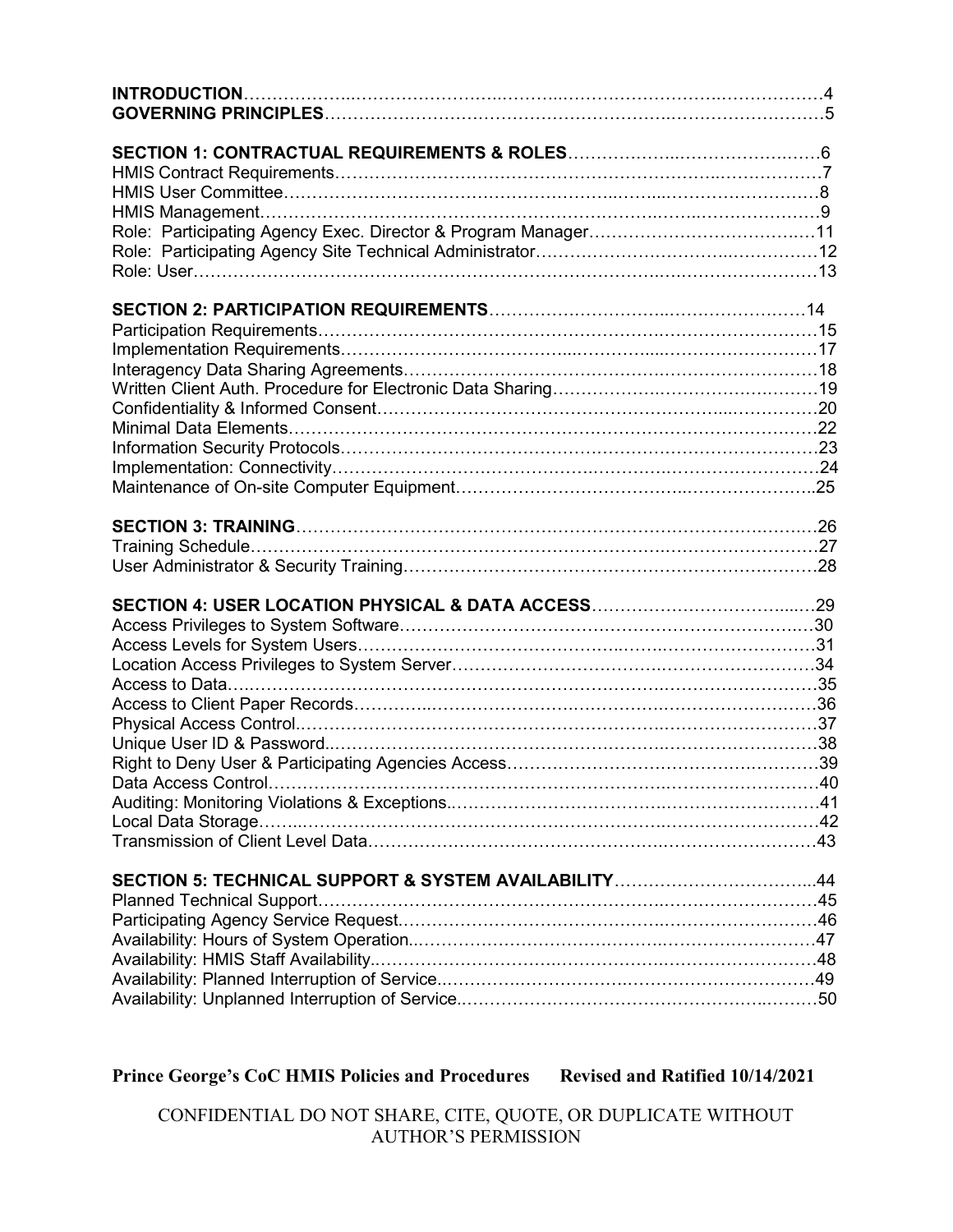#### ATTACHMENTS:

Initial Implementation Requirements Program Information HMIS User Access Form Location Access Authorization Laptop & Off-site Installation Access Privileges Commit Form HMIS Staff Commitment Form Interagency Data Sharing Agreement Sample Client Consent Form Referral Agencies

Prince George's CoC HMIS Policies and Procedures Revised and Ratified 10/14/2021

CONFIDENTIAL DO NOT SHARE, CITE, QUOTE, OR DUPLICATE WITHOUT AUTHOR'S PERMISSION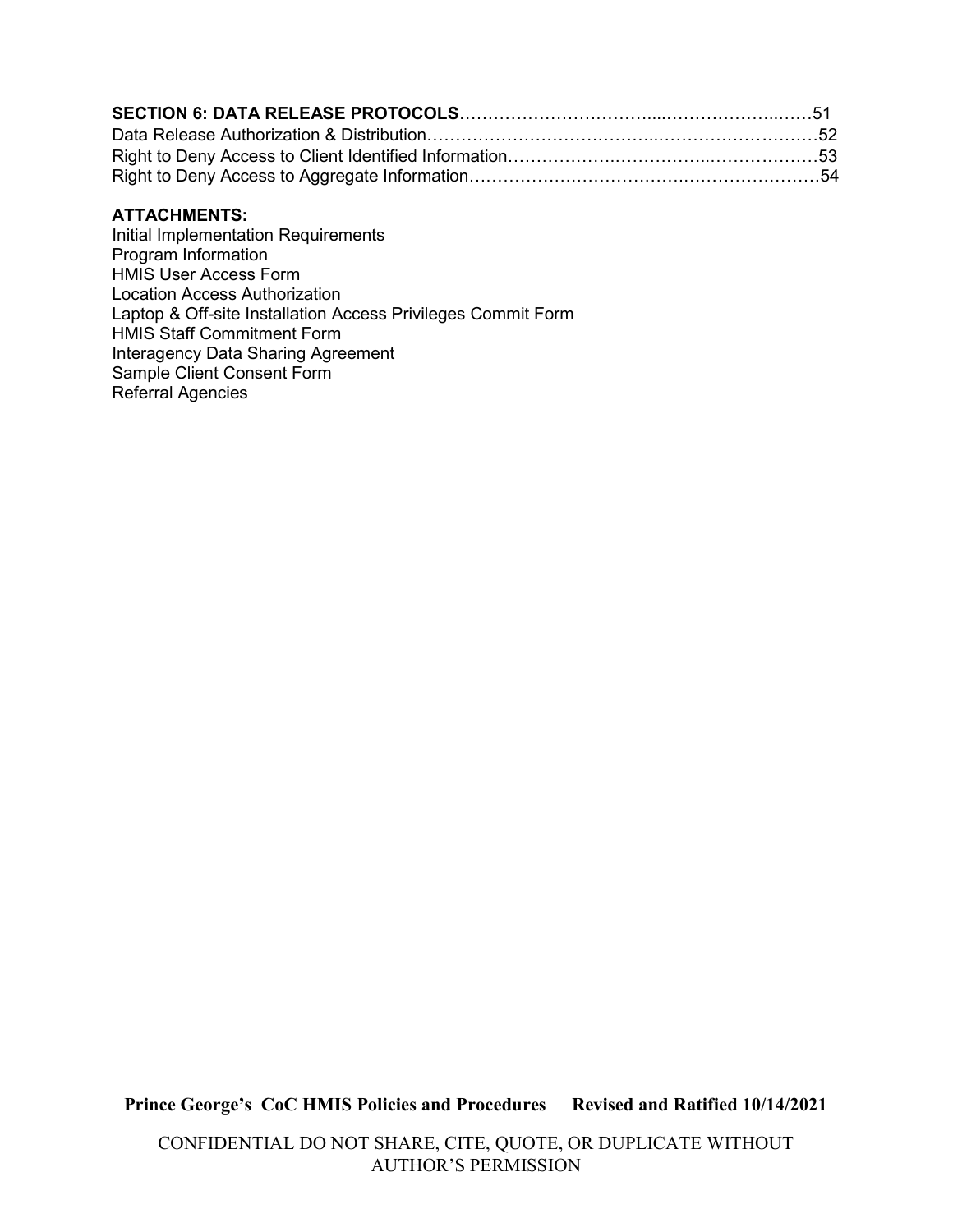#### **INTRODUCTION**

The Prince George's County Department of Social Services Continuum of Care Homeless Information Management Tracking System (HMIS) is a project that utilizes Internet-based technology to assist homeless service organizations across the county to capture information about the clients that they serve. HMIS staff provides training and technical assistance to users of the system throughout the county.

A goal of HMIS is to collect critical information necessary to inform public policy about the extent and nature of homelessness in the county. This is accomplished through analysis and release of data that are grounded in the actual experiences of homeless persons and the service providers who assist them in shelters and homeless assistance programs throughout the state. Information that is gathered via interviews, conducted by service providers with consumers, is analyzed for an unduplicated count, aggregated and made available to policy makers, service providers, advocates, and consumer representatives.

HMIS is advised by a user committee committed to understanding the gaps in services to consumers of the human service delivery system, in an attempt to end homelessness. This group is committed to balancing the interests and needs of all stakeholders involved: homeless men, women, and children; service providers; and policy makers.

Potential benefits for homeless men, women, and children and case managers: Case managers can use the software as they assess their clients' needs, to inform clients about services offered on-site or available through referral. Case managers and clients can use online resource information to learn about resources that help clients find and keep permanent housing, or meet other goals clients have for themselves. Service coordination can be improved when information is shared among case management staff within one agency, or with staff in other agencies who are serving the same clients. If the client is unaware that information is shared (written consent form not completed), then information that is already in the system cannot be discussed with the client unless your agency entered the information.

Potential benefits for agency and program managers: When aggregated, information can be used to garner a more complete understanding of clients' needs and outcomes, and then used to advocate for additional resources, complete grant applications, conduct evaluations of program services, and report to funders such as Housing & Urban Development (HUD). The software has the capability to generate the HUD Annual Progress Report (APR).

Potential benefits for community-wide Continuums of Care and policy makers: Involvement in the project provides the capacity to programs within a continuum to generate automated HUD APRs, to access aggregate reports that can assist in completion of the HUDrequired gaps chart, and to utilize the aggregate data to inform policy decisions aimed at addressing and ending homelessness at local, state and federal levels.

This document provides the policies, procedures, guidelines, and standards that govern the HMIS project, as well as roles and responsibilities for HMIS and participating agency staff. Participating agencies will receive all relevant portions of the complete document. A copy of internal policies and procedures is available upon request.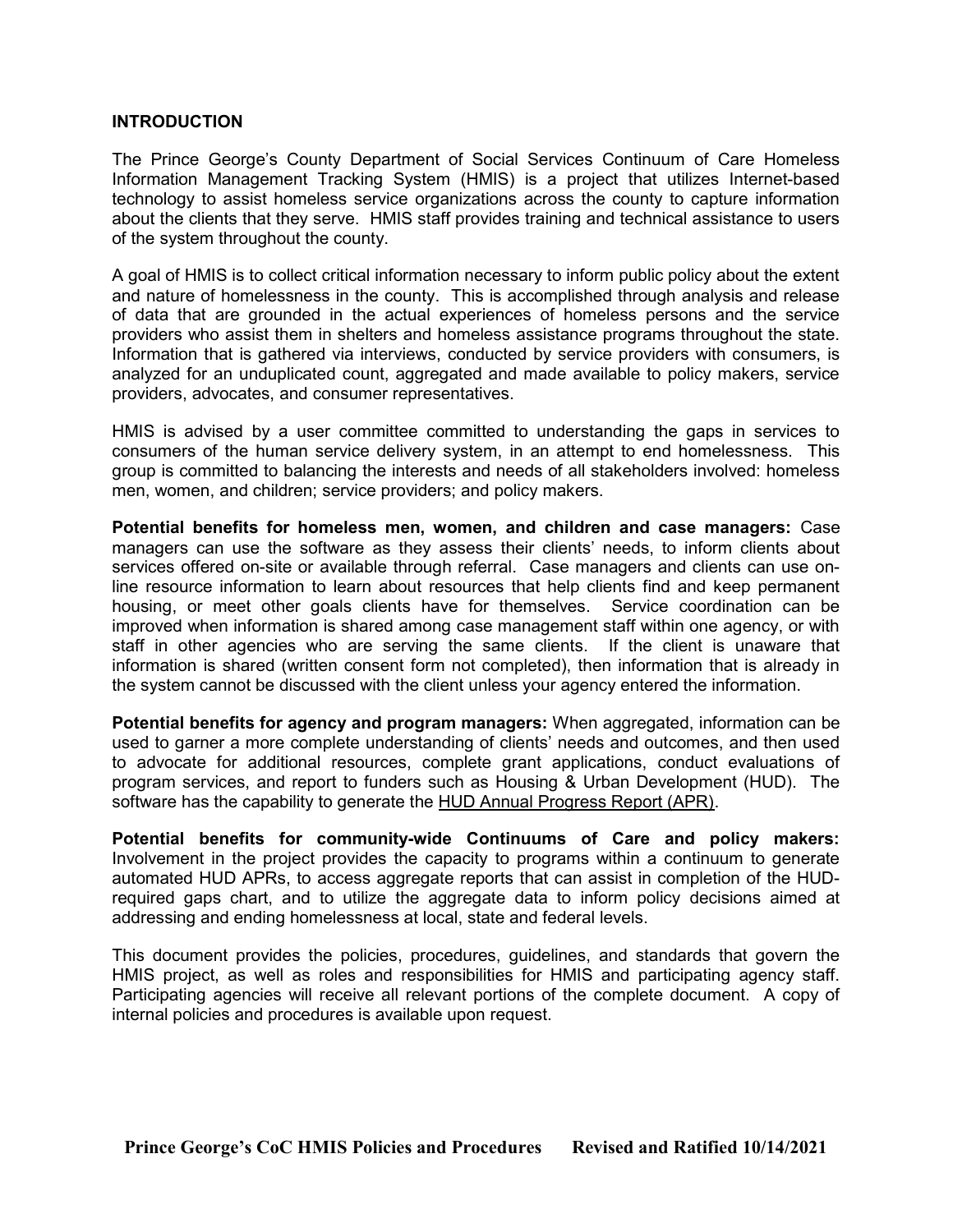#### GOVERNING PRINCIPLES

The following descriptions are the overall governing principles upon which all other decisions pertaining to the HMIS project are based.

**Data Integrity:** Data are the most valuable assets of the HMIS Project. It is our policy to protect this asset from accidental or intentional unauthorized modification, disclosure or destruction.

Access to Client Records: The Client Records Access policy is designed to protect against the recording of information in unauthorized locations or systems. Only staff working directly with clients or who have administrative responsibilities will receive authorization to look at, enter, or edit client records. Additional privacy protection policies include:

- Client has the right to not answer any question, unless entry into a service program requires it;
- Client has the right to know who has added to, deleted, or edited their client record in HMIS;
- Client information transferred from one authorized location to another over the web is transmitted through a secure, encrypted connection.

Application Software: Only tested and controlled software should be installed on networked systems. Use of unevaluated and untested software outside an application development environment is prohibited.

Computer Crime: Computer crimes violate state and federal law as well as the HMIS Data Security Policy and Standards. They include but are not limited to: unauthorized disclosure, modification or destruction of data, programs, or hardware; theft of computer services; illegal copying of software; invasion of privacy; theft of hardware, software, peripherals, data, or printouts; misuse of communication networks; promulgation of malicious software such as viruses; and breach of contract. Perpetrators may be prosecuted under state or federal law, held civilly liable for their actions, or both. HMIS staff and authorized agencies must comply with license agreements for copyrighted software and documentation. Licensed software must not be copied unless the license agreement specifically provides for it. Copyrighted software must not be loaded or used on systems for which it is not licensed.

End User Ethics: Any deliberate action that adversely affects the resources of any participating organization or institution or employees is prohibited. Any deliberate action that adversely affects any individual is prohibited. Users should not use HMIS computing resources for personal purposes. Users must not attempt to gain physical or logical access to data or systems for which they are not authorized. Users must not attempt to reverse-engineer commercial software. Users must not load unauthorized programs or data onto HMIS computer systems. Users should scan all personal computer programs and data for viruses before logging onto HMIS computer systems.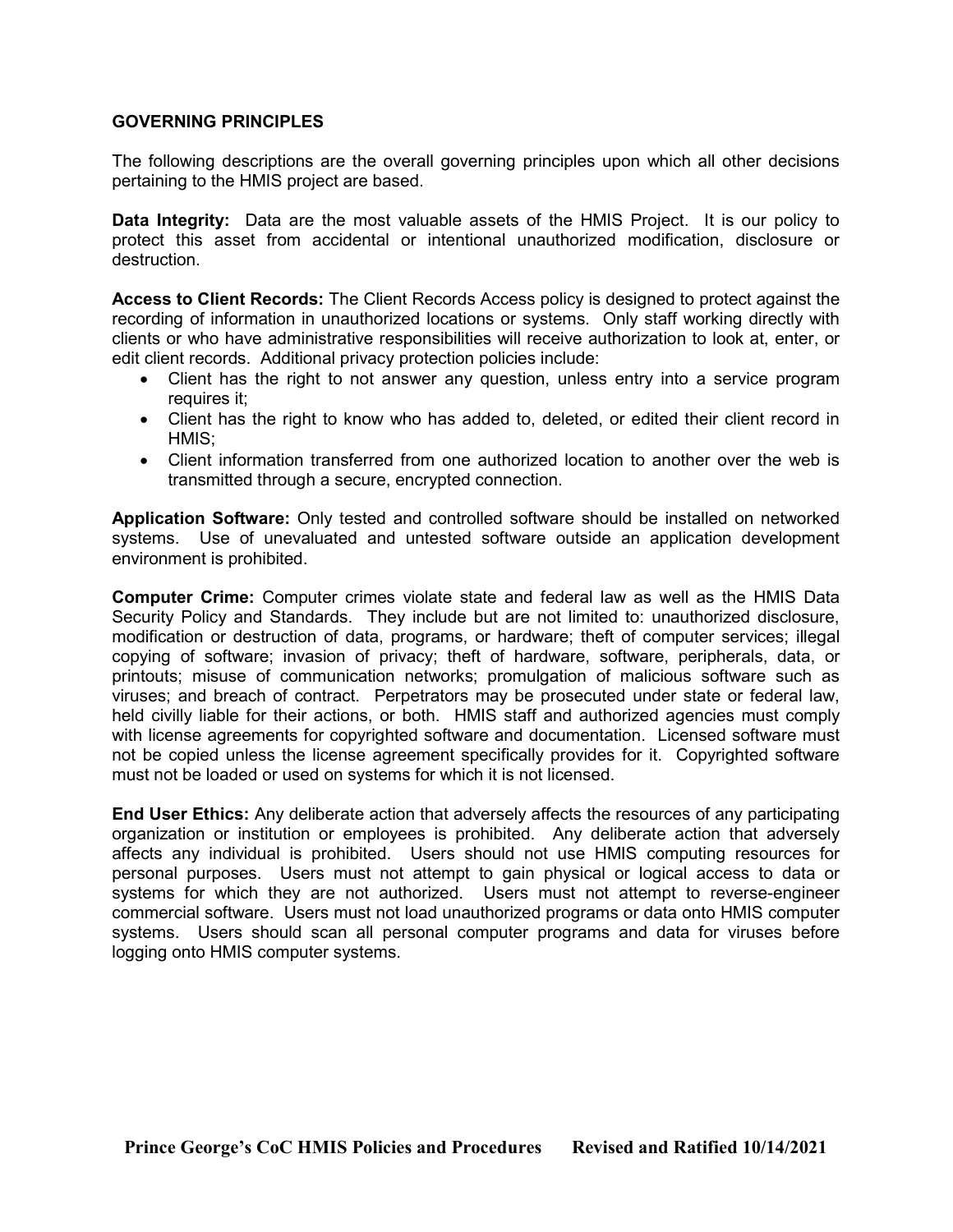## SECTION 1:

## Contractual Requirements and Roles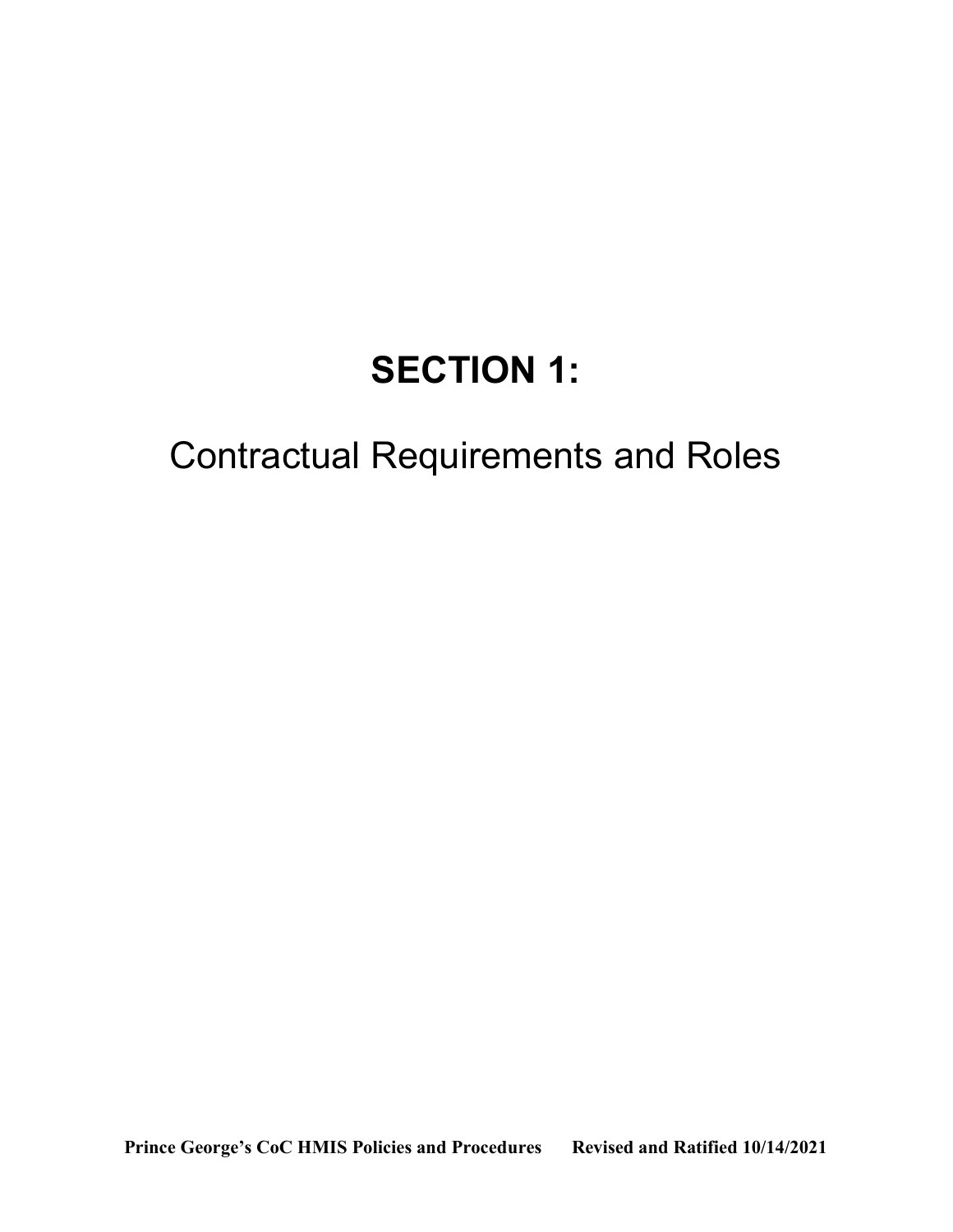SOP#: CRR-001 Revision: Prepared by: HMIS

Effective date: 7/05 Revision date: Revised by:

#### Title: HMIS CONTRACT REQUIREMENTS

Policy: HMIS is committed to provide services to participating agencies.

- **Standard:** HMIS will provide quality service to existing and new participating agencies.
- **Purpose:** To outline the basic services for existing and new agencies
- Scope: Participating agencies and HMIS Project

#### Basic Requirements:

A. Purchase of Software Licensing and Technical Support: All existing and new sites participating in the HMIS Project that are funded through the Prince George's County Department of Social Services Office of Housing and Homeless Services are covered under their current contracts. The costs covered by their contractors include user licenses for HMIS and technical assistance provided by HMIS staff. Please note: participating agencies are responsible for all costs associated with hardware acquisition and maintenance, personnel, and Internet access.

Agencies that are not funded to participate in the HMIS Project must pay a yearly fee according to HMIS' cost document.

**B. Access:** Existing and new participating agencies covered under existing contracts will not be granted access to the HMIS software system until a contractual agreement has been signed with HMIS.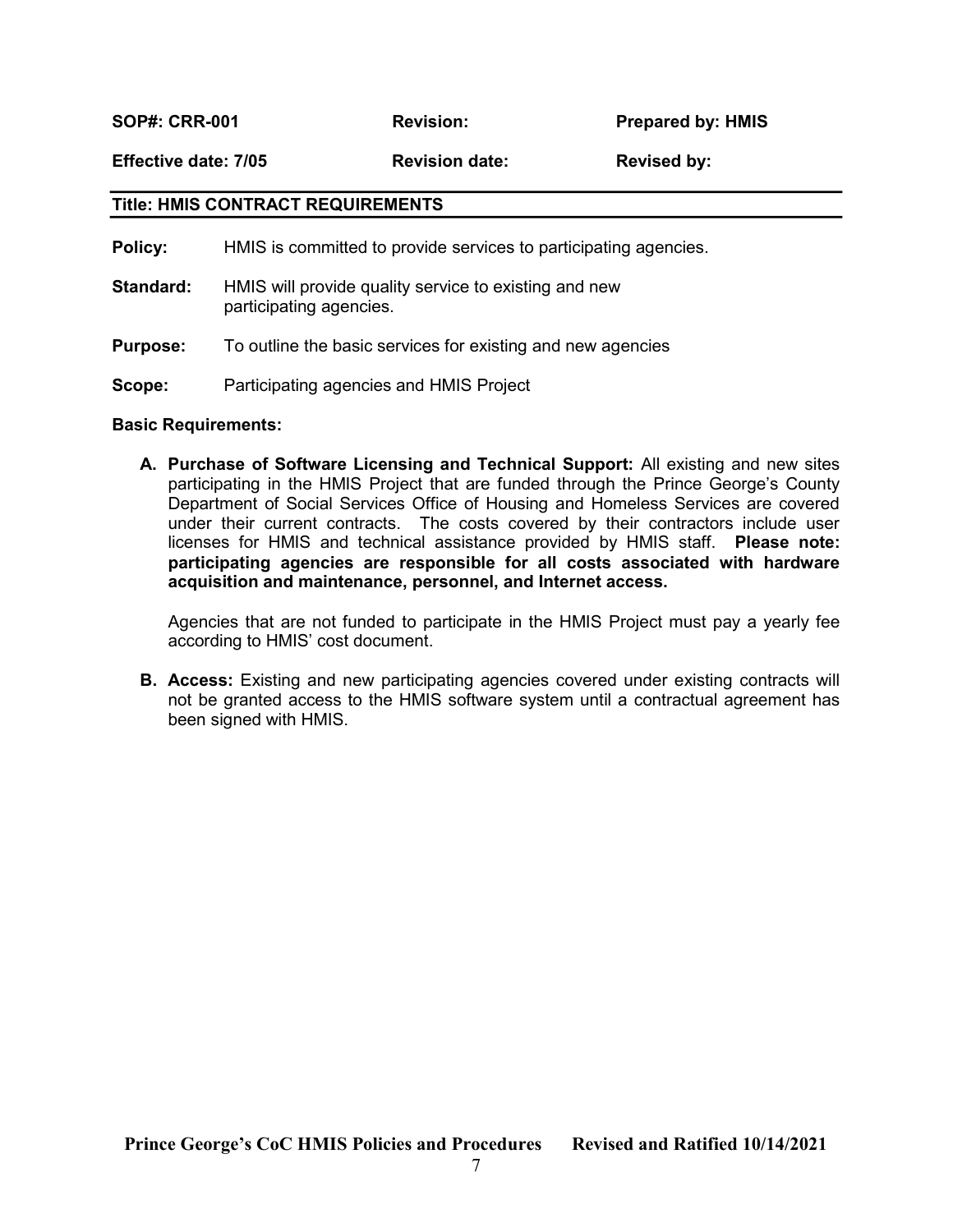SOP#: CRR-002 Revision: Prepared by: HMIS

Effective date: 7/05 Revision date: Revised by:

#### Title: HMIS USER COMMITTEE

- **Policy:** HMIS User Committee, representing all stakeholders to this project, will advise all project activities.
- **Standard:** The responsibilities of the User Committee will be apportioned according to the information provided below.
- **Purpose:** To define the roles and responsibilities of the project User Committee.

Scope: All project stakeholders.

#### Responsibilities:

The User Committee meets monthly to advise and support HMIS' operations in the following programmatic areas: Resource Development; Consumer Involvement; and Quality Assurance/Accountability.

Membership of the User Committee will be established according to the following guidelines:

- Target will be 25 Active Users;
- There will be a concerted effort to find replacement representatives when participation has been inactive or inconsistent from the organizations involved in the project;
- There will be a pro-active effort to fill gaps in the membership of the Committee in terms of constituency representation, consumer representatives, shelters for families and individuals, advocacy organizations, government agencies that fund homeless assistance services, and statewide geographic distribution.

The User Committee is fundamentally an advisory committee to the HMIS project. However the HMIS delegates final decision making authority to the Committee on selected key issues that follow. These issues include:

- Determining the guiding principles that should underlie the implementation activities of HMIS and participating organizations and service programs;
- Selecting the minimal data elements to be collected by all programs participating in the HMIS project;
- Defining criteria, standards, and parameters for the release of aggregate data;
- Ensuring adequate privacy protection provisions in project implementation.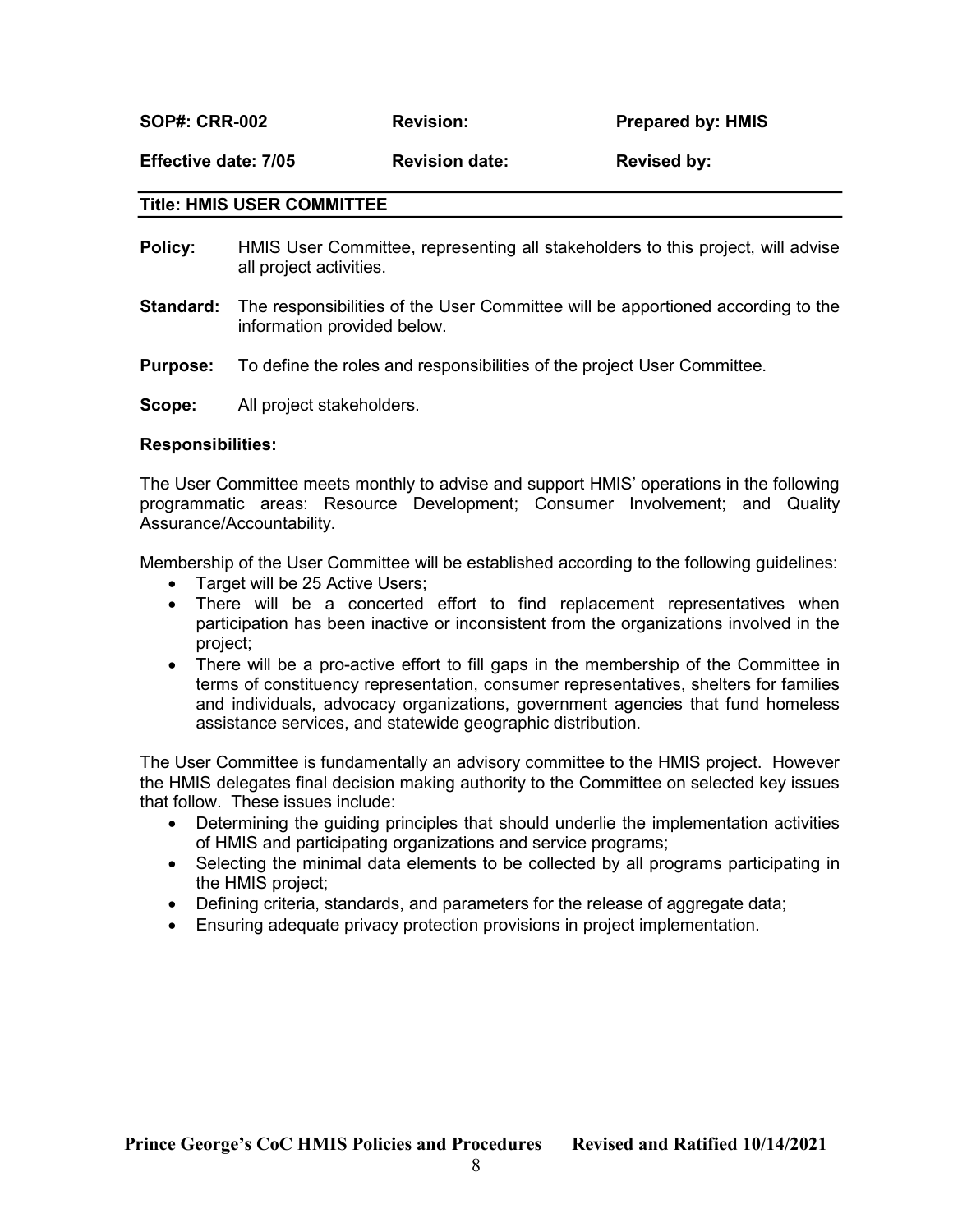SOP#: CRR-003 Revision: Prepared by: HMIS Effective date: 7/05 Revision date: Revised by:

#### Title: HMIS MANAGEMENT

- **Policy:** A HMIS management structure will be put into place that can adequately support the operations of the HMIS system according to the Guiding Principles described in the Introduction.
- Standard: The responsibilities of the HMIS will be apportioned according to the information provided below.
- **Purpose:** To define the roles and responsibilities of the HMIS.

Scope: System wide.

#### HMIS Roles and Responsibilities:

#### Management:

The HMIS management staff is responsible for oversight of all day-to-day operations including: technical infrastructure; planning, scheduling, and meeting project objectives; supervision of staff, including reasonable divisions of labor; hiring; and orientation of new staff to program operations, Guiding Principles and Policies and Procedures.

#### Technical Assistance:

The Technical Assistants are responsible for overseeing usage of the HMIS database application, and being available for phone support as needed.

Responsibilities and Duties of the TA Manager/Staff include:

- Provide training on a monthly basis to agency staff
- Provide technical assistance and troubleshooting as needed
- Provide technical assistance in generating funder-required reports

#### Data Analysis:

HMIS' data analysis manager/staff is responsible for the following:

- Provide data quality queries to sites on a regular basis.
- Provide detailed statewide reports on families and individuals accessing emergency shelter.
- Provide data analysis and reports for Continua that have contracts with HMIS.

#### Systems Administration/Security/User Accounts:

HMIS has a contract with Wellsky to host the central server. They will have overall responsibility for the security of the system.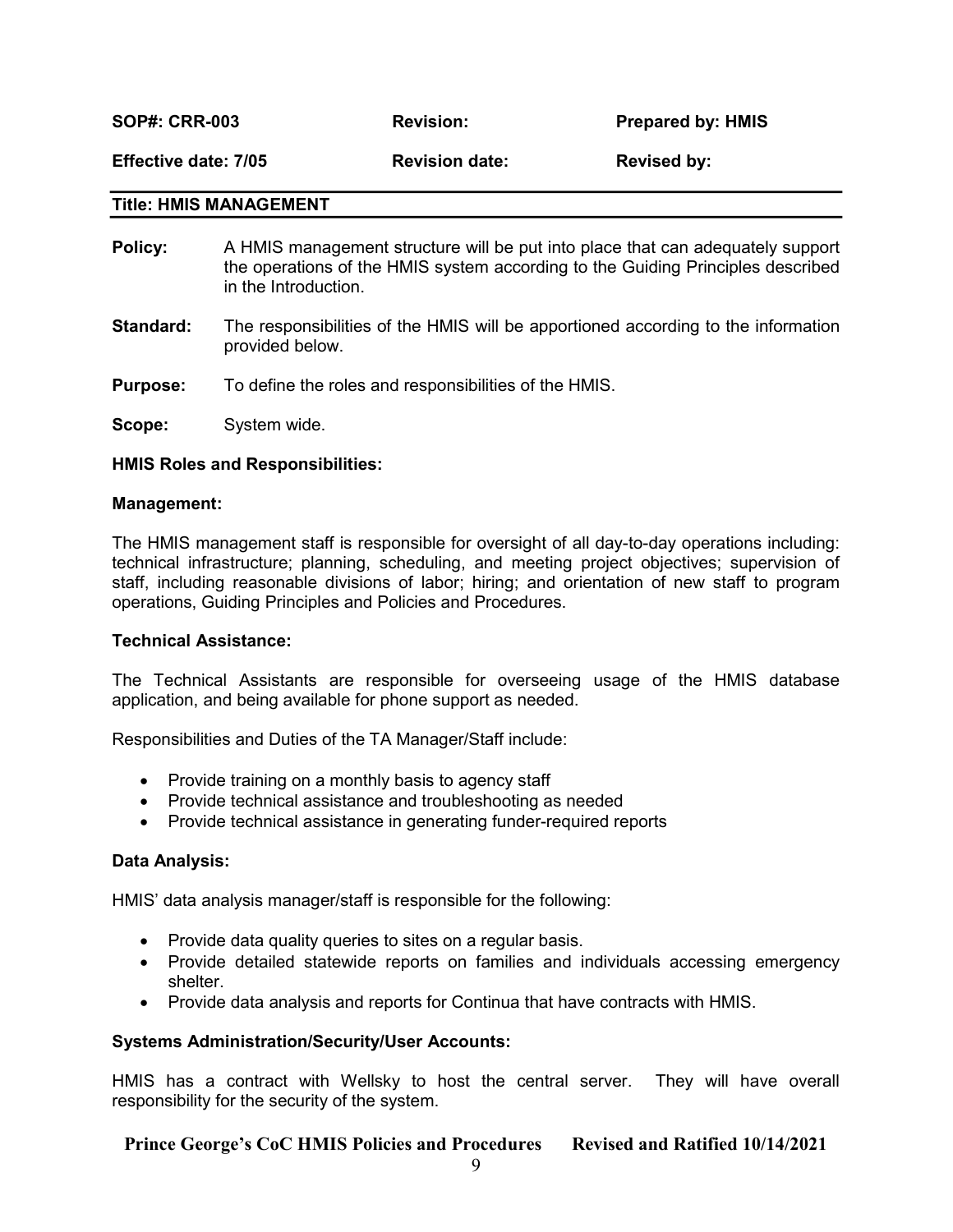The HMIS Technical Assistant Manager/Staff will review all network and security logs regularly.

All Site Technical Administrator user accounts are the responsibility of the Prince George's County Department of Social Services. All Participating Agency staff user accounts are the responsibility of the Site Technical Administrator.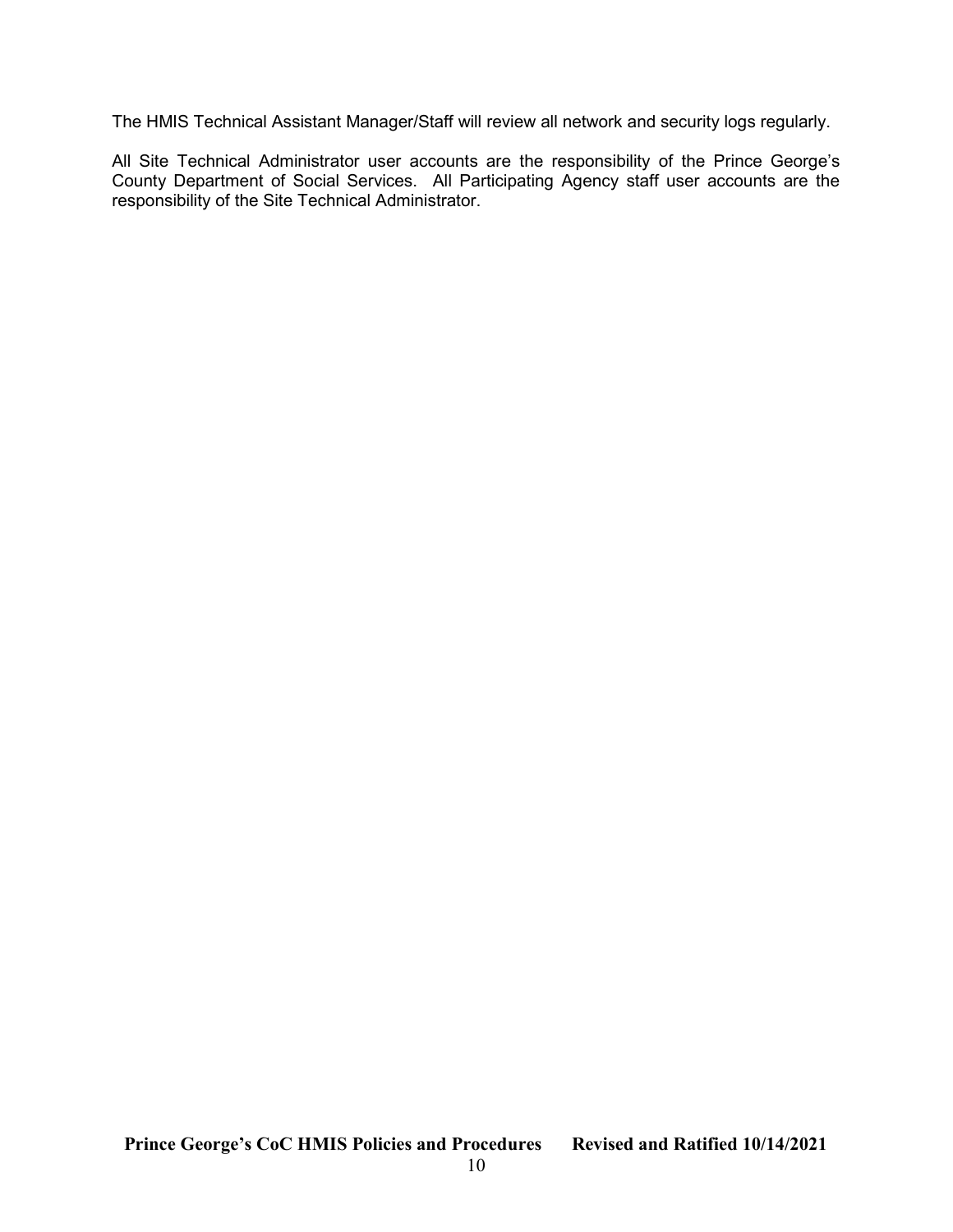SOP#: CRR-004 Revision: Revision: Prepared by: HMIS

#### Effective date: 7/05 Revision date: Revised by:

#### Title: ROLE: PARTICIPATING AGENCY EXECUTIVE DIRECTOR & PROGRAM MANAGER

- **Policy:** The Executive Director & Program Manager of each participating agency will be responsible for oversight of all agency staff who generate or have access to client-level data stored in the system software to ensure adherence to the HMIS standard operating procedures outlined in this document.
- Standard: The Executive Director & Program Director holds final responsibility for the adherence of his/her agency's personnel to the HMIS Guiding Principles and Standard Operating Procedures outlined in this document.
- **Purpose:** To outline the role of the agency Executive Director & Program Manager with respect to oversight of agency personnel in the protection of client data within the system software application.
- Scope: Executive Director & Program Manager in each participating agency.

#### Responsibilities:

The participating agency's Executive Director or Program Manager is responsible for all activity associated with agency staff access and use of the HMIS data system. This person is responsible for establishing and monitoring agency procedures that meet the criteria for access to the HMIS software system, as detailed in the Policies and Procedures outlined in this document. The Executive Director or Program Manager will be held liable for any misuse of the software system by his/her designated staff. The Executive Director or Program Director agrees to only allow access to the HMIS software system based upon need. Need exists only for those shelter staff, volunteers, or designated personnel who work directly with (or supervise staff who work directly with) clients or have data entry responsibilities.

The Executive Director & Program Manager also oversee the implementation of data security policies and standards and will:

- 1. Assume responsibility for integrity and protection of client-level data entered into the HMIS system;
- 2. Establish business controls and practices to ensure organizational adherence to the HMIS Policies and Procedures;
- 3. Communicate control and protection requirements to agency custodians and users;
- 4. Authorize data access to agency staff and assign responsibility for custody of the data;
- 5. Monitor compliance and periodically review control decisions.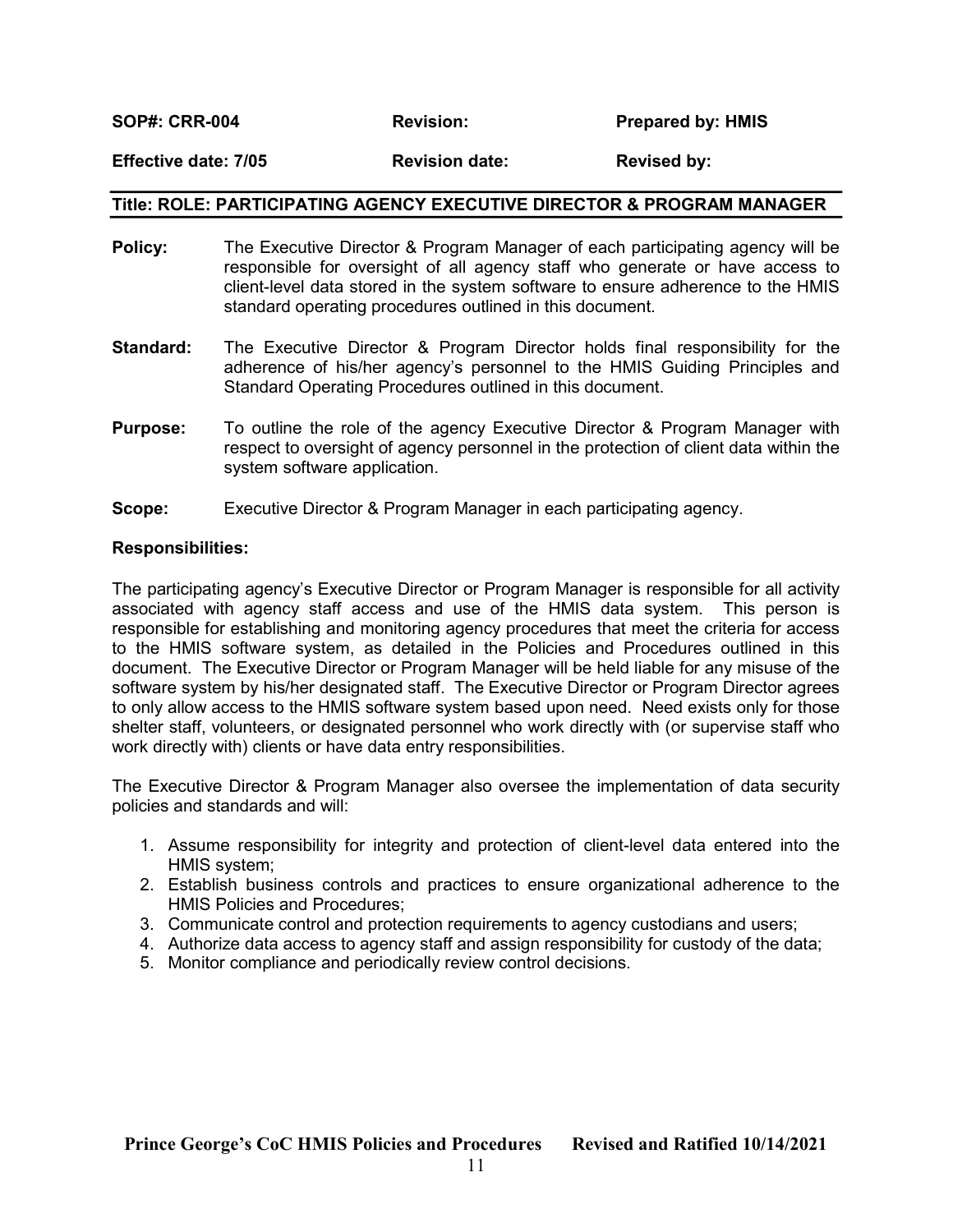#### Effective date: 7/05 Revision date: Revised by:

#### Title: ROLE: PARTICIPATING AGENCY SITE TECHNICAL ADMINISTRATOR

- **Policy:** Every participating agency must designate one person to be the Site Technical Administrator. **Standard:** The designated Site Technical Administrator holds responsibility for the administration of the system software in his/her agency.
- **Purpose:** To outline the role of the Site Technical Administrator.

**Scope:** Participating Agencies.

#### Responsibilities:

The participating agency agrees to appoint one person as the Site Technical Administrator. This person will be responsible for:

- Editing and updating agency information;
- Granting technical access to the software system for persons authorized by the agency's Executive Director by creating usernames and passwords;
- Training new staff persons on the uses of HMIS software system, including review of the Policies and Procedures in this document and any agency policies that impact the security and integrity of client information;
- Ensuring that access to the HMIS system be granted to authorized staff members only after they have received training and satisfactorily demonstrated proficiency in use of the software and understanding of the Policies and Procedures and agency policies referred to above;
- Notifying all users in their agency of interruptions in service.

The Site Technical Administrator is also responsible for implementation of data security policy and standards, including:

- Administering agency-specific business and data protection controls;
- Administering and monitoring access control;
- Providing assistance in the backup and recovery of data;
- Detecting and responding to violations of the Policies and Procedures or agency procedures.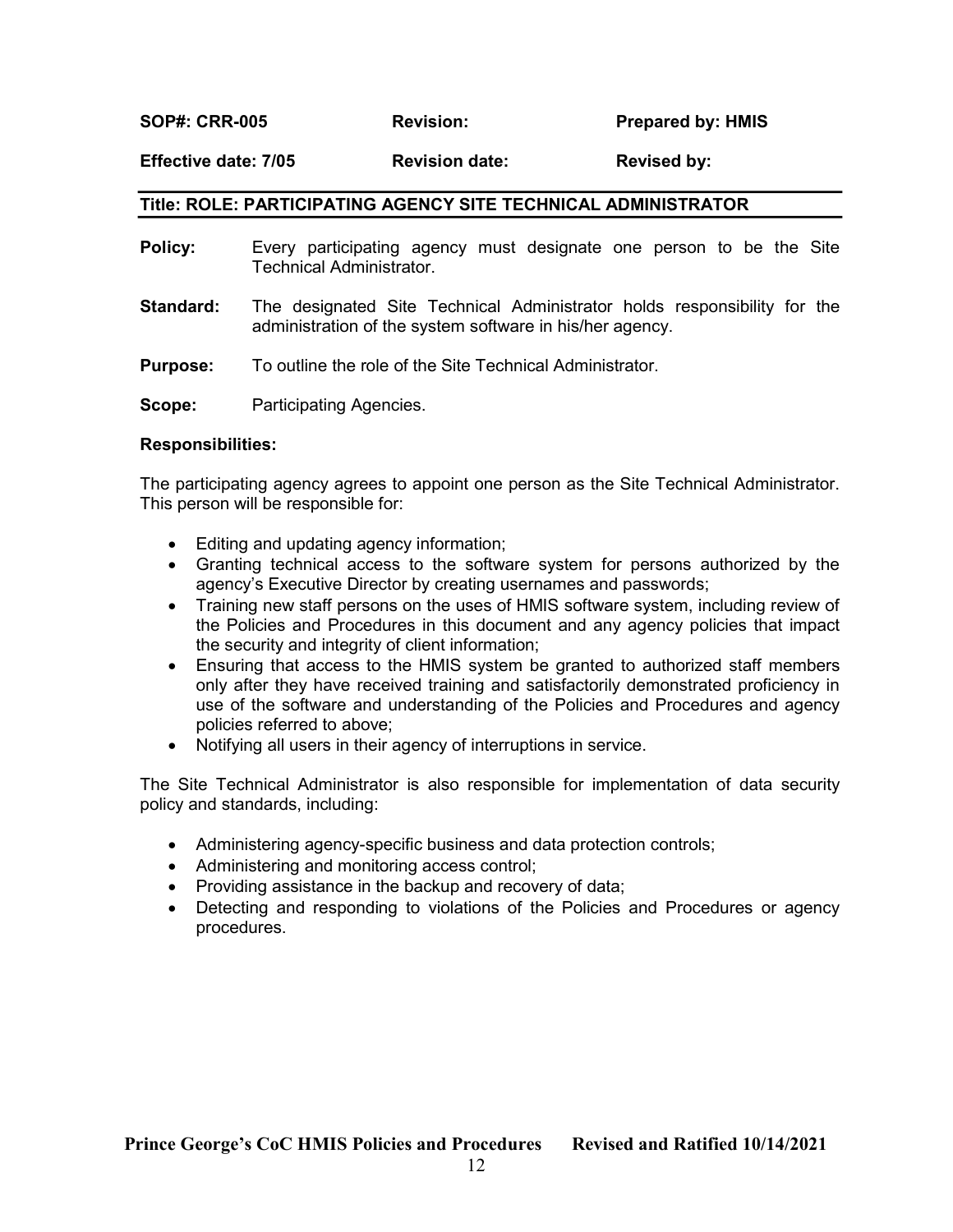| <b>SOP#: CRR-006</b><br><b>Prepared by: HMIS</b><br><b>Revision:</b> |  |
|----------------------------------------------------------------------|--|
|----------------------------------------------------------------------|--|

Effective date: 7/05 **Revision date:** Revised by:

#### Title: ROLE: USER

- Policy: All individuals at the HMIS and at the Participating Agency levels who require legitimate access to the software system will be granted such access.
- **Standard:** Individuals with specific authorization can access the system software application for the purpose of conducting data management tasks associated with their area of responsibility.
- **Purpose:** To outline the role and responsibilities of the system user.
- Scope: System wide

#### Responsibilities:

HMIS agrees to authorize use of the HMIS Software system only to users who need access to the system for technical administration of the system, report writing, data analysis and report generation, back-up administration or other essential activity associated with carrying out HMIS responsibilities.

The **Participating Agency** agrees to authorize use of the HMIS Software system only to users who need access to the system for data entry, editing of client records, viewing of client records, report writing, administration or other essential activity associated with carrying out participating agency responsibilities.

Users are any persons who use the HMIS software for data processing services. They must be aware of the data's sensitivity and take appropriate measures to prevent unauthorized disclosure. Users are responsible for protecting institutional information to which they have access and for reporting security violations. Users must comply with the data security policy and standards as described in these Policies and Procedures. They are accountable for their actions and for any actions undertaken with their usernames and passwords.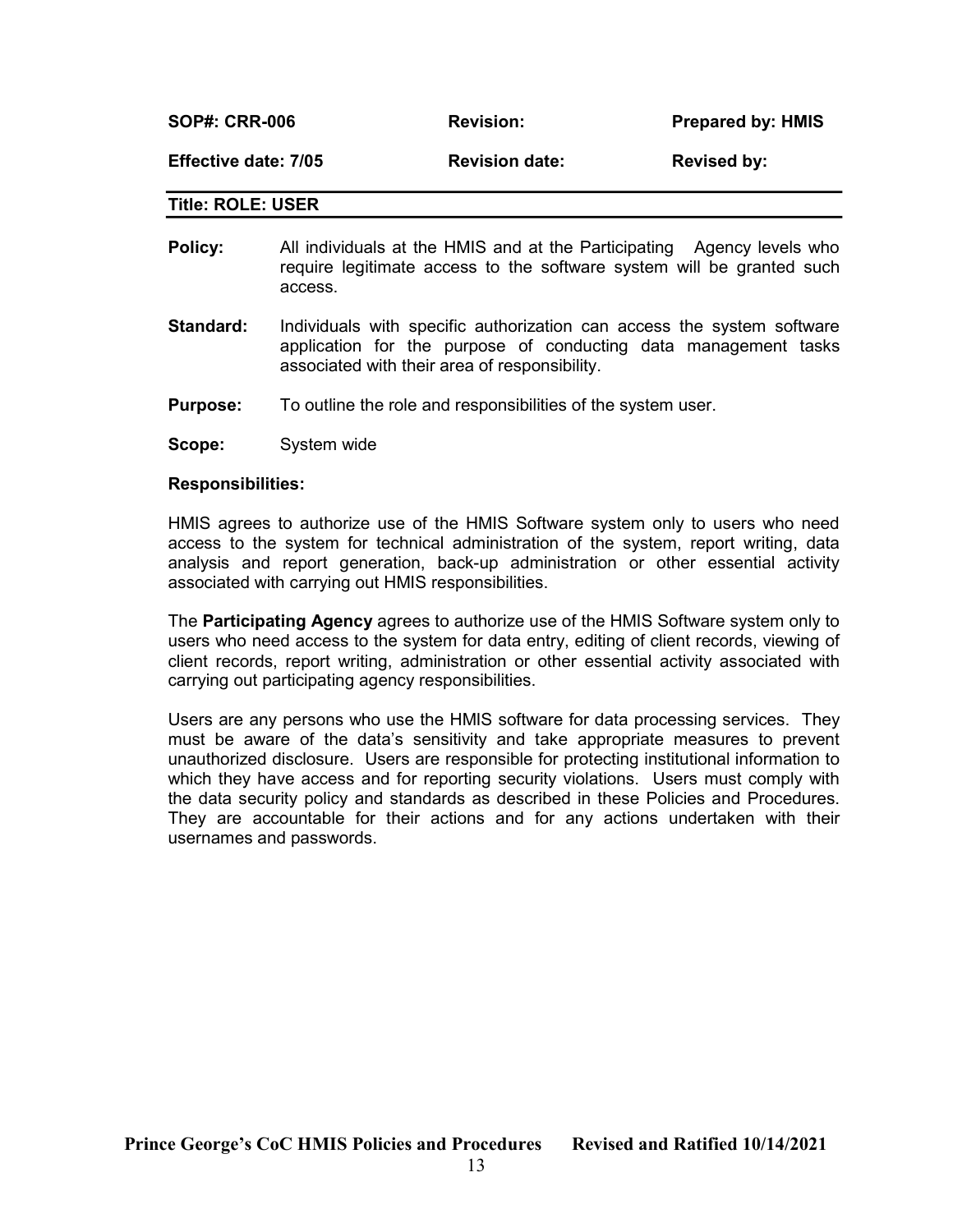# SECTION 2:

## Participation Requirements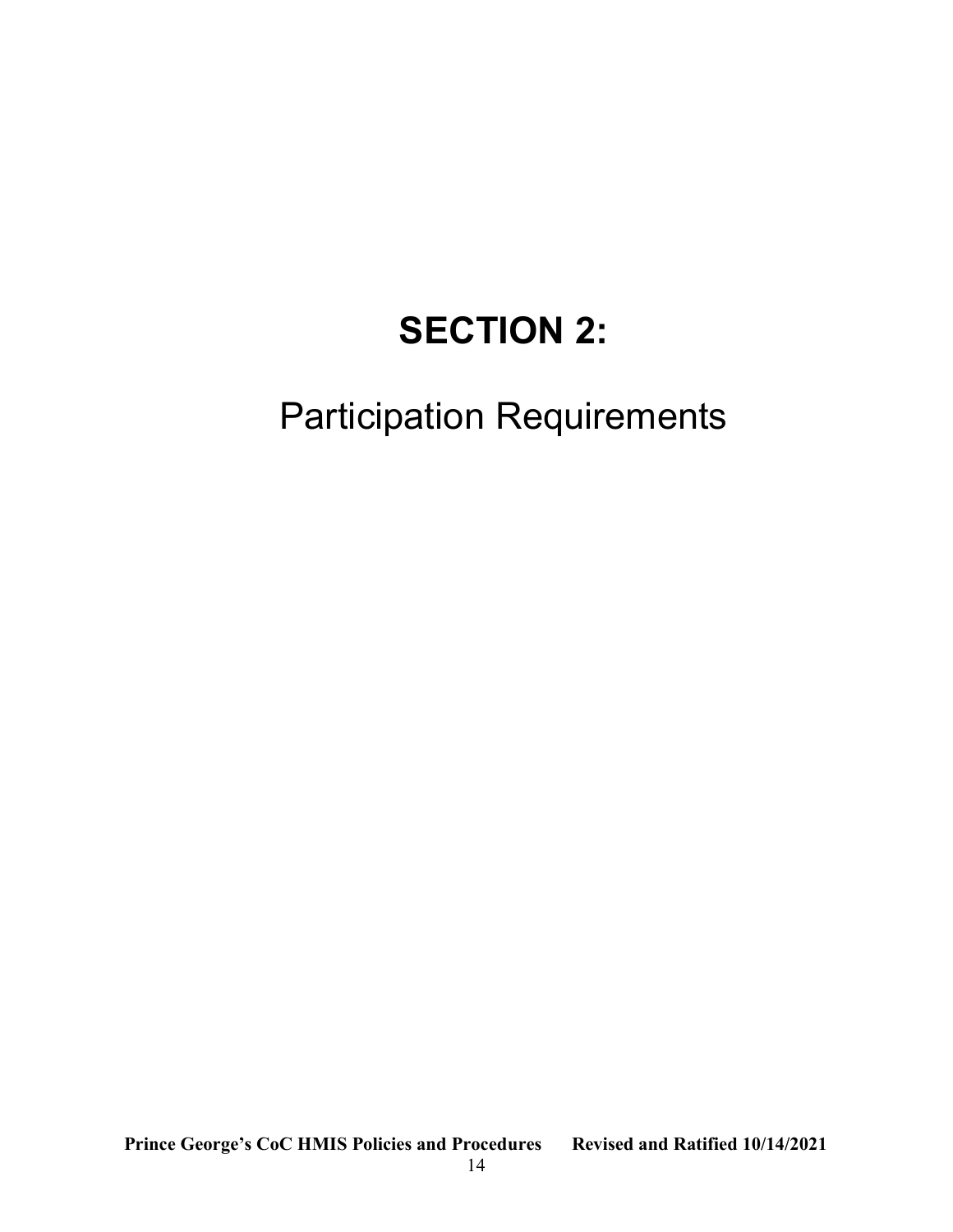SOP#: REQ-001 Revision: Prepared by: HMIS

Effective date: 7/05 Revision date: Revised by:

#### Title: PARTICIPATION REQUIREMENTS

- Policy: HMIS staff will communicate requirements for participation. All requirements for participation are outlined in this document.
- Standard: HMIS staff and Participating Agencies will work to ensure that all sites receive the benefits of the system while complying with all stated policies.
- Purpose: To provide the structure of on-site support and compliance expectations.
- Scope: System wide

Procedure:

#### Participation Agreement Requirements

- High Speed Internet Connection Greater than 56k / v90: DSL, Cable, etc.
- Identification of Site Technical Administrator: Designation of one key staff person to serve as Site Technical Administrator. This person will be responsible for creating usernames and passwords and monitoring software access. This person will also be responsible for training new staff persons on how to use the Service Point system.
- Security Assessment: Meeting of Agency Executive Director (or designee), Program Manager/Administrator and Site Technical Administrator with DSS staff member to assess and complete Agency Information Security Protocols. See attached Initial Implementation Requirements.
- Training: Commitment of Site Technical Administrator and designated staff persons to attend training(s) at Prince George's County Department of Social Services prior to accessing the system online. Note: Staff will NOT be allowed to attend training until ALL Information Security paperwork is complete and signed by Executive Director (or designee).
- Interagency Data Sharing Agreements: Interagency Data Sharing Agreements must be established between any shelter/service program where sharing of client level information is to take place. See attached Interagency Data Sharing Agreement.
- Client Authorization Forms must be created for clients to authorize the sharing of their personal information electronically with other Participating Agencies through the HMIS software system where applicable. See attached Client Authorization Form as an example.
- **Participation Agreement:** Agencies are required to sign a participation agreement stating their commitment to develop the policies and procedures for effective use of the system and proper collaboration with HMIS. See attached Initial Implementation Requirements.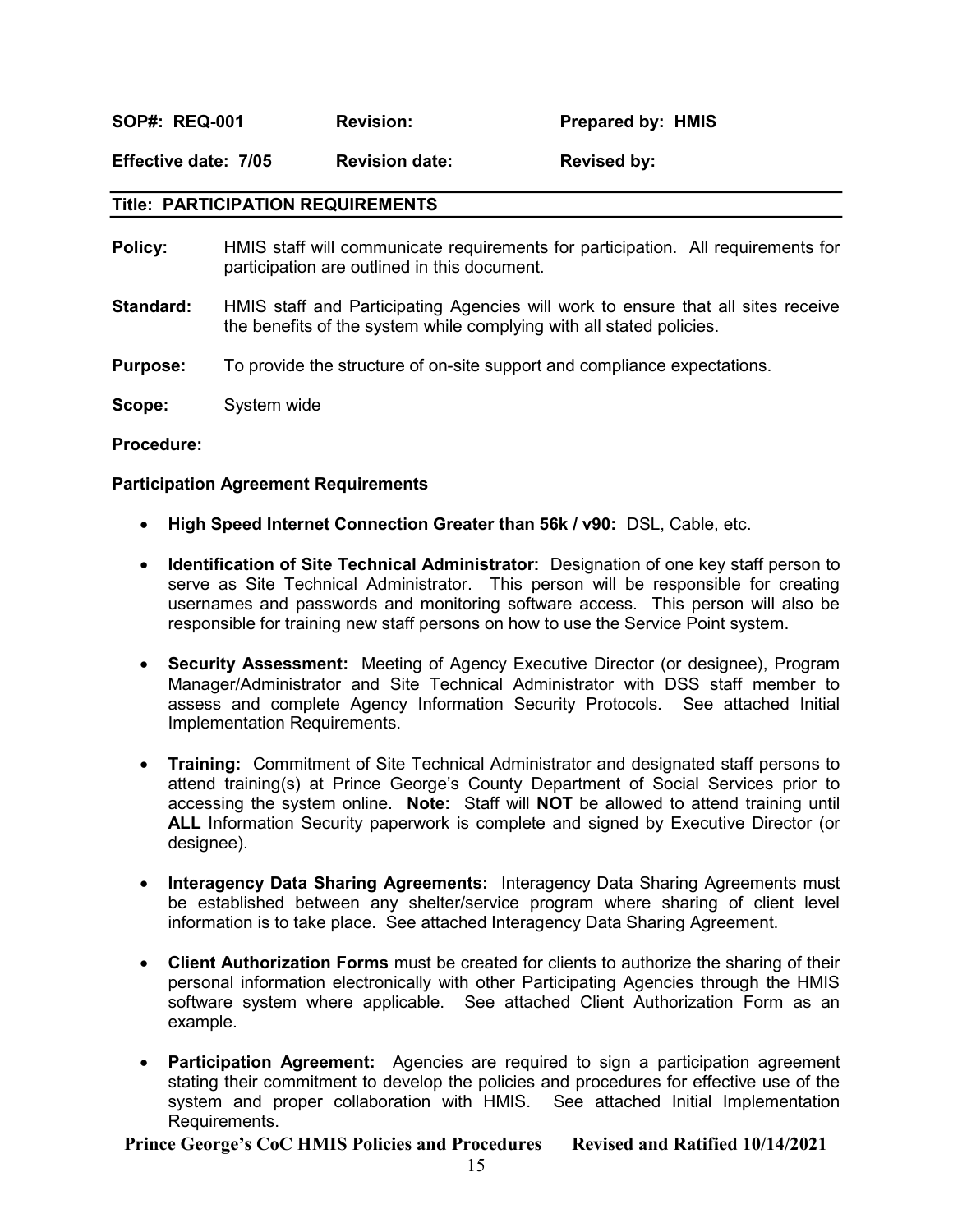• Minimal Data Elements: Agencies will be required to enter minimal data elements as defined by the HMIS Project and its Steering Committee.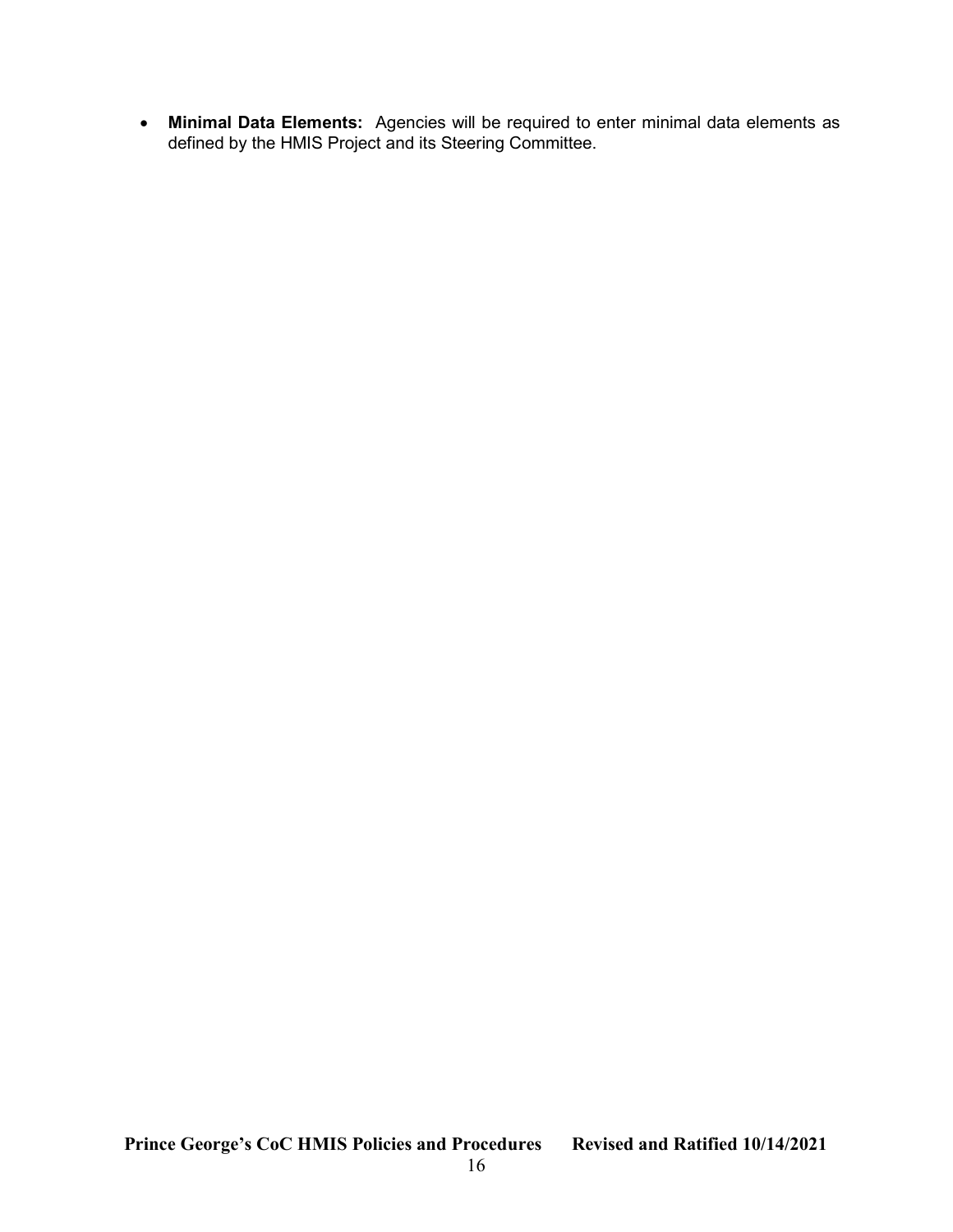SOP#: REQ-002 Revision: Prepared by: HMIS

Effective date: 7/05 Revision date: Revised by:

#### Title: IMPLEMENTATION REQUIREMENTS

- Policy: All Participating Agencies must read and understand all participation requirements and complete all required documentation prior to implementation of the system.
- **Standard:** All implementation requirements must be complete and on file prior to using the system.
- Purpose: To indicate documentation requirements prior to implementation.
- **Scope:** Participating Agencies
- Procedure: HMIS staff will assist Participating Agencies in the completion of all required documentation.

On Site Security Assessment Meeting: Meeting of Agency Executive Director or authorized designee, Program Manager/Administrator and Site Technical Administrator with HMIS staff member to assist in completion of the Agencies' Information Security Protocols.

#### Participation Agreement

The Participation Agreement refers to the document agreement made between the participating agency and the HMIS Project. This agreement includes commitment to minimal data as defined by the HMIS Project and its HMIS User Committee on all clients. This document is the legally binding document that refers to all laws relating to privacy protections and information sharing of client specific information. See Attachment A: Initial Implementation Requirements.

#### Agency Participation/Data Sharing Agreements: Upon completion of the Security

Assessment, each agency must agree to abide by all policies and procedures laid out in the HMIS Security Manual. The Executive Director of designee will be responsible for signing this form. See Attachment A: Initial Implementation Requirements.

Identification of Referral Agencies: HMIS provides a resource directory component that tracks service referrals for clients. Each Participating Agency must compile a list of referral agencies and verify that the information has been entered into ResourcePoint.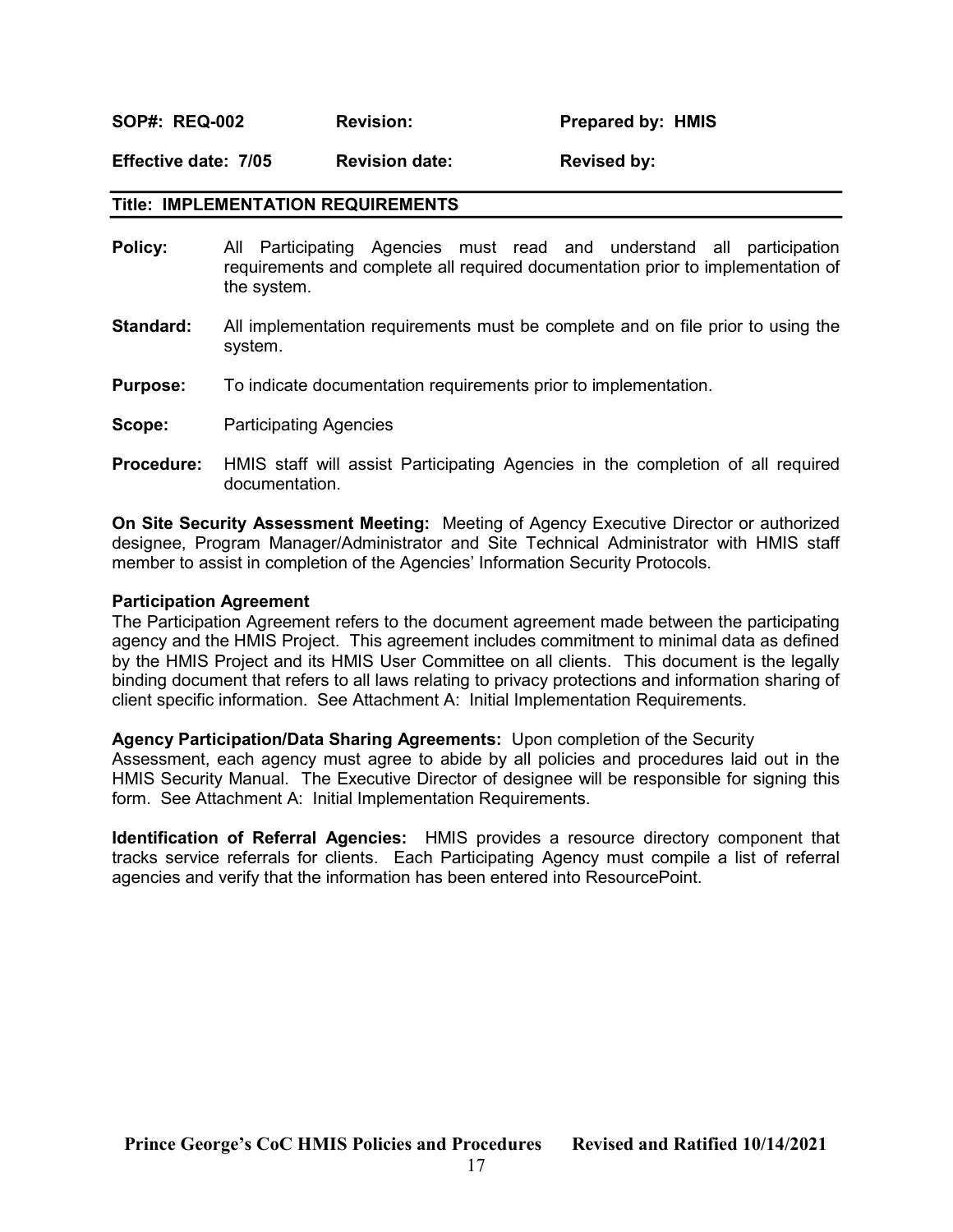SOP#: REQ-003 Revision: Prepared by: HMIS

Effective date: 7/05 Revision date: Revised by:

#### Title: INTERAGENCY DATA SHARING AGREEMENTS

- **Policy:** Data sharing among agencies will be supported upon completion of Interagency Sharing Agreements by Participating Agencies wishing to share client-identified data.
- **Standard:** For participating agencies to engage in data sharing arrangements, a written, formal document must be signed by the Executive Director of each of the Participating Agencies involved in the data sharing.
- **Purpose:** To explain the vehicle through which agencies can enter into an agreement allowing them to share client records.
- **Scope:** Participating Agencies wishing to share client records.

#### Responsibilities:

#### Interagency Sharing Agreements

- A. Written Agreement: Participating Agencies wishing to share information electronically through the HMIS System are required to provide, in writing, an agreement that has been signed between the Executive Directors of Participating Agencies. See Attachment A: Interagency Sharing Agreement.
- B. Role of Executive Director: The Executive Director is responsible for abiding by all the policies stated in any Interagency Sharing Agreement.

#### Procedure:

- A. Executive Directors wishing to participate in a data sharing agreement contact HMIS staff to initiate the process.
- **B.** Executive Directors complete the Interagency Sharing Agreement. Each participating agency retains a copy of the agreement and a master is filed with the HMIS Organization.
- C. Site Technical Administrators receive training on the technical configuration to allow data sharing.
- D. Each Client whose record is being shared must agree via a written client authorization form to have their data shared. A client must be informed of what information is being shared and with whom it is being shared.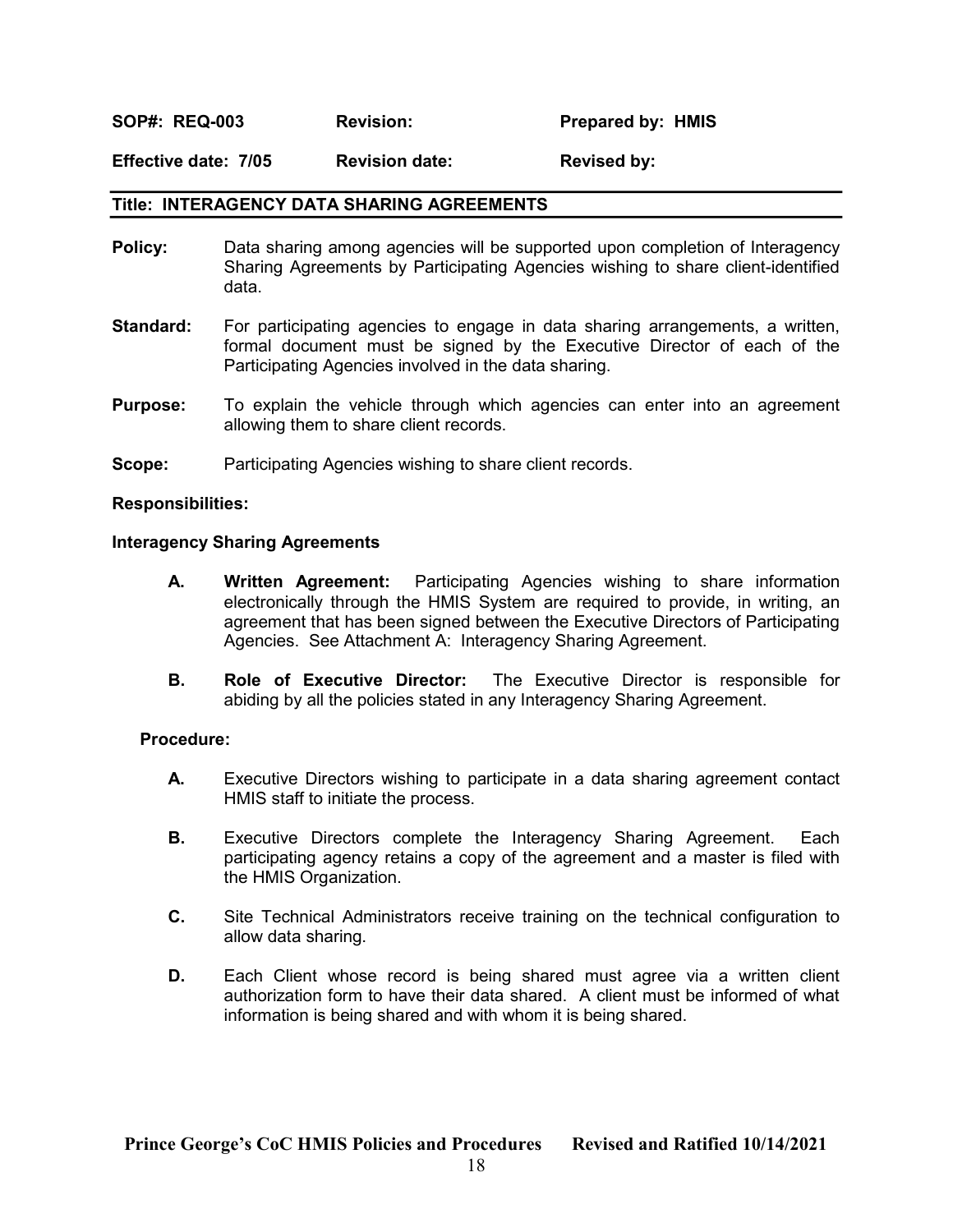#### SOP#: REQ-004 Revision: Prepared by: HMIS

Effective date: 7/05 Revision date: Revised by:

#### Title: WRITTEN CLIENT AUTHORIZATION PROCEDURE FOR ELECTRONIC DATA SHARING

| Policy:           | As part of the implementation strategy of the system software, a Participating<br>Agency must have client authorization procedures and completed forms in place<br>when electronic data sharing is to take place. |
|-------------------|-------------------------------------------------------------------------------------------------------------------------------------------------------------------------------------------------------------------|
| Standard:         | Client authorization procedures must be on file prior to the assignment of user<br>accounts to the site by Prince George's County Department of Social Services.                                                  |
| <b>Purpose:</b>   | To indicate the type of client consent procedures that Participating Agencies<br>must implement prior to actual implementation.                                                                                   |
| Scope:            | Participating Agencies wishing to share client records                                                                                                                                                            |
| <b>Procedure:</b> |                                                                                                                                                                                                                   |

#### Client Authorization Procedures

See attached Client Authorization Form.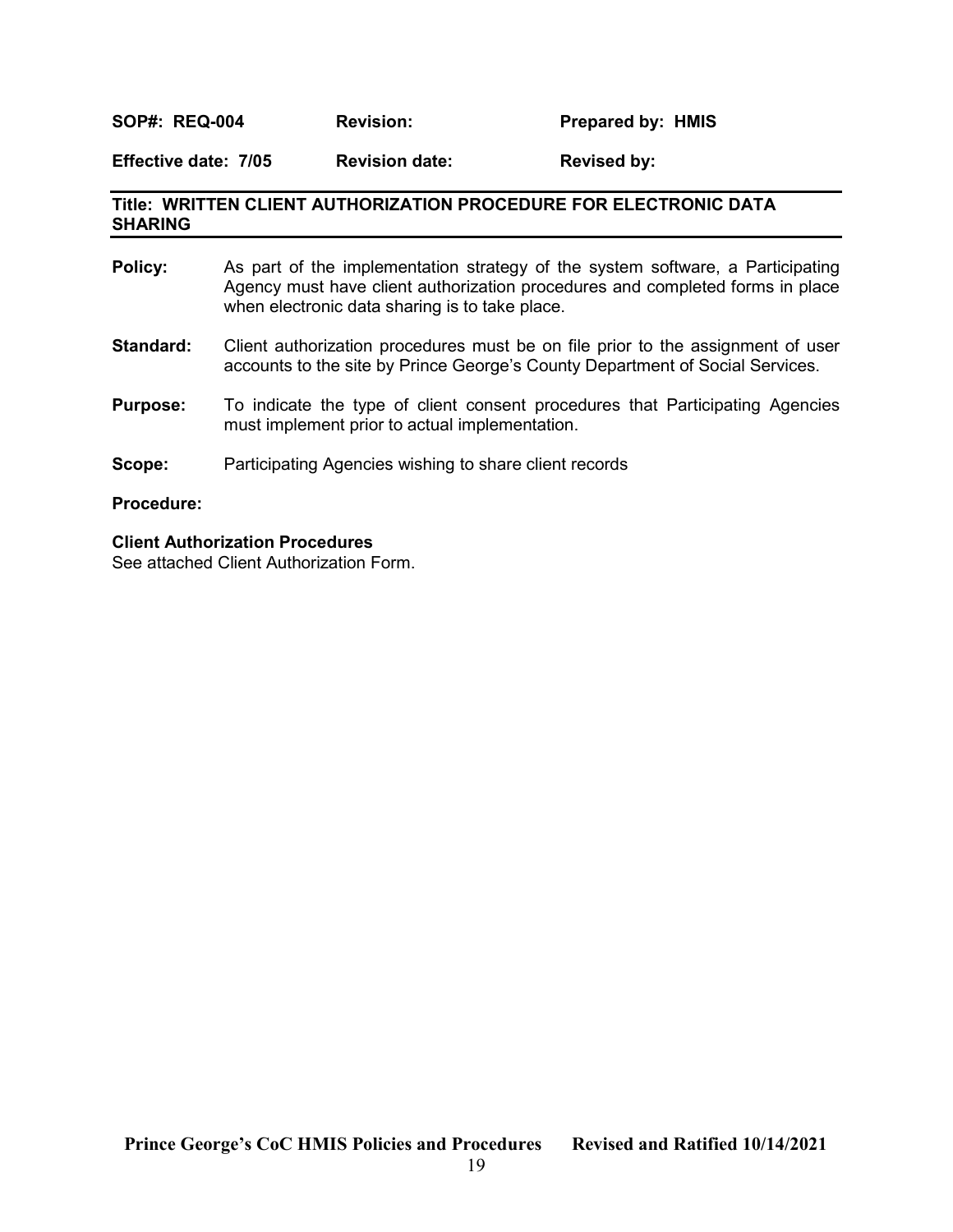#### SOP#: REQ-005 Revision: Prepared by: HMIS

Effective date: 7/05 Revision date: Revised by:

#### Title: CONFIDENTIALITY AND INFORMED CONSENT

- **Policy:** All Participating Agencies agree to abide by all privacy protection standards and agree to uphold all standards of privacy as established by Prince George's County Department of Social Services Technicians.
- **Standard:** It is suggested that Participating Agencies develop procedures for providing oral explanations to clients about the usage of a computerized Homeless Management Information System. Participating Agencies are required to use written client authorization forms when information is to be shared with another agency.
- Purpose: To ensure protection of clients' privacy.
- **Scope:** Participating Agencies

Procedure:

#### Confidentiality / Client Consent

 Informed Consent: Oral Explanation (non-shared records): All clients should be provided an oral explanation that their information will be entered into a computerized record keeping system. The Participating Agency should provide an oral explanation of the HMIS Project and the terms of consent. The agency may want to develop a fact sheet to post within the agency. HMIS suggests including the following information in the fact sheet:

- 1. What HMIS is
	- Web-based information system that homeless services agencies across the state use to capture information about the persons they serve
- 2. Why the agency uses it
	- To understand their clients' needs
	- Help the programs plan to have appropriate resources for the people they serve
	- To inform public policy
- 3. Security
	- Only staff who work directly with clients or who have administrative responsibilities can look at, enter, or edit client records
- 4. Privacy Protection
	- No information will be released to another agency without written authorization
	- Client has the right to not answer any question, unless entry into a program requires it
	- Client has the right to know who has added to, deleted, or edited their Service Point record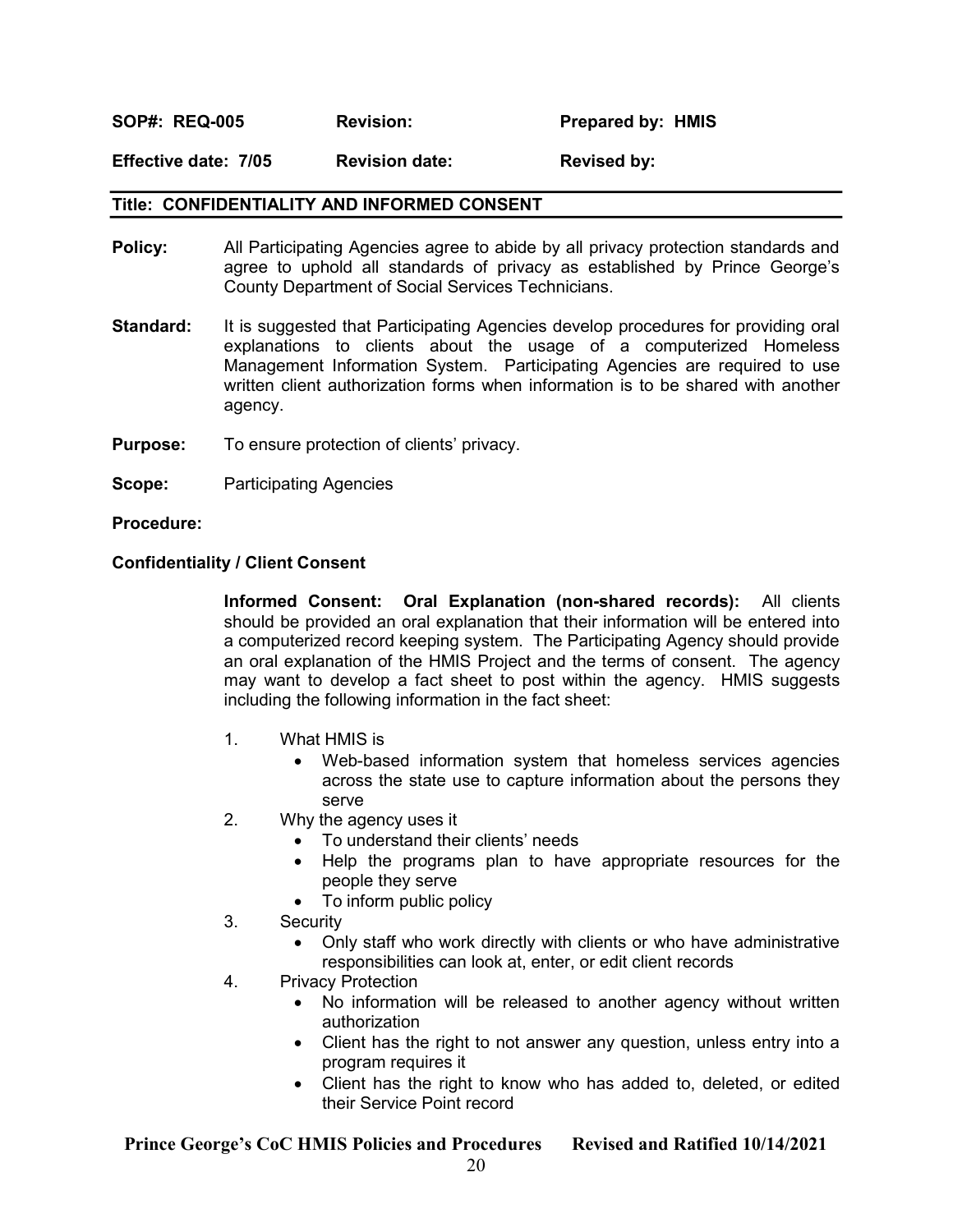- Information that is transferred over the web is through a secure connection
- 5. Benefits for clients
	- Case manager tells client what services are offered on site or by referral through the assessment process
	- Case manager and client can use information to assist clients in obtaining resources that will help them meet their needs.

#### Written Client Consent

Each client whose record is being shared electronically with another Participating Agency must agree via a written client authorization form to have his or her data shared. A client must be informed of what information is being shared and with whom it is being shared.

#### Information Release

The Participating Agency agrees not to release client identifiable information to any other organization pursuant to federal and state law without proper client consent. See attached Client Authorization Form.

#### Federal/State Confidentiality Regulations

The Participating Agency will uphold Federal and State Confidentiality regulations to protect client records and privacy. In addition, the Participating Agency will only release client records with written consent by the client, unless otherwise provided for in the regulations.

- 1) The Participating Agency will abide specifically by the Federal confidentiality rules as contained in 42 CFR Part 2 regarding disclosure of alcohol and/or drug abuse records. In general terms, the Federal rules prohibit the disclosure of alcohol and/or drug abuse records unless disclosure is expressly permitted by written consent of the person to whom it pertains or as otherwise permitted by 42 CFR Part 2. A general authorization for the release of medical or other information is not sufficient for this purpose. The Participating Agency understands that the Federal rules restrict any use of the information to criminally investigate or prosecute any alcohol or drug abuse patients.
- 2) The Participating Agency will abide specifically by Maryland general laws. In general, this law provides guidance for release of client level information including who has access to client records, for what purpose, and audit trail specifications for maintaining a complete and accurate record of every access to and every use of any personal data by persons or organizations.

#### Unnecessary Solicitation

The Participating Agency will not solicit or input information from clients unless it is essential to provide services, or conduct evaluation or research.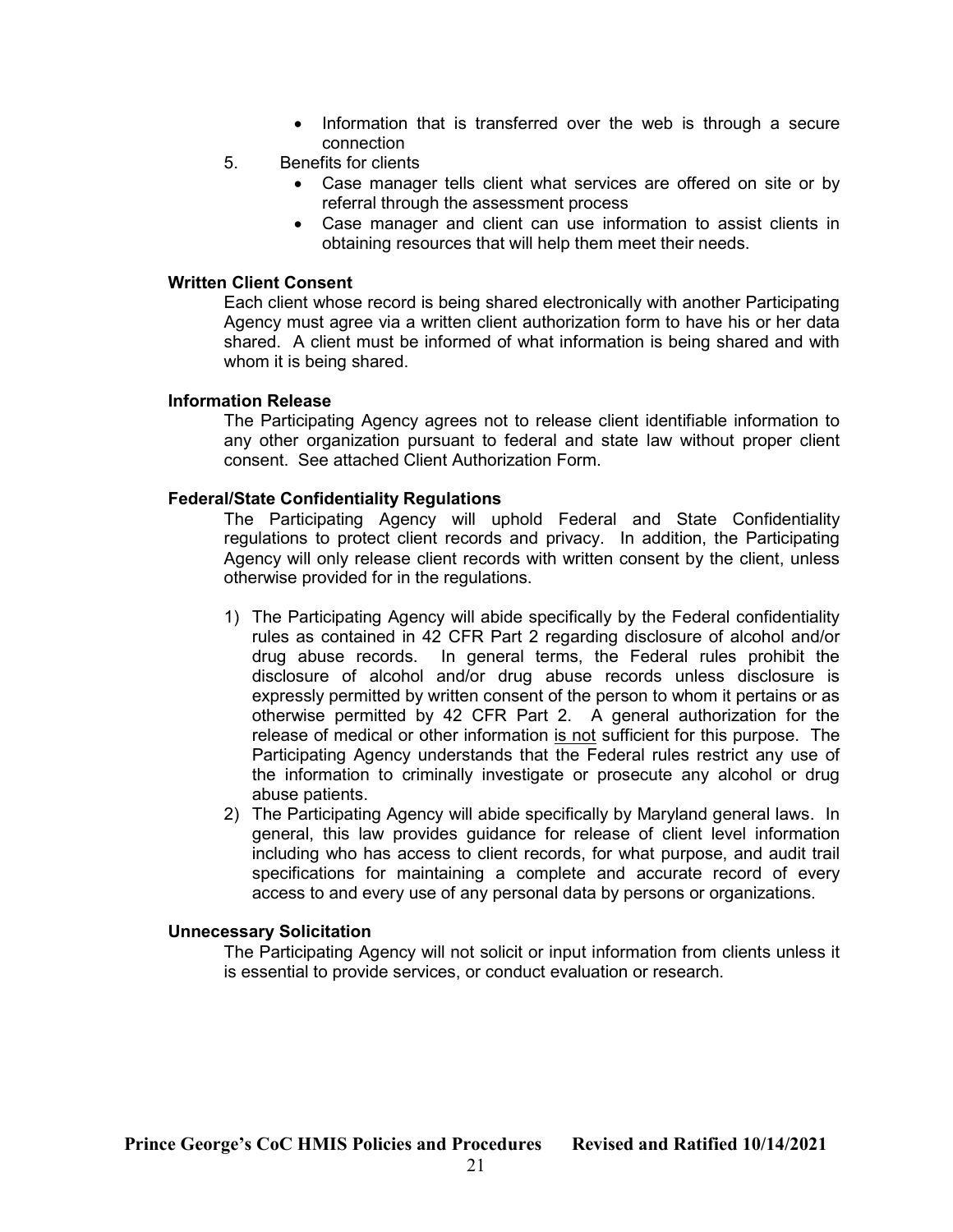SOP#: REQ-006 Revision: Prepared by: HMIS

Effective date: 7/04 Revision date: Revised by:

#### Title: MINIMAL DATA ELEMENTS

- Policy: Participating Agencies that collect client data through the Homeless Management Information System collects all data contained within the Profile Screen.
- Standard: All agencies will collect minimal data elements.
- **Purpose:** To ensure that agencies are collecting quality data.
- Scope: All Participating Agencies

#### Commitment to Utilization of Interview Protocol

Minimal Data Elements: The Participating Agency is responsible for ensuring that all clients are asked the questions contained within the Profile Screen. Data will be used in aggregate analysis. These questions are contained within the Profile Screen.

Procedure: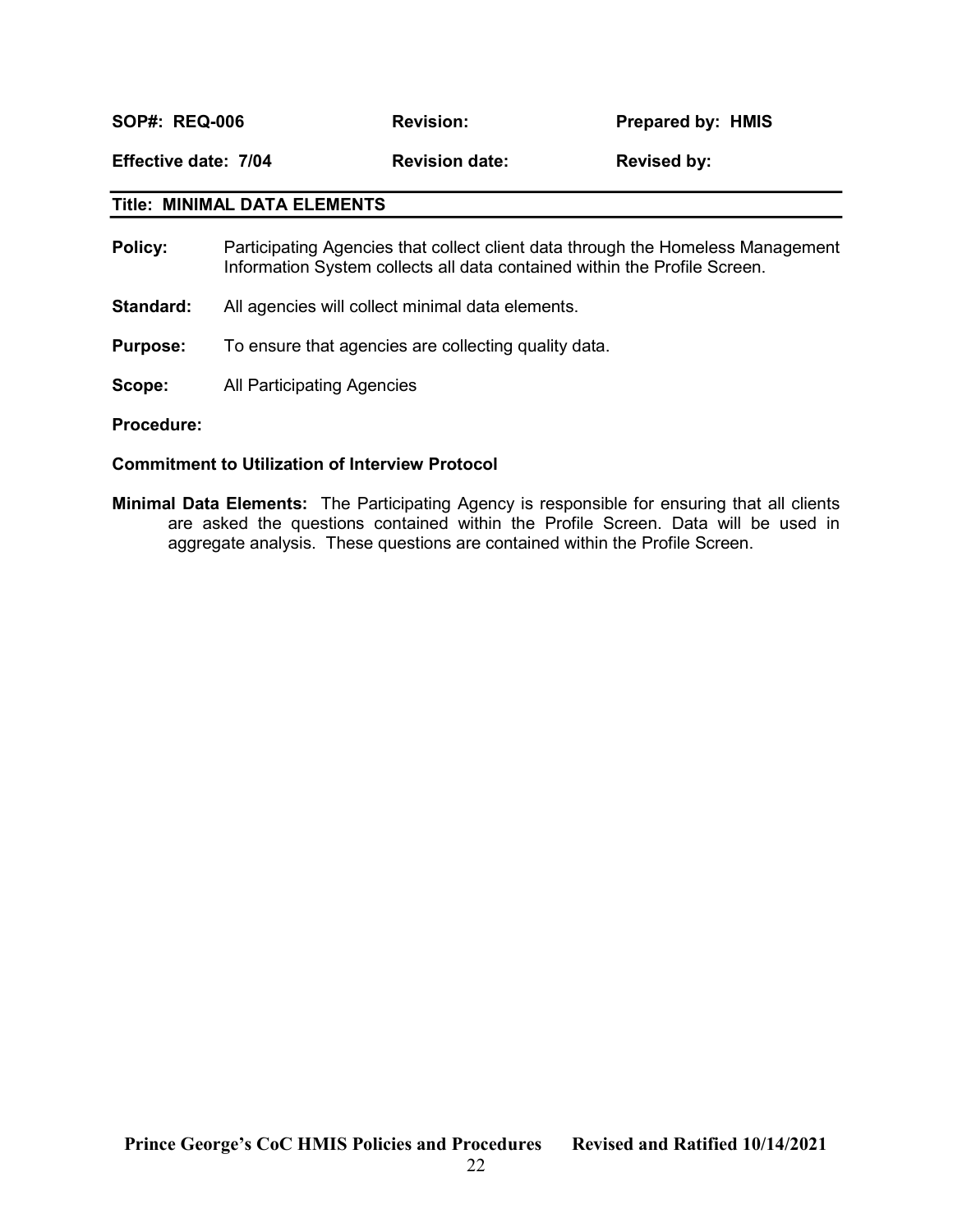SOP#: REQ-007 Revision: Prepared by: HMIS

Effective date: 7/05 Revision date: Revised by:

#### Title: INFORMATION SECURITY PROTOCOLS

- **Policy:** Participating Agencies must develop and have in place minimum information security protocols.
- Standard: Participating Agencies must develop rules, protocols and procedures to address each of the following:
	- Assignment of user accounts
	- Unattended workstations
	- Physical access to workstations
	- Policy on user account sharing
	- Client record disclosure
	- Report generation, disclosure and storage
- **Purpose:** To protect the confidentiality of the data and to ensure its integrity at the site.
- Scope: Participating Agencies.

Procedures: To develop internal protocols, please reference Section 4.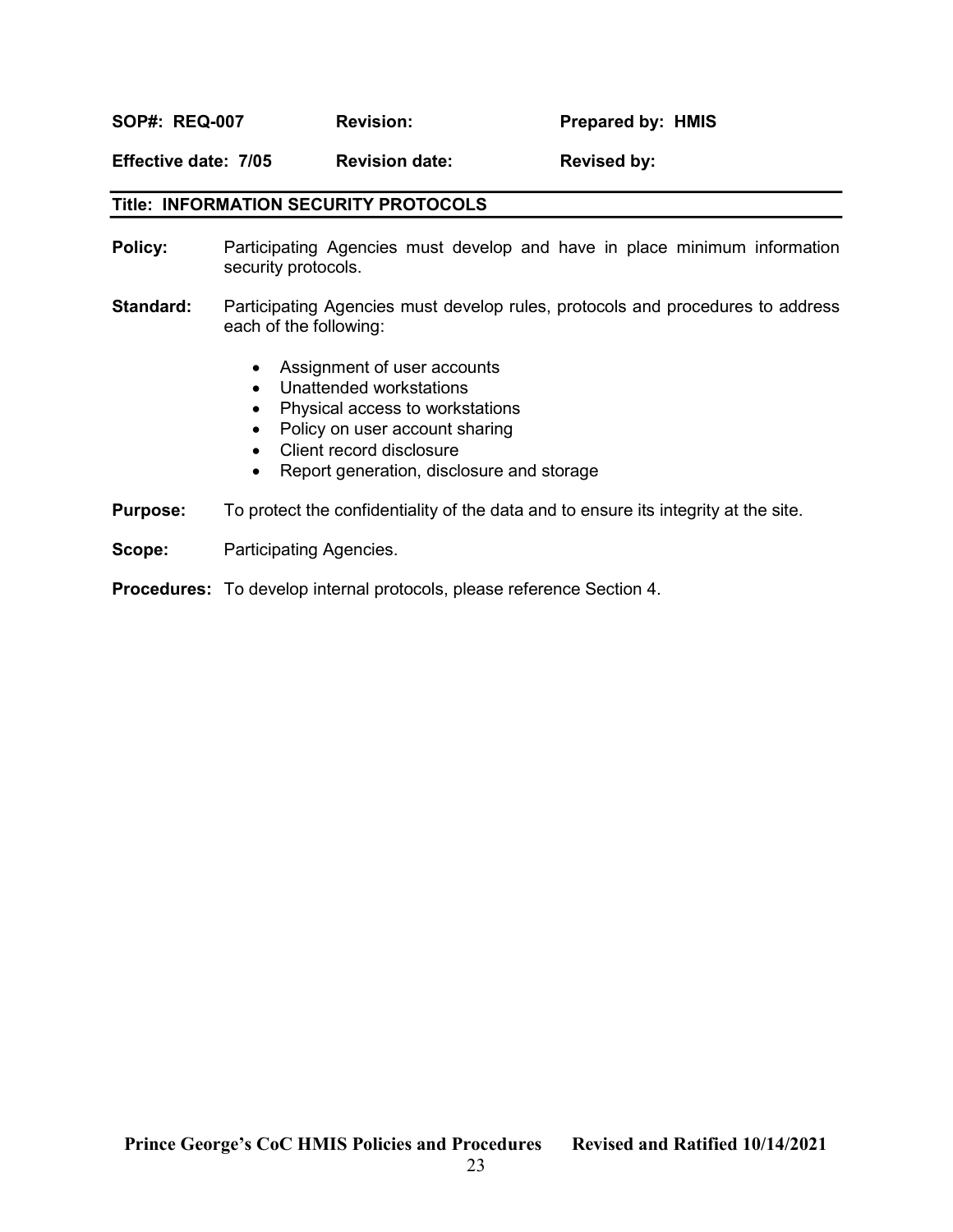SOP#: REQ-008 Revision: Prepared by: HMIS

Effective date: 7/05 Revision date: Revised by:

#### Title: IMPLEMENTATION: CONNECTIVITY

- **Policy:** Participating Agencies are required to obtain an adequate Internet connection (greater than 56K/v90)
- Standard: Any Internet connection greater than 56K/v90 is acceptable.
- **Purpose:** To ensure proper response time and efficient system operation of the Internet application.
- Scope: Participating Agencies
- Procedure: Prince George's County Department of Social Services staff informs all participating agencies about availability of Internet providers. Obtaining and maintaining an Internet connection greater than 56K/v90 is the responsibility of the participating agency.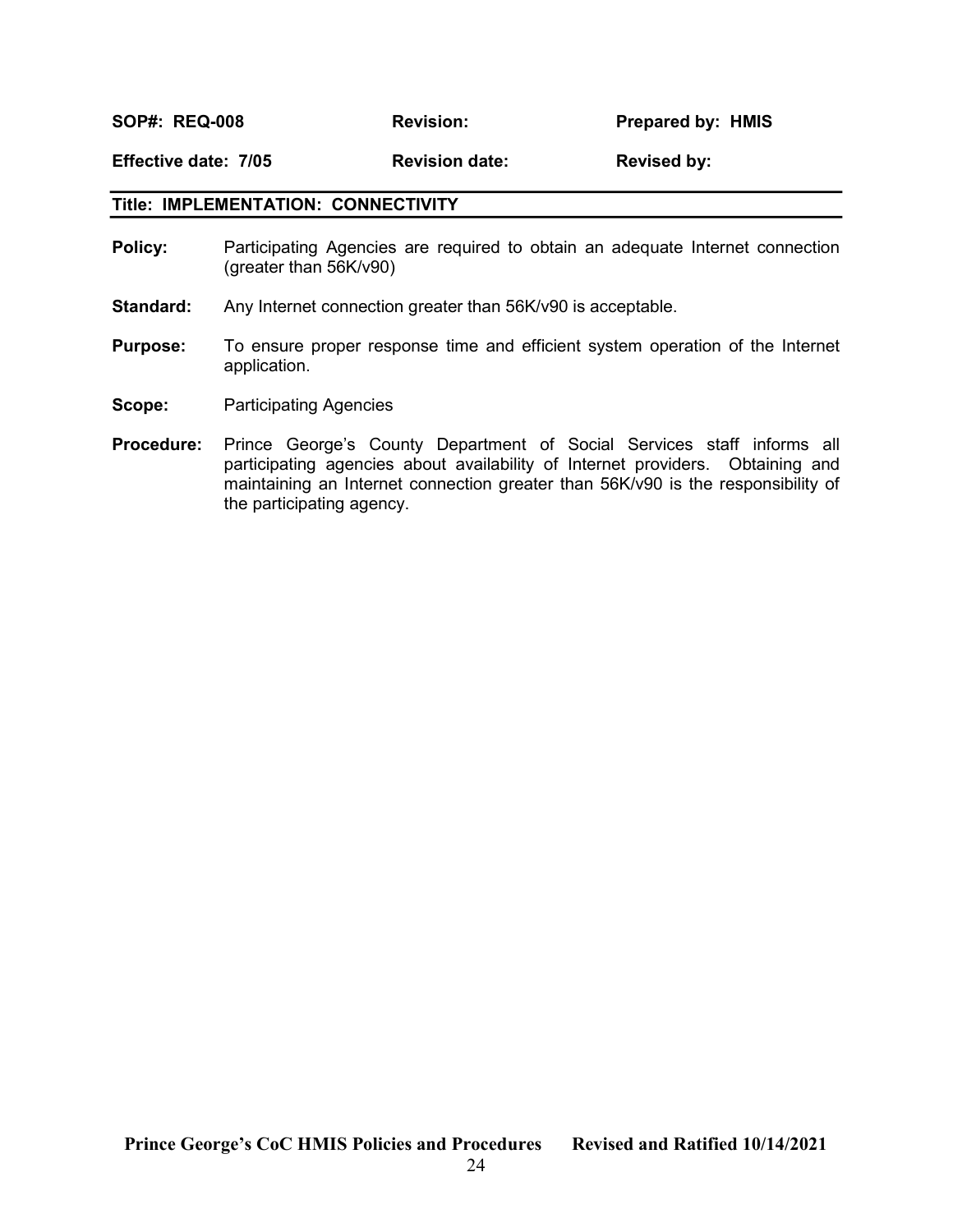SOP#: REQ-009 **Revision:** Prepared by: HMIS

Effective date: 7/05 Revision date: Revised by:

#### Title: MAINTENANCE OF ONSITE COMPUTER EQUIPMENT

- Policy: Participating Agencies commit to a reasonable program of data and equipment maintenance in order to sustain an efficient level of system operation.
- **Standard:** Participating Agencies must meet technical standards for minimum computer equipment configuration, Internet connectivity, data storage and data back up.
- **Purpose:** To ensure that participating agencies adopt equipment and data maintenance program.
- Scope: Participating Agencies

#### Responsibilities:

The Executive Director or designee will be responsible for the maintenance and disposal of on-site computer equipment and data used for participation in the HMIS Project including the following:

- A. Computer Equipment: The Participating Agency is responsible for maintenance of on-site computer equipment. This includes purchase of and upgrades to all existing and new computer equipment for utilization in the HMIS Project.
- B. Backup: The Participating Agency is responsible for supporting a back-up procedure for each computer connecting to the HMIS Project.
- C. Internet Connection: HMIS staff members are not responsible for troubleshooting problems with Internet Connections.
- D. Virus Protection: As a matter of course, each agency should install virus protection software on all computers.
- E. Data Storage: The Participating Agency agrees to only download and store data in a secure format.
- F. Data Disposal: The Participating Agency agrees to dispose of documents that contain identifiable client level data by shredding paper records, deleting any information from diskette before disposal, and deleting any copies of client level data from the hard drive of any machine before transfer or disposal of property. HMIS staff can be contacted for advice on appropriate processes for disposal of electronic client level data.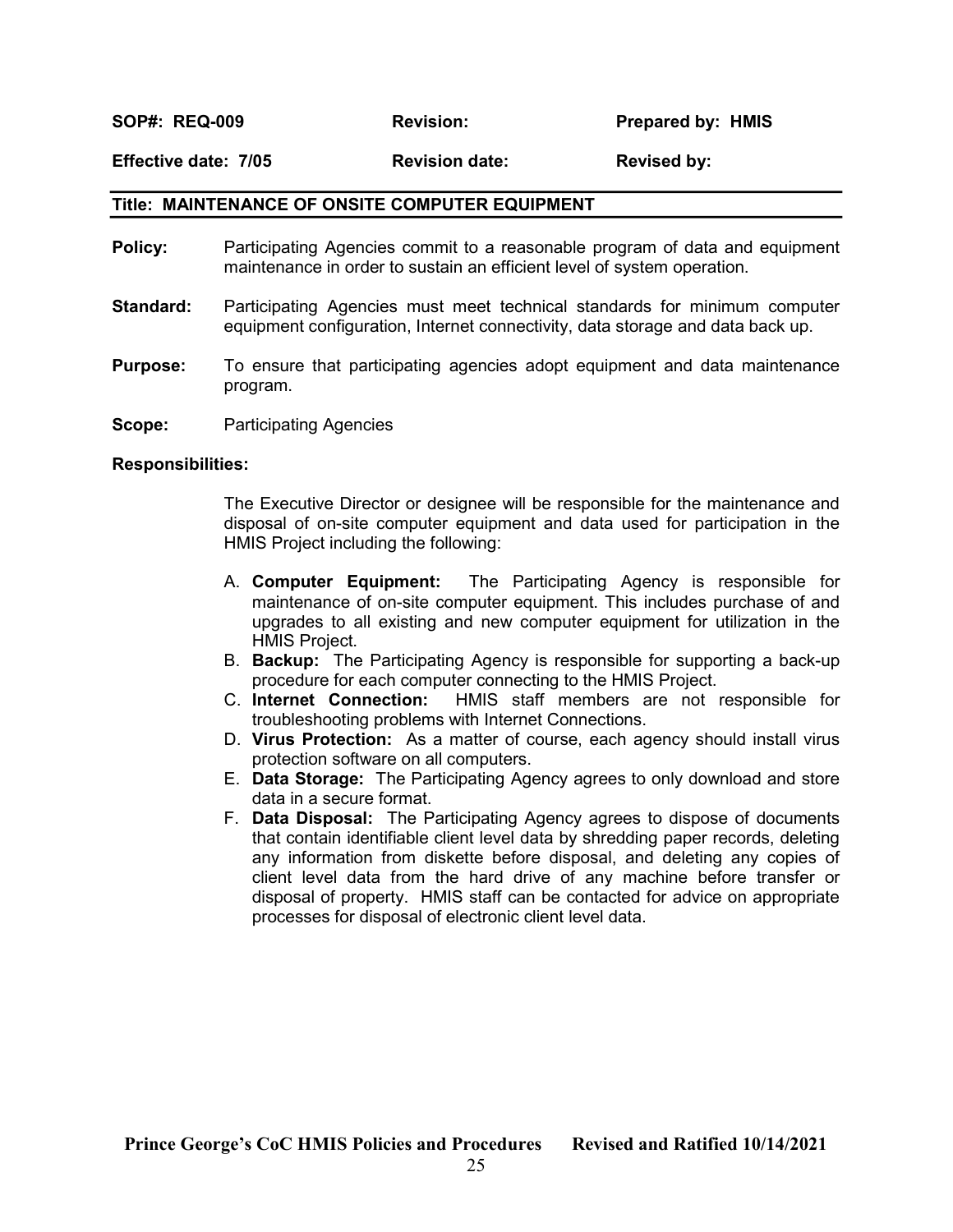## SECTION 3:

## **Training**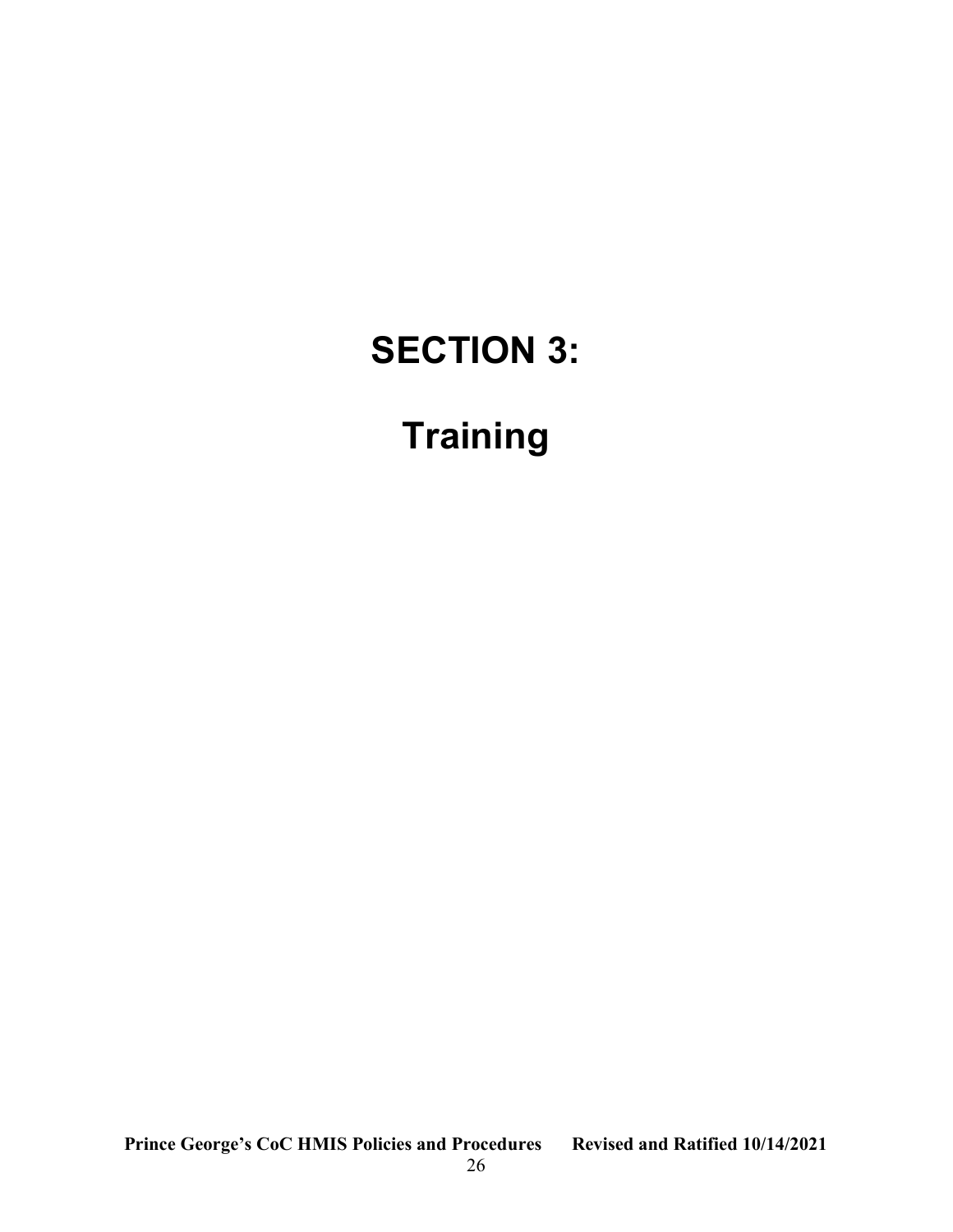| <b>SOP#: TRA-001</b> |                                                                                                                                      | <b>Revision:</b>      |  | <b>Prepared by: HMIS</b> |  |  |
|----------------------|--------------------------------------------------------------------------------------------------------------------------------------|-----------------------|--|--------------------------|--|--|
| Effective date: 7/05 |                                                                                                                                      | <b>Revision date:</b> |  | <b>Revised by:</b>       |  |  |
|                      | <b>Title: TRAINING SCHEDULE</b>                                                                                                      |                       |  |                          |  |  |
| Policy:              | Prince George's County Department of Social Services staff will maintain an<br>ongoing training schedule for Participating Agencies. |                       |  |                          |  |  |

- Standard: Prince George's County Department of Social Services staff publishes a training schedule and will offer them regularly.
- **Purpose:** To make participating agencies aware of on going training.
- Scope: System wide

#### Procedure:

A training schedule will be published monthly on the Prince George's County Department of Social Services HMIS website. Agencies will RSVP for all trainings. Trainings will be offered at Prince George's County Department of Social Services unless otherwise noted.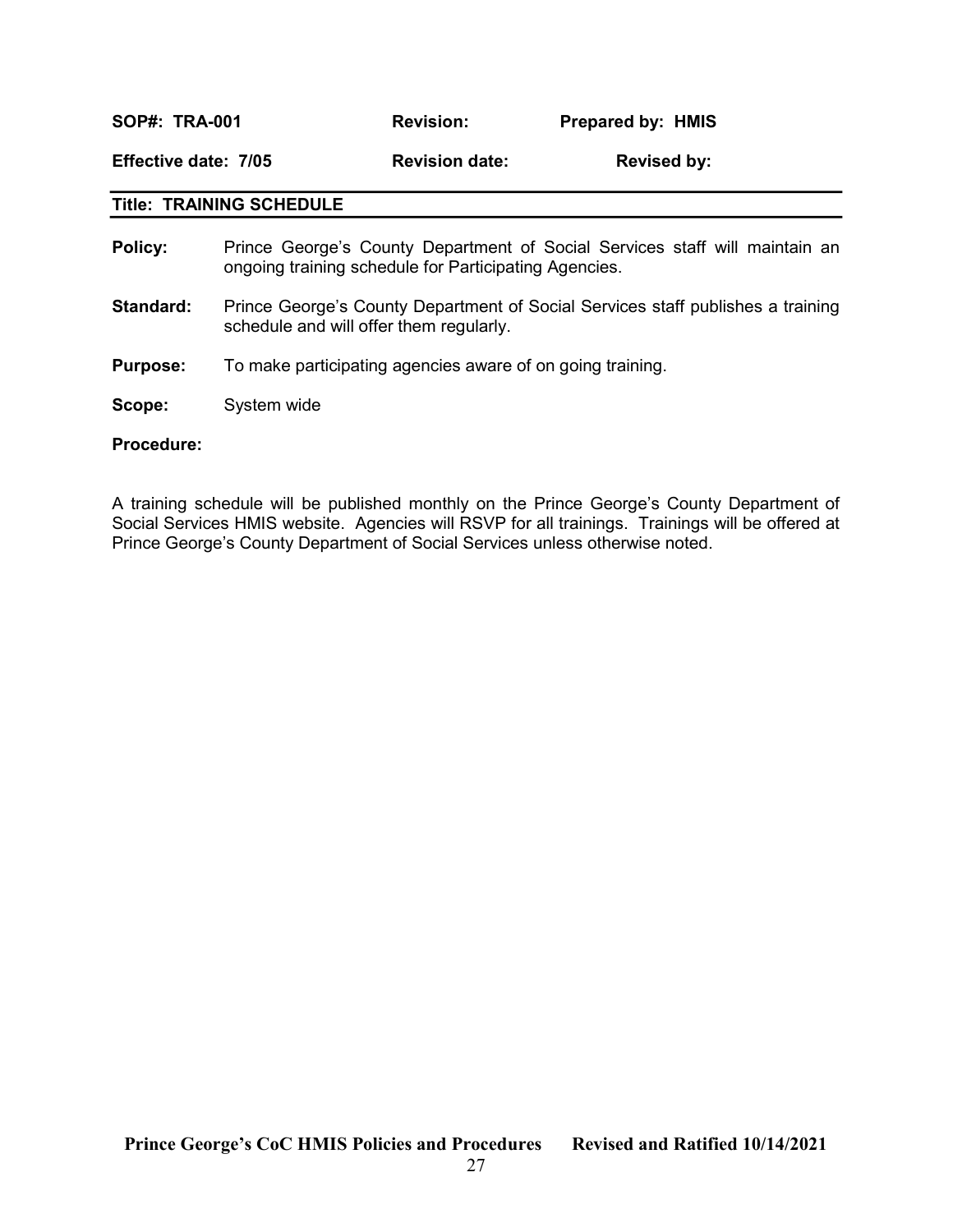### SOP#: TRA-002 Revision: Prepared by: HMIS Effective date: 7/05 Revision date: Revised by:

#### Title: USER, ADMINISTRATOR AND SECURITY TRAINING

- Policy: All users will undergo security training before gaining access to the system. This training includes a review of Prince George's County Department of Social Services security Policies and Procedures.
- **Standard:** Prince George's County Department of Social Services staff will provide data security training.
- **Purpose:** To ensure that staff is properly trained and knowledgeable of Prince George's County Department of Social Services' security Policies and Procedures.
- Scope: System wide
- Procedure: Agency staff must attend user training. Site Technical Administrators must also attend an administrator training and a Report Writer I training in addition to a user training. Agencies will be notified of scheduled training sessions.

#### Training:

The Participating Agencies Site Technical Administrator is responsible for training new users. Users must receive HMIS training prior to being granted user privileges for the system.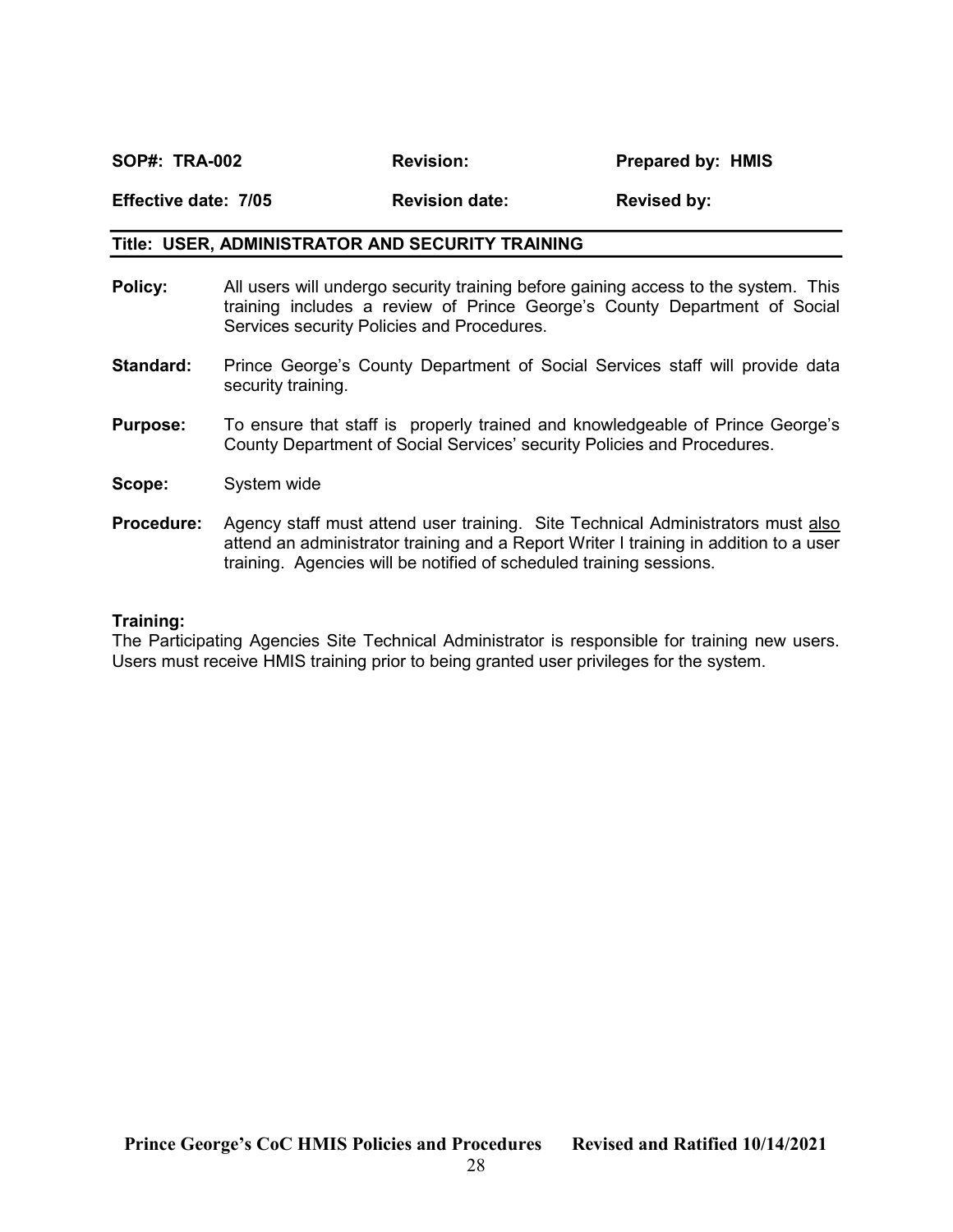## SECTION 4:

## User, Location, Physical and Data Access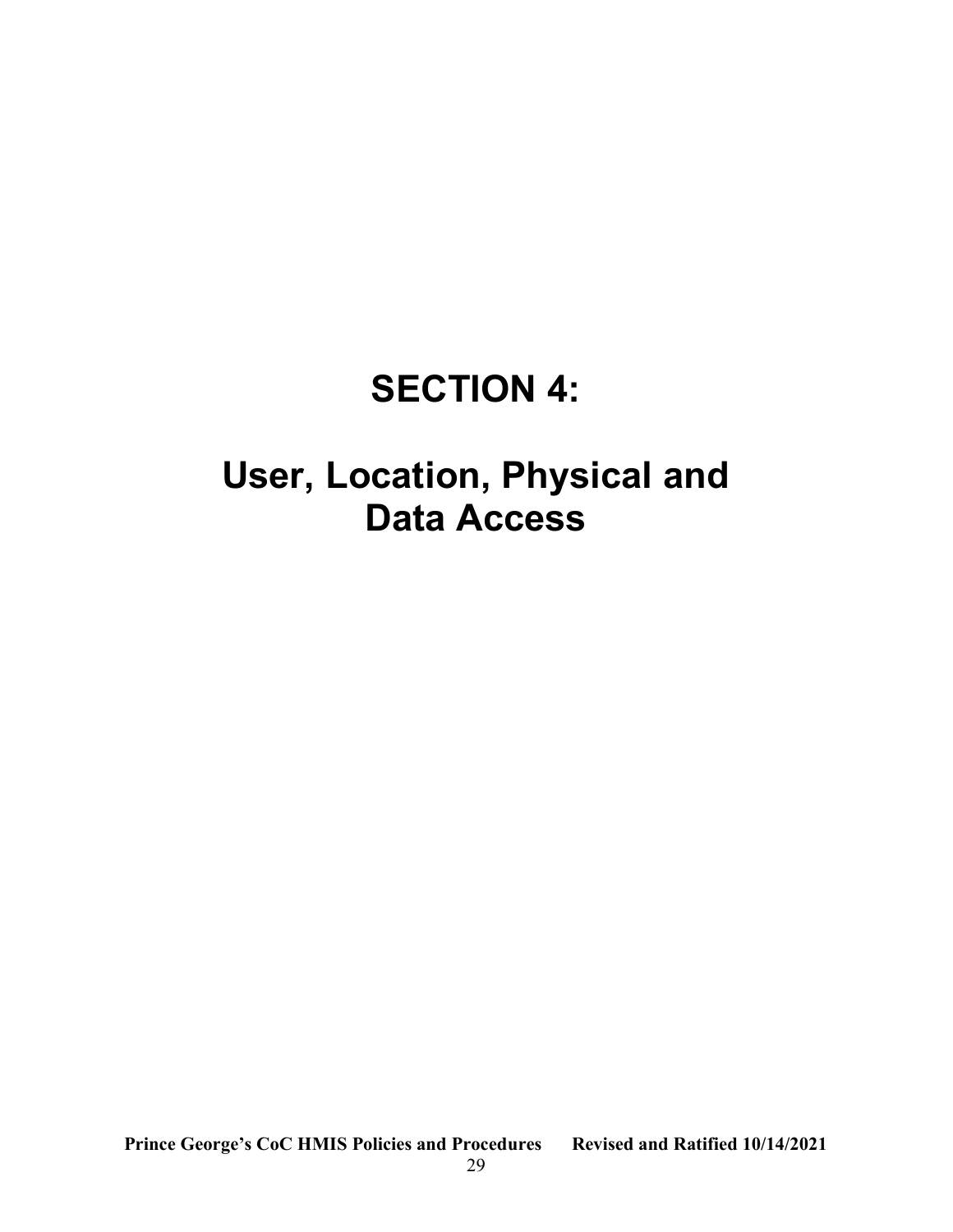SOP#: ULPD-001 Revision: Prepared by: HMIS

Effective date: 7/05 Revision date: Revised by:

#### Title: ACCESS PRIVILEGES TO SYSTEM SOFTWARE

- Policy: Participating Agencies will apply the user access privilege conventions set forth in this procedure.
- Standard: Allocation of user access accounts and privileges will be made according to the format specified in this procedure.
- **Purpose:** To enforce information security protocols.
- Scope: Participating Agencies

Procedure:

#### User Access Privileges to HMIS

- A. User access: User access and user access levels will be deemed by the Program Manager of the participating agency in consultation with the Site Technical Administrator. The Site Technical Administrator will generate username and passwords within the administrative function of HMIS.
- **B. User name format:** The Site Technical Administrator will create all usernames using the First Initial of First Name and Last Name. Example: John Doe's username would be JDoe. In the case where there are two people with the same first initial and last name, then the middle initial should be used. If someone has the same first name and middle initial and last name, the sequential number should be placed at the end of the above format. Example: JDoe2, JDoe3.

#### C. Passwords:

- **1. Creation:** Passwords are automatically generated from the system when a user is created. Site Technical Administrators will communicate the system-generated password to the user.
- 2. Use of: The user will be required to change the password the first time they log onto the system. The password must be between 8 and 16 characters and contain 2 numbers.
- 3. Expiration: Passwords expire every 45 days.
- 4. Termination or Extended Leave from Employment: The Site Technical Administrator should terminate the rights of a user immediately upon termination from their current position. If a staff person is to go on leave for a period of longer than 45 days, their password should be inactivated within 5 business days of the start of their leave. The Site Technical Administrator is responsible for removing users from the system. The Site Technical Administrator must update the access list and signed agreement on a yearly basis.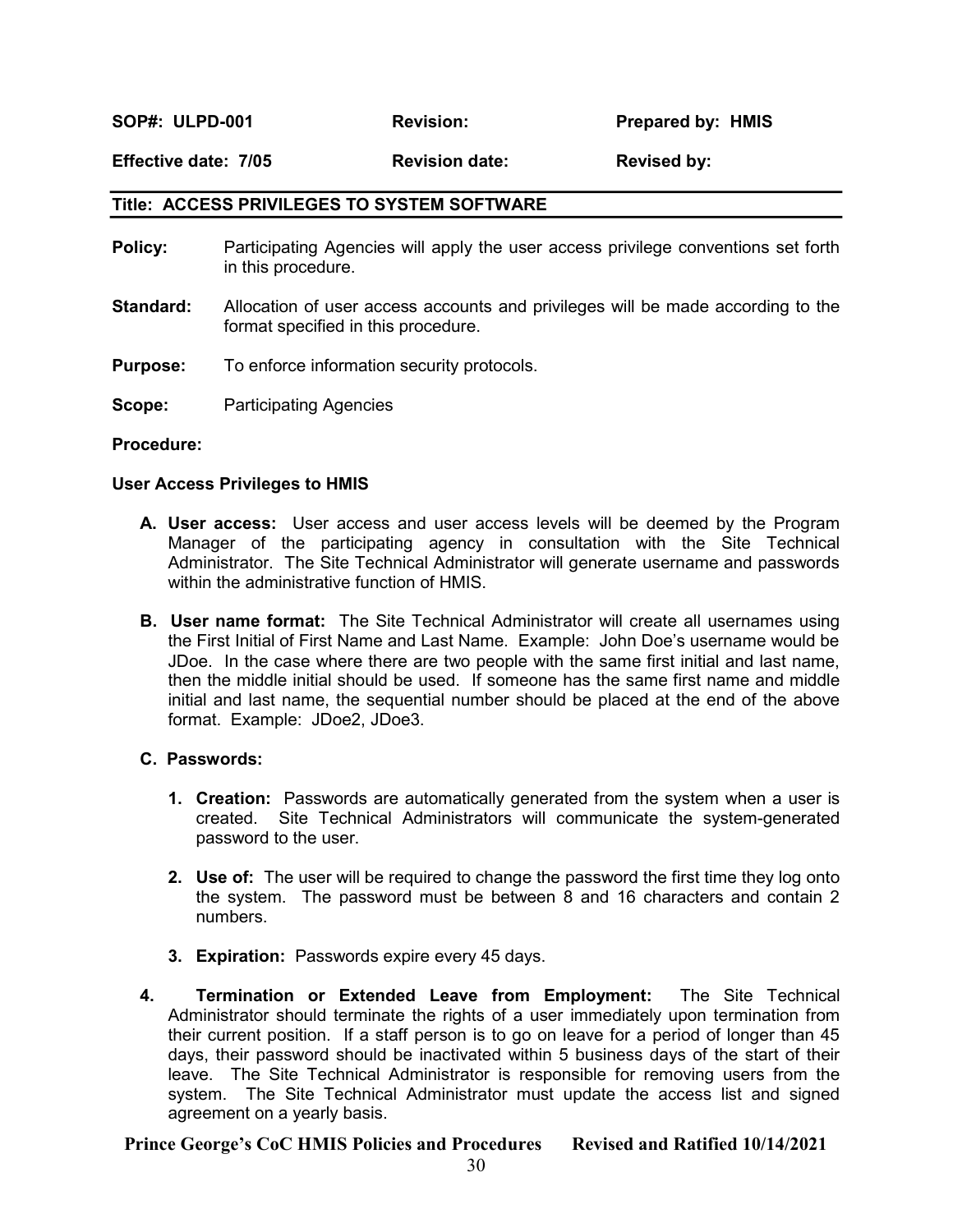SOP#: ULPD-002 Revision: Prepared by: HMIS

Effective date: 7/05 Revision date: Revised by:

#### Title: ACCESS LEVELS FOR SYSTEM USERS

- **Policy:** participating agencies will manage the proper designation of user accounts and will monitor account usage.
- **Standard:** Participating agency agrees to apply the proper designation of user accounts and manage the use of these accounts by agency staff.
- **Purpose:** To enforce information security protocols
- Scope: Participating Agencies
- Procedure: User accounts will be created and deleted by the Site Technical Administrator under authorization of the Participating Agency's Program Manager.

#### Designation of HMIS Users

User Levels: There are 9 levels of access to the HMIS system. These levels should be reflective of the access a user has to client level paper records, and access levels should be need-based. Need exists only for those shelter staff, volunteers, or designated personnel who work directly with (or supervise staff who work directly with) clients or have data entry responsibilities.

| <b>Access Level</b> | <b>Description</b>                                      |
|---------------------|---------------------------------------------------------|
| Resource            | Access is limited to the ResourcePoint module. This     |
| Specialist I        | role allows the user to search the database of area     |
|                     | agencies and programs and view the detail screens for   |
|                     | each agency or program. Access to client or service     |
|                     | records is not given. A Resource Specialist cannot      |
|                     | modify or delete data.                                  |
| Resource            | The same access rights as Resource Specialist I,        |
| Specialist II       | however, this person is considered an agency-level I&R  |
|                     | Specialist who updates their own agency and program     |
|                     | information.                                            |
| Resource            | The same access rights as Resource Specialist II,       |
| Specialist III      | however, this person is a system-wide I&R Specialist    |
|                     | who can update any agency or program information.       |
|                     | This access level can also edit the system-wide news.   |
| Volunteer           | Access to ResourcePoint module is limited access to     |
|                     | ClientPoint, and limited access to service records. A   |
|                     | volunteer can view or edit basic demographic            |
|                     | information about clients (the profile screen), but is  |
|                     | restricted from viewing detailed assessments.<br>A      |
|                     | volunteer can enter new client records, make referrals, |
|                     | or check-in/out a client from a shelter. Normally, this |
|                     | access level allows a volunteer to complete the intake  |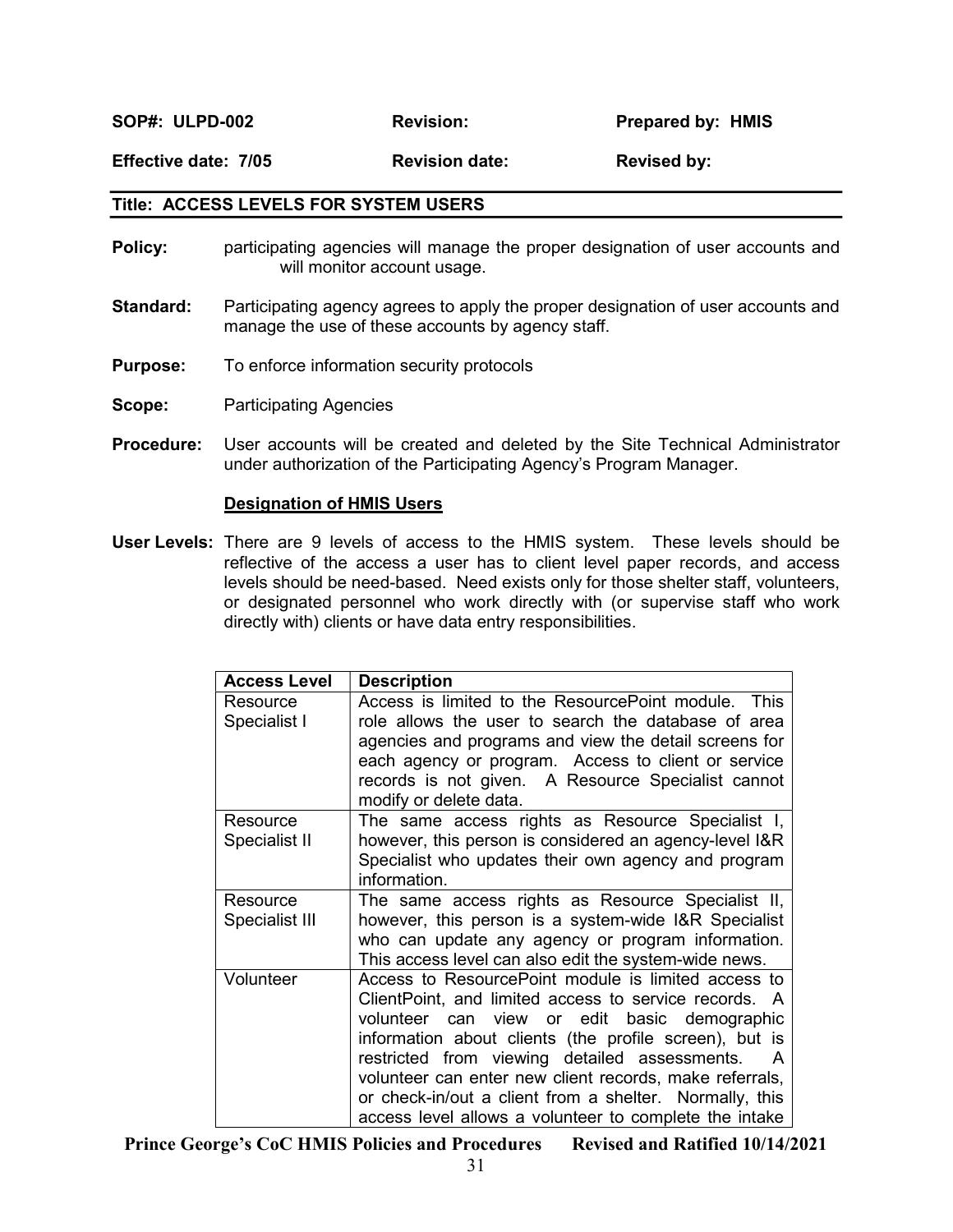|                              | and then refer the client to agency staff or a case<br>manager.                                                                                                                                                                                                                                                                                                                                                                                                                                                          |
|------------------------------|--------------------------------------------------------------------------------------------------------------------------------------------------------------------------------------------------------------------------------------------------------------------------------------------------------------------------------------------------------------------------------------------------------------------------------------------------------------------------------------------------------------------------|
| <b>Agency Staff</b>          | Agency staff has access to ResourcePoint, limited<br>access to ClientPoint, full access to service records and<br>access to most functions in HMIS. However, Agency<br>Staff can only access basic demographic data on clients<br>(profile screen).<br>All other screens are restricted,<br>including assessments and case plan records. They<br>have full access to service records. Agency Staff can<br>also add news items to the newswire feature. There is<br>no reporting access.                                  |
| Case Manager                 | Case Managers have access to all features excluding<br>administrative functions. They have access to all<br>screens within ClientPoint, including the assessments<br>and full access to service records. There is full<br>reporting access.                                                                                                                                                                                                                                                                              |
| Agency<br>Administrator      | Agency Administrators have access to all features,<br>including agency level administrative functions. This<br>level can add/remove users for his/her agency and edit<br>their agency and program data. They have full<br>reporting access. They cannot access the following<br>administrative functions: Assessment Administration,<br>Picklist Data, Licenses, Shadow Mode, or System<br>Preferences.                                                                                                                  |
| Executive<br><b>Director</b> | Same access rights as Agency Administrator, but<br>ranked above Agency Administrator.                                                                                                                                                                                                                                                                                                                                                                                                                                    |
| System<br>Operators          | System Operators have no access to ClientPoint or<br>ShelterPoint. They have no access to reporting<br>functions, but do have access to administrative<br>functions.<br>The System Operator can setup new<br>agencies, add new users, reset passwords, and access<br>other system-level options. The system operator helps<br>to maintain the system, but does not have access to<br>any client or service records. The system operator can<br>order additional user licenses and modify the allocations<br>of licenses. |
| System<br>Administrator I    | Same access rights to client information (full access)<br>as Agency Administrator. However, this user has full<br>access to administrative functions.                                                                                                                                                                                                                                                                                                                                                                    |
| System<br>Administrator II   | System Administrator IIs have full and complete access<br>to the system. However, this user does not have the<br>option of choosing a Provider other than the default<br>provider assigned to their ID.                                                                                                                                                                                                                                                                                                                  |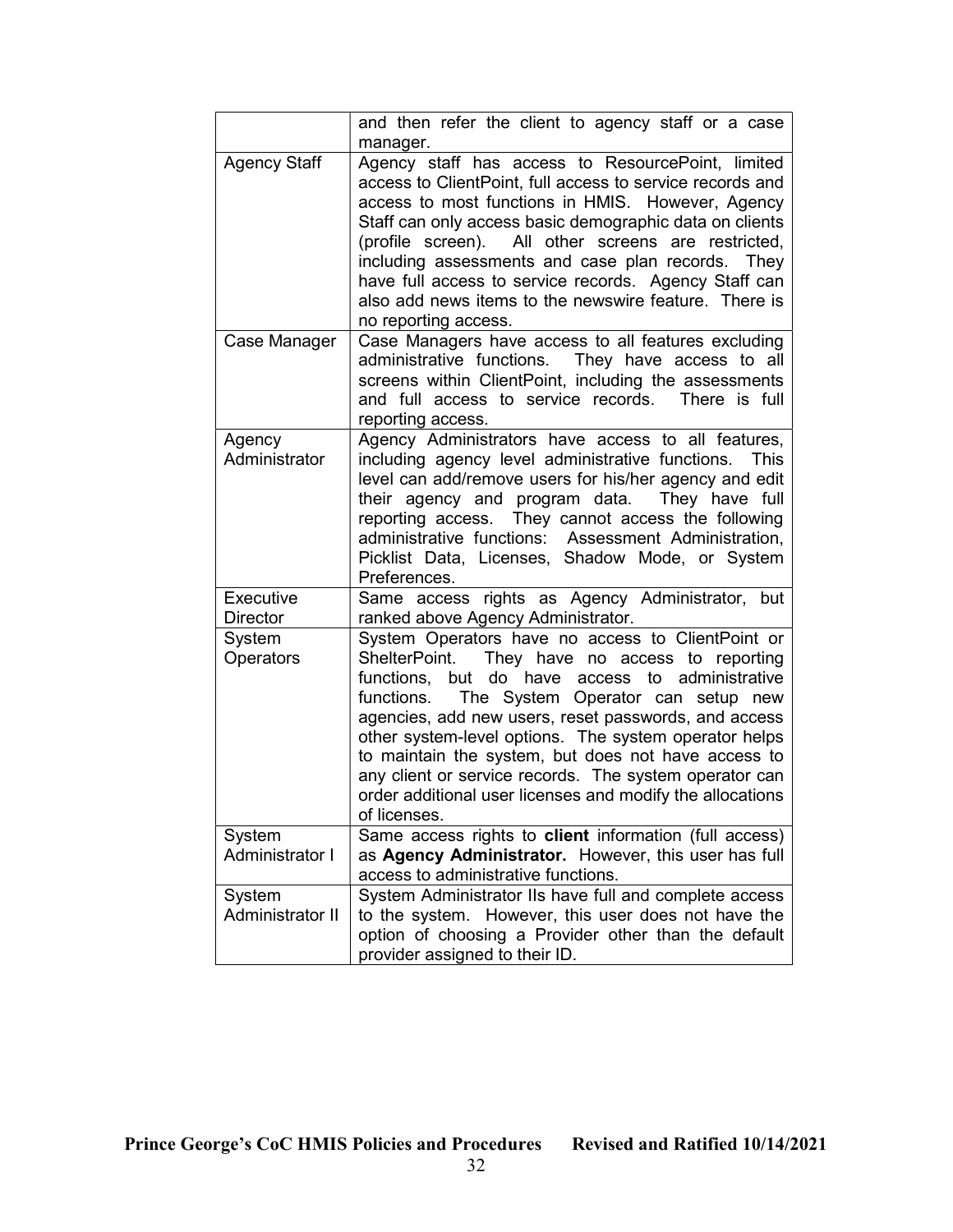SOP#: ULPD-003 Revision: Prepared by: HMIS

Effective date: 7/05 Revision date: Revised by:

#### Title: ACCESS PRIVILEGES TO SYSTEM SERVER

- **Policy:** Participating agencies agree to enforce the location access privileges to the system server.
- **Standard:** Only authorized computers will be able to access the system from authorized locations.
- Purpose: To enforce information security protocols.
- Scope: Participating Agencies

Procedure:

Location Access: Access to the software system will only be allowed for computers identified by the Executive Director and Site Technical Administrator of the participating agency. Those designated computers will be registered electronically with the central server by HMIS. Laptops and off-site installations will require an additional security form stating that use will not be for unauthorized purposes from unauthorized locations. See attached Laptop and Off-Site Installation Access Privileges to System Server Commitment Form.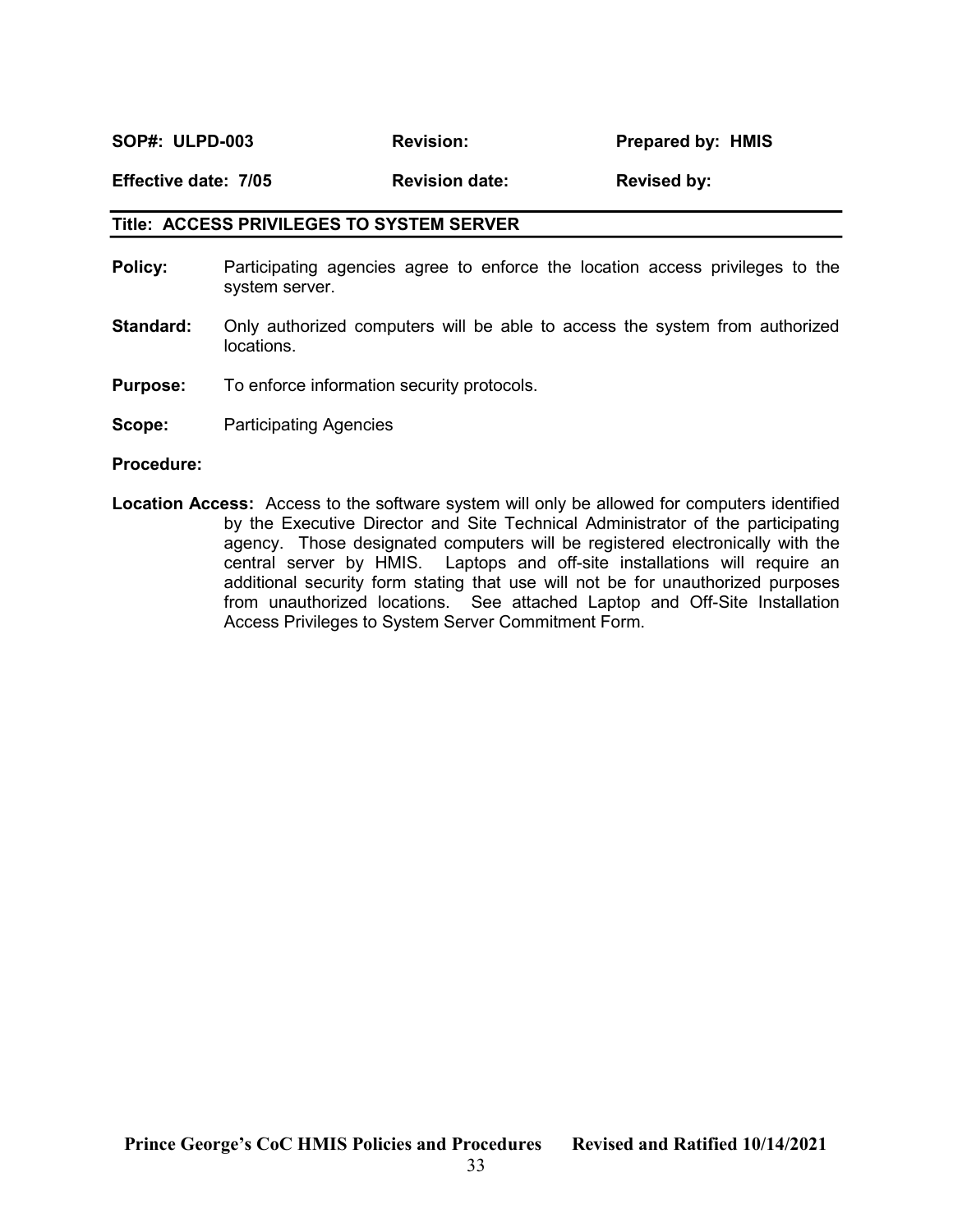| <b>SOP#: ULPD-004</b> | <b>Revision:</b>      | <b>Prepared by HMIS</b> |
|-----------------------|-----------------------|-------------------------|
| Effective date: 7/05  | <b>Revision date:</b> | <b>Revised by:</b>      |

#### Title: ACCESS TO DATA

- Policy: Participating agencies must agree to enforce the user access privileges to system data server as stated below.
- **Standard:** A. User Access: Users will be able to view the data entered by other users of HMIS. Security measures exist within the HMIS software system that restricts agencies from viewing each other's data.

**B. Raw Data:** Users who have been granted access to the HMIS Report Writer tool have the ability to download and save client level data onto their local computer. Once this information has been downloaded from the HMIS server in raw format to an agency's computer, the data become the responsibility of the agency. A participating agency should develop protocol regarding the handling of data downloaded from the Report Writer.

C. Agency Policies Restricting Access to Data: The participating agencies must establish internal access to data protocols. These policies should include who has access, for what purpose, and how they can transmit this information. Issues to be addressed include storage, transmission and disposal of these data.

D. Access to Countywide HMIS Data: Access will be granted based upon policies developed by the Access to Data Subcommittee of the HMIS User Committee.

- **Purpose:** To enforce information security protocols.
- Scope: Participating Agencies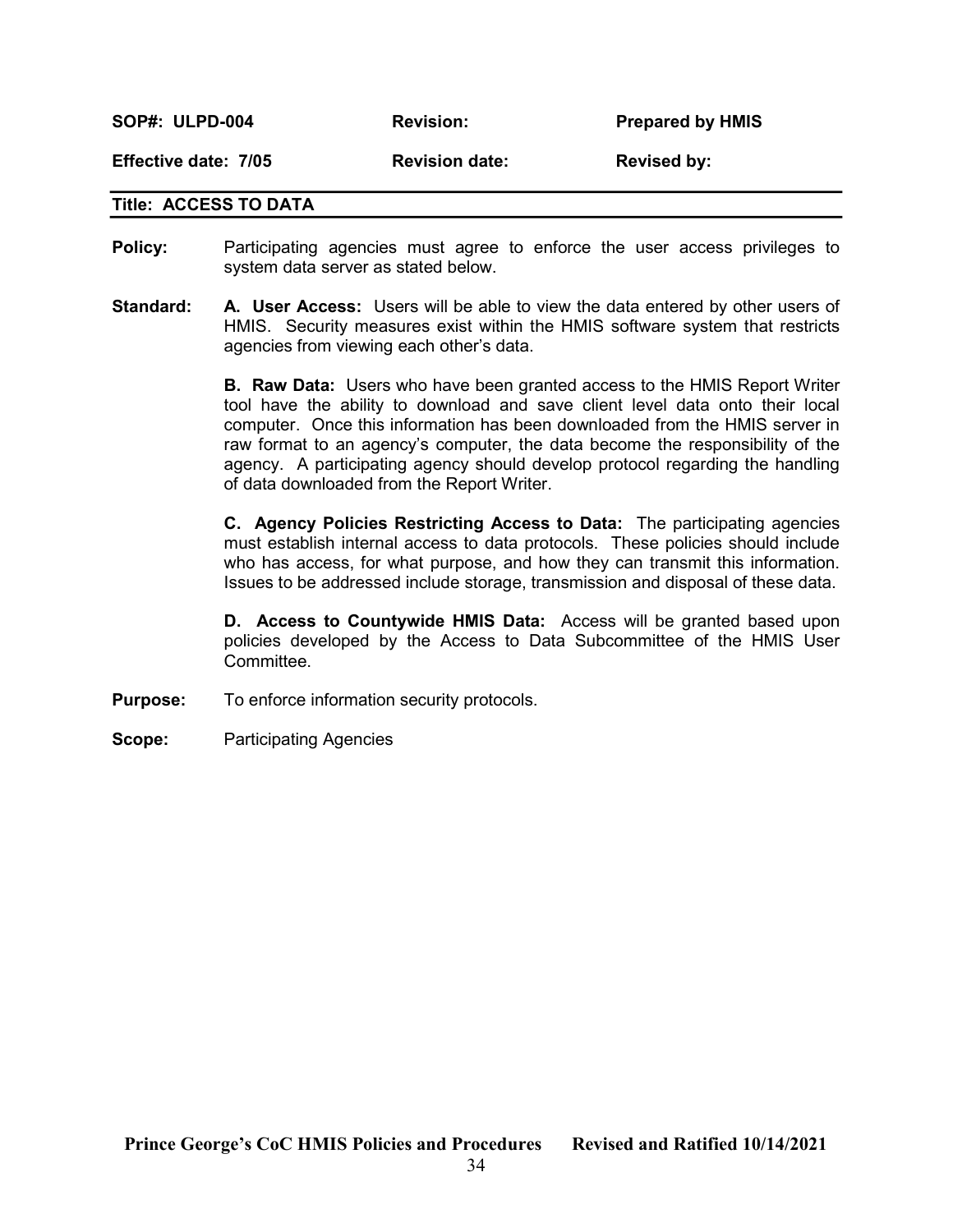SOP#: ULPD-005 Revision: Prepared by: HMIS

Effective date: 7/04 Revision date: Revised by:

#### Title: ACCESS TO CLIENT PAPER RECORDS

- Policy: Participating Agencies will establish procedures to handle access to client paper records.
- **Standard:** The Participating Agencies agree to establish procedures regarding which staff have access to client paper records.
- **Purpose:** To enforce information security protocols.
- Scope: Participating Agencies

#### Procedures:

- Identify which staff has access to the client paper records and for what purpose. Staff should only have access to records of clients, which they directly work with or for data entry purposes.
- Identify how and where client paper records are stored.
- Develop policy regarding length of storage and disposal procedure of paper records.
- Develop policy on disclosure of information contained in client paper records.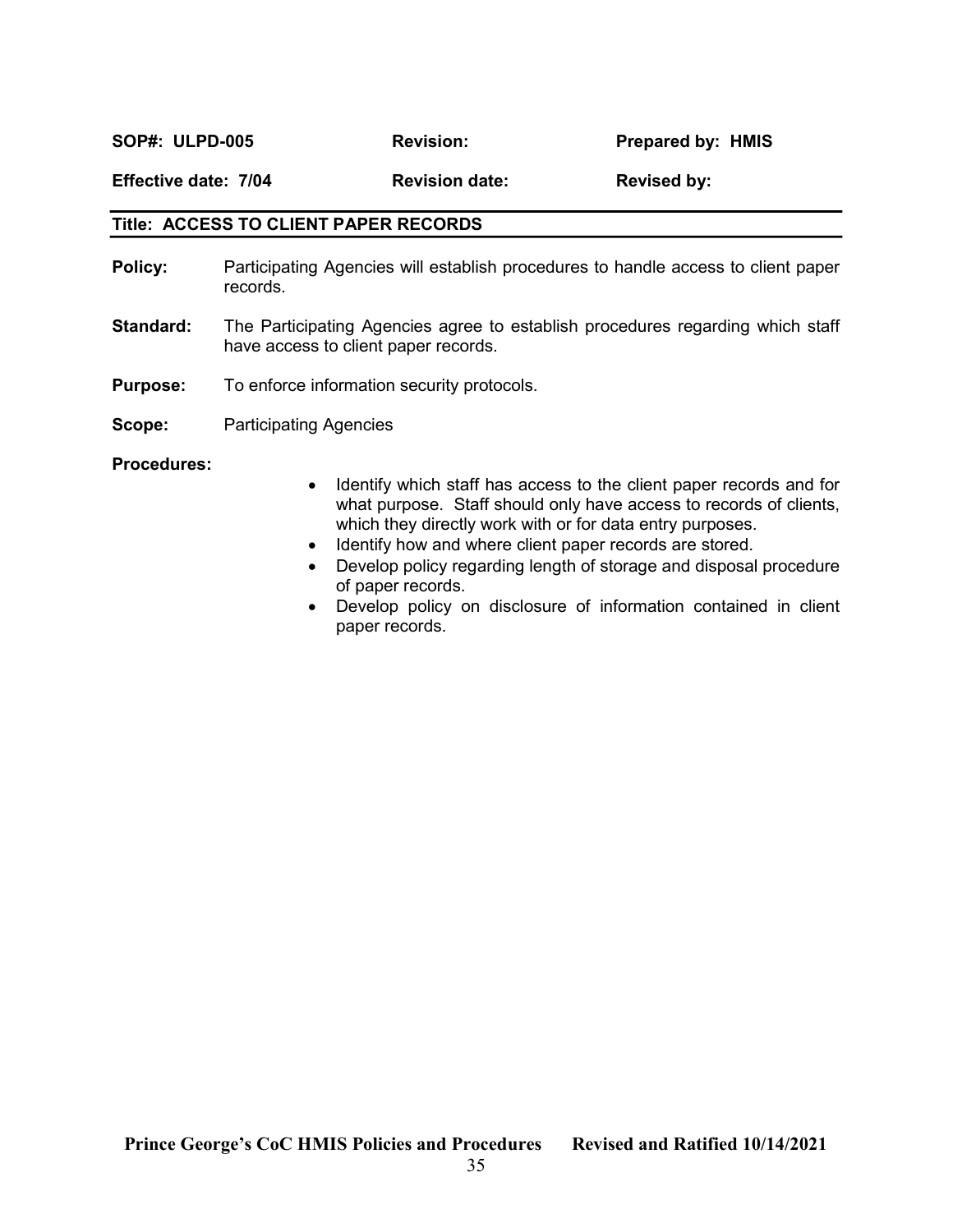#### Effective date: 7/05 Revision date: Revised by:

#### Title: PHYSICAL ACCESS CONTROL

- **Policy:** Physical access to the system data processing areas, equipment and media must be controlled. Access must be controlled for the transportation of data processing media and other computing resources. The level of control is contingent on the level of risk and exposure to loss.
- Standard: Personal computers, software, documentation and diskettes shall be secured proportionate with the threat and exposure to loss. Available precautions include equipment enclosures, lockable power switches, equipment identification and fasteners to secure the equipment.
- **Purpose:** To delineate standards for physical access.
- Scope: System wide

#### Guidelines:

#### Access to computing facilities and equipment

- The HMIS staff and Participating Agencies Site Technical Administrators will determine the physical access controls appropriate for their organizational setting based on HMIS security policies, standards and guidelines.
- All those granted access to an area or to data are responsible for their actions. Additionally, those granting another person access to an area are responsible for that person's activities.

#### Media and hardcopy protection and transportation

- Printed versions of confidential data should not be copied or left unattended and open to unauthorized access.
- Media containing client-identified data will not be shared with any agency that does not participate in the Prince George's County HMIS system. Authorized employees, using methods deemed appropriate by the participating agency, may transport HMIS data that meet the above standard. Reasonable care should be used, and media should be secured when left unattended.
- Magnetic media containing HMIS data, which is released and/or disposed of from the Participating Agency and Central Server, should first be processed to destroy any data residing on that media.
- Degaussing and overwriting are acceptable methods of destroying data.
- Responsible personnel must authorize the shipping and receiving of magnetic media, and appropriate records must be maintained.
- HMIS information in hardcopy format should be disposed of properly. This may include shredding finely enough to ensure that the information is unrecoverable.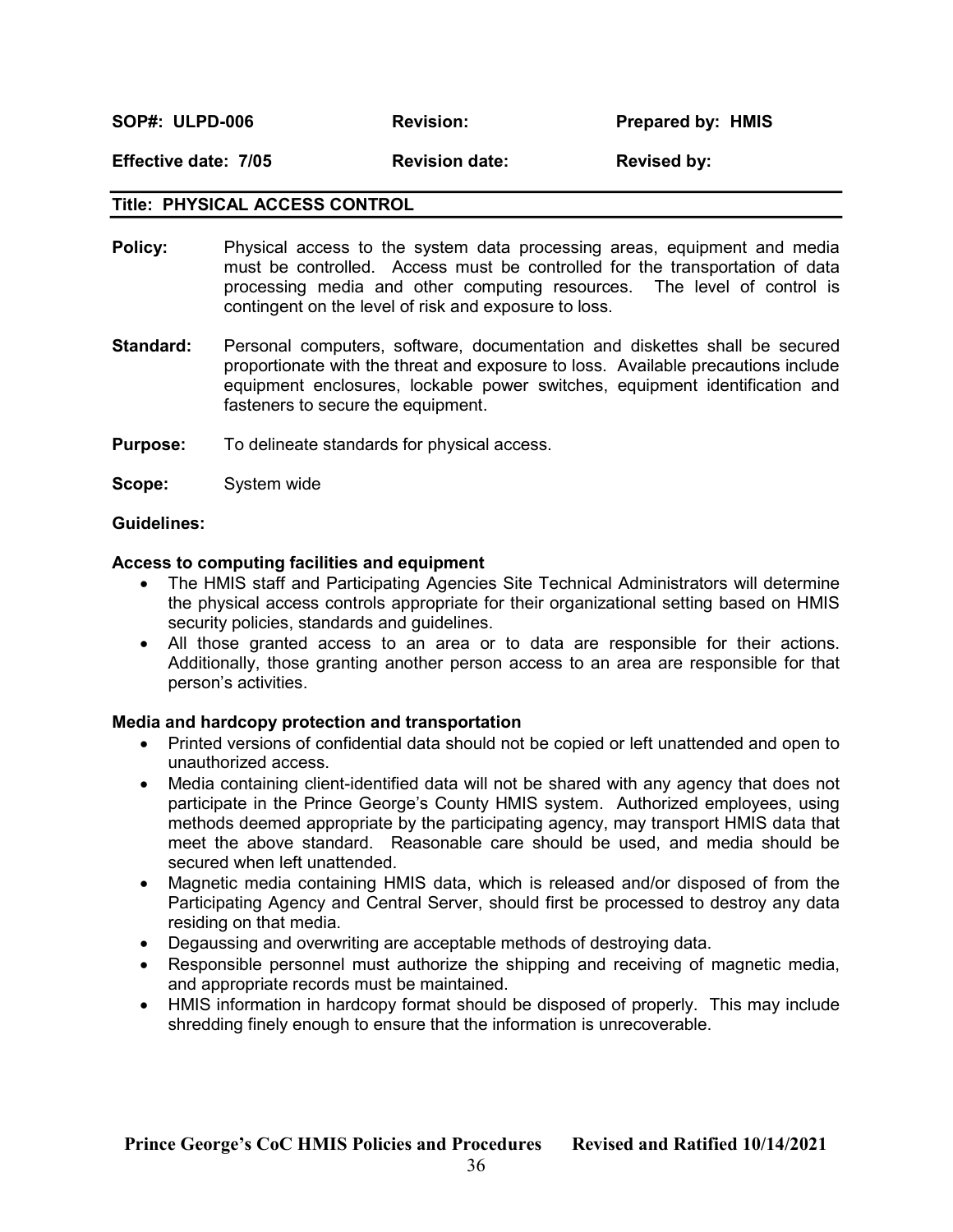SOP#: ULPD-007 Revision: Prepared by: HMIS

Effective date: 7/05 Revision date: Revised by:

#### Title: UNIQUE USER ID AND PASSWORD

**Policy:** Authorized users will be granted a unique user ID and password.

Standard:

- Each user will be required to enter a User ID with a Password in order to logon to the system.
- User ID and Passwords are to be assigned to individuals.
- The User ID will be the first initial and full last name of the user. If a user has a first initial and last name that is identical to a user already in the system, the User ID will be the first initial, middle initial, and last name. If someone has the same first and middle initial and last name, then the number 1 should follow, i.e., JBDoe1, JBDoe2.
- The Password must be no less than eight and no more than 16 characters in length, and must contain two numbers.
- The password must be alphanumeric
- **Purpose:** In order to ensure that only authorized users will be able to access, modify or read data, a unique User ID will be issued to every user.

Scope: System wide

#### Procedures:

Discretionary Password Reset

Initially, each user will be given a password for one time use only. The first or reset password will be automatically generated by HMIS and will be issued to the User by the Site Technical Administrator. Passwords will be communicated in written or verbal form. The first time a temporary password can be communicated via email. HMIS staff is not available to agency staff to reset passwords. Only a Site Technical Administrator can reset a password.

- Forced Password Change (FPC) FPC will occur every forty-five days once a user account is issued. Passwords will expire and user will be prompted to enter a new password. Users may not use the same password consecutively, but may use the same password more than once.
- Unsuccessful logon If a User unsuccessfully attempts to logon three times, the User ID will be "locked out," access permission revoked and unable to gain access until their password is reset in the manner stated above.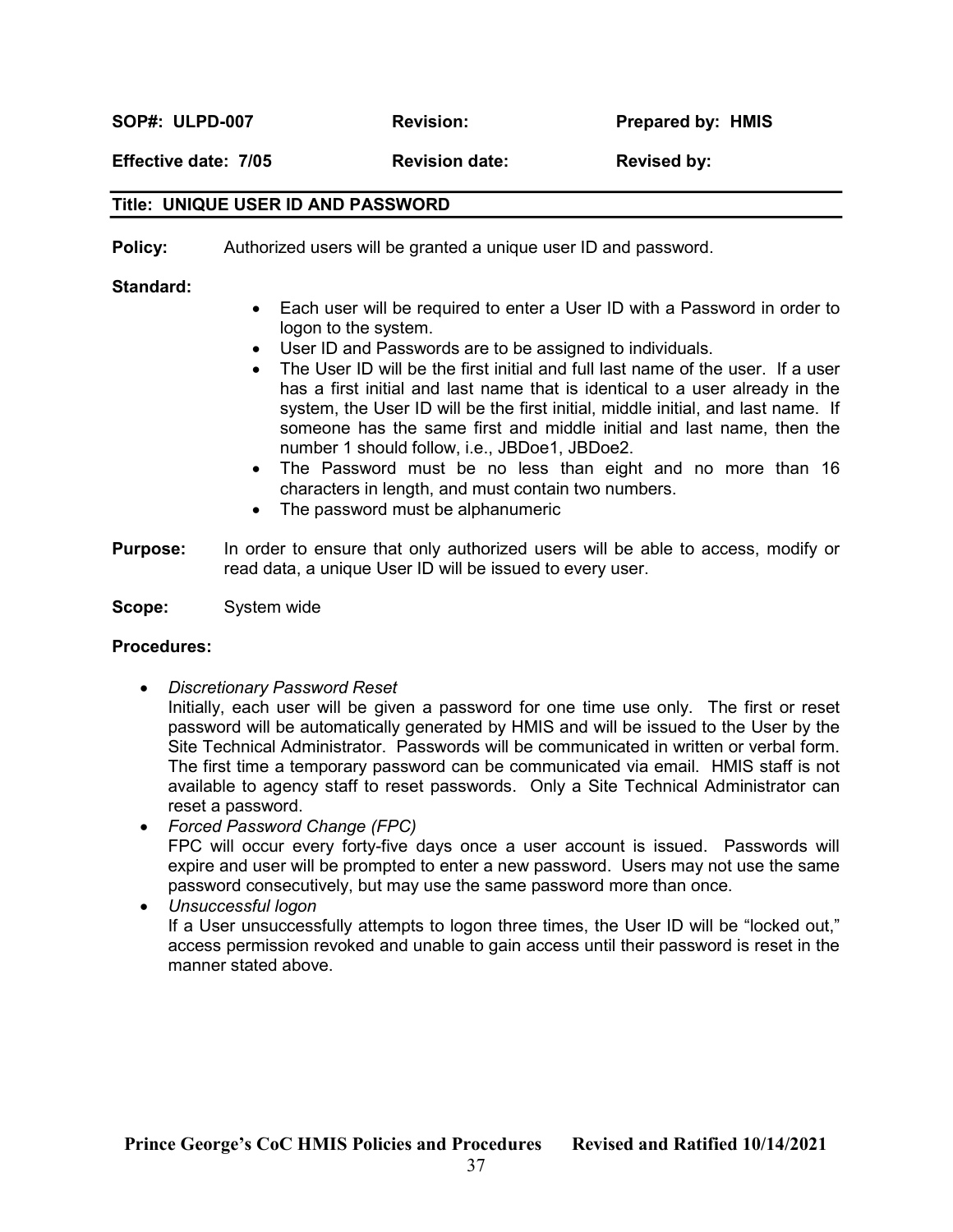SOP#: ULPD-008 Revision: Prepared by: HMIS

#### Effective date: 7/04 Revision date: Revised by:

#### Title: RIGHT TO DENY USER AND PARTICIPATING AGENCIES' ACCESS

- Policy: Participating Agency or a user access may be suspended or revoked for suspected or actual violation of the security protocols.
- **Standard:** Serious or repeated violation by users of the system may result in the suspension or revocation of an agency's access.
- **Purpose:** To outline consequences for failing to adhere to information security protocols.
- **Scope:** Participating Agency

#### Procedure:

- 1. All potential violations of any security protocols will be investigated.
- 2. Any user found to be in violation of security protocols will be sanctioned accordingly. Sanctions may include but are not limited to: a formal letter of reprimand; suspension of system privileges; revocation of system privileges; termination of employment and criminal prosecution.
- 3. Any agency that is found to have consistently and/or flagrantly violated security protocols may have their access privileges suspended or revoked.
- 4. The Continuum of Care Steering Committee imposes all sanctions.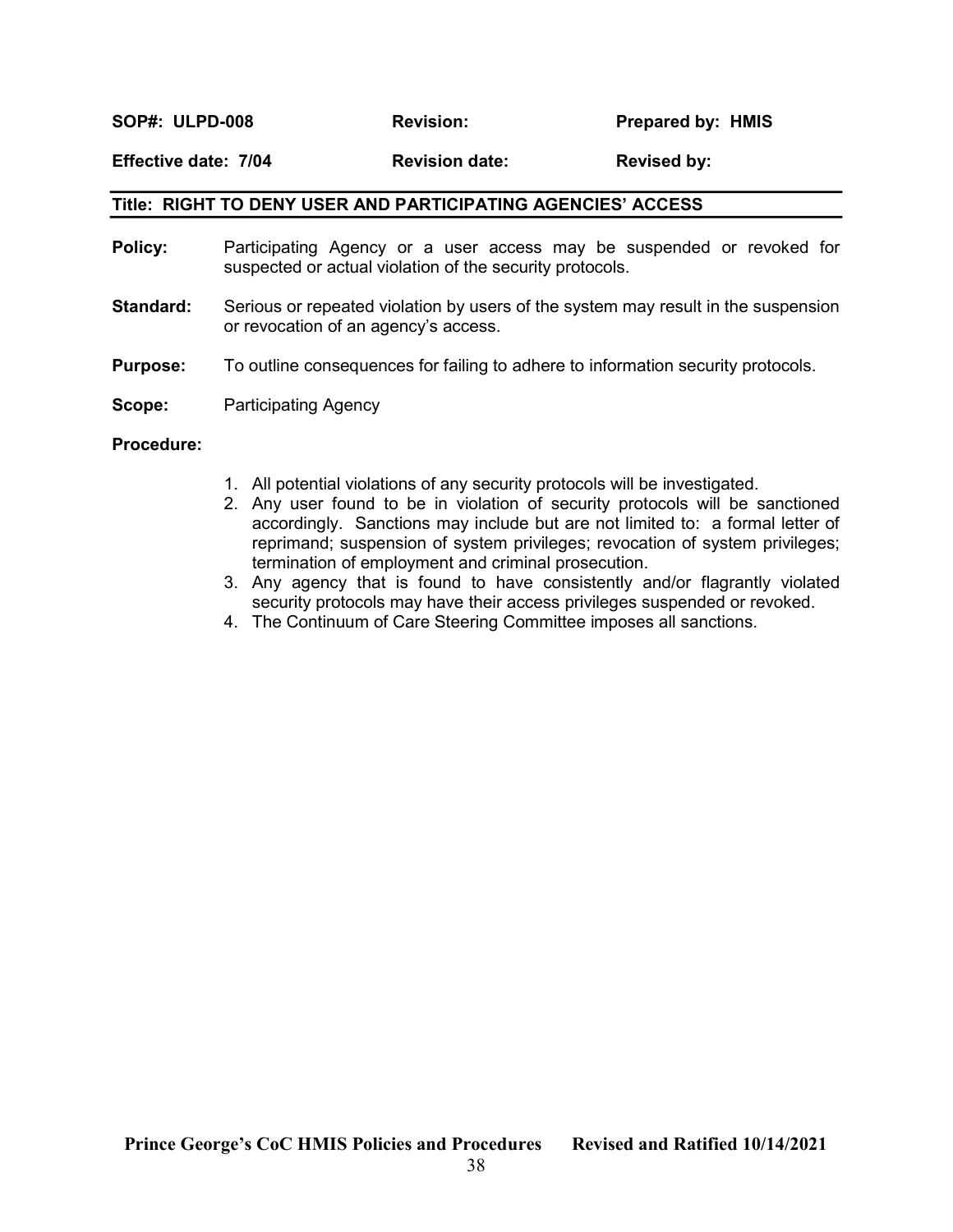SOP#: ULPD-009 **Revision:** Prepared by: HMIS Effective date: 7/04 Revision date: Revised by:

#### Title: DATA ACCESS CONTROL

Policy: Site Technical Administrators at Participating Agencies and HMIS staff must regularly review user access privileges and remove identification codes and passwords from their systems when users no longer require access.

> Site Technical Administrators at Participating Agencies and HMIS staff must implement discretionary access controls to limit access to HMIS information when available and technically feasible.

> Participating Agencies and HMIS staff must audit all unauthorized accesses and attempts to access HMIS information. Participating Agencies and HMIS staff also must audit all off-site accesses and attempts to access HMIS systems. Audit records shall be kept at least six months, and Site Technical Administrators and HMIS staff will regularly review the audit records for evidence of violations or system misuse.

- **Purpose:** To indicate the standards and quidelines for data access control for the participating agency.
- Scope: System wide

#### Guidelines:

- Access to computer terminals within restricted areas should be controlled through a password or through physical security measures.
- Each user should have a unique identification code.
- Each user's identity should be authenticated though an acceptable verification process.
- Passwords are the individual's responsibility, and users cannot share passwords.
- Users should be able to select and change their own passwords, and must do so at least every forty-five days. A password cannot be re-used until 1 password selection has expired.
- Passwords should not be able to be easily guessed or found in a dictionary. The password format is alphanumeric.
- Any password written down should be securely stored and inaccessible to other persons. Users should not store passwords on a personal computer for easier log on.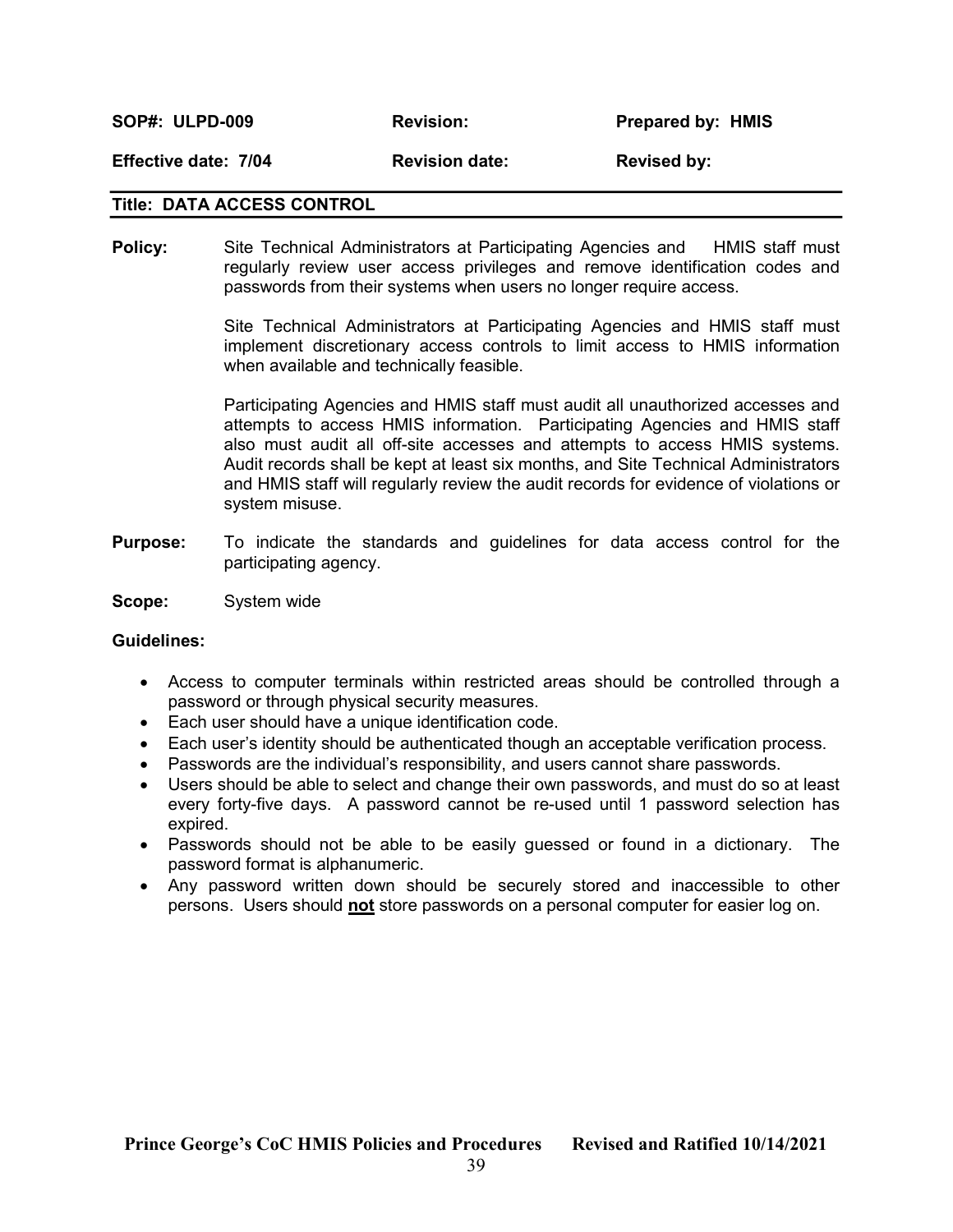SOP#: ULPD-010 **Revision:** Prepared by: HMIS

#### Effective date: 7/05 Revision date: Revised by:

#### Title: AUDITING: MONITORING, VIOLATIONS AND EXCEPTIONS

Policy: HMIS staff will monitor access to all systems that could potentially reveal a violation of information security protocols.

#### Standard: Monitoring

HMIS staff will monitor compliance with data security standards.

#### Violations

Any exception to the data security policies and standards not approved by the Continuum of Care Steering Committee is a violation, and will be reviewed for appropriate disciplinary action that could include termination of employment or criminal prosecution.

#### Exceptions

All exceptions to these standards are to be requested in writing by the Program Manager or Executive Director of the Participating Agency and approved by the Continuum of Care Steering Committee as appropriate, as well as the HMIS Management Team.

**Purpose:** To outline the standards and procedures on compliance with information security protocols and the process by which HMIS staff will monitor compliance with such policies.

Scope: System wide

#### Monitoring

- Monitoring compliance is the responsibility of HMIS.
- All users and custodians are obligated to report suspected instances of noncompliance.

#### Violations

- HMIS staff will review standards violations and recommend corrective and disciplinary actions.
- Users should report security violations to the Site Technical Administrator, or HMIS staff person as appropriate.

#### **Exceptions**

 Any authorized exception to this policy must be issued from the Continuum of Care Steering Committee and the Participating Agency's Executive Director or Program Manager.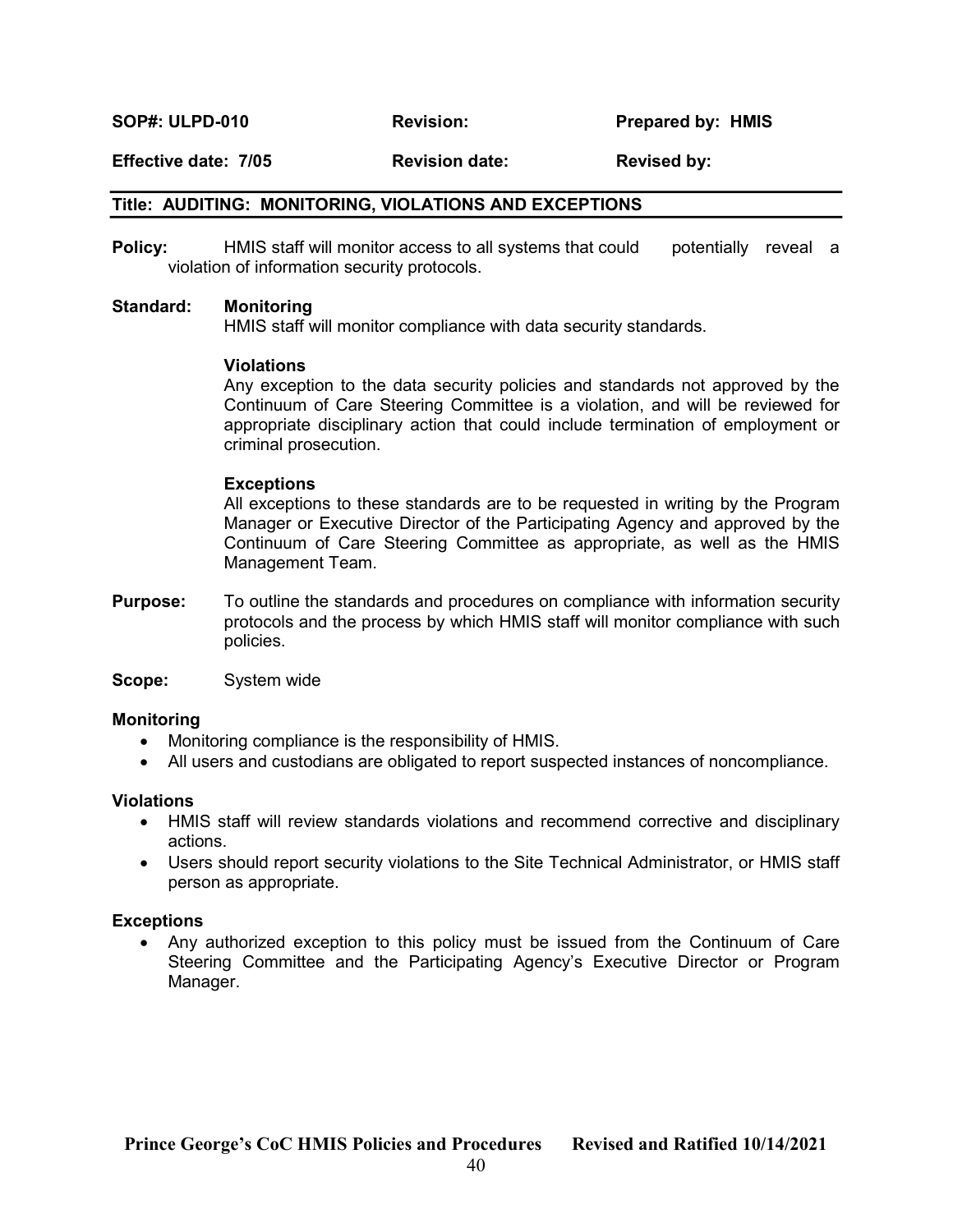SOP#: ULPD-011 Revision: Prepared by: HMIS

Effective date: 7/05 Revision date: Revised by:

#### Title: LOCAL DATA STORAGE

- Policy: Client records containing identifying information that are stored within the Participating Agency's local computers are the responsibility of the Participating Agency.
- **Standard:** Participating Agencies should develop policies for the manipulation, custody and transmission of client-identified data sets.
- Purpose: To delineate the responsibility that Participating Agencies have for clientidentified data.
- Scope: Participating Agencies
- Procedure: A Participating Agency develops policies consistent with Information Security Policies outlined in this document regarding client-identifying information stored on local computers.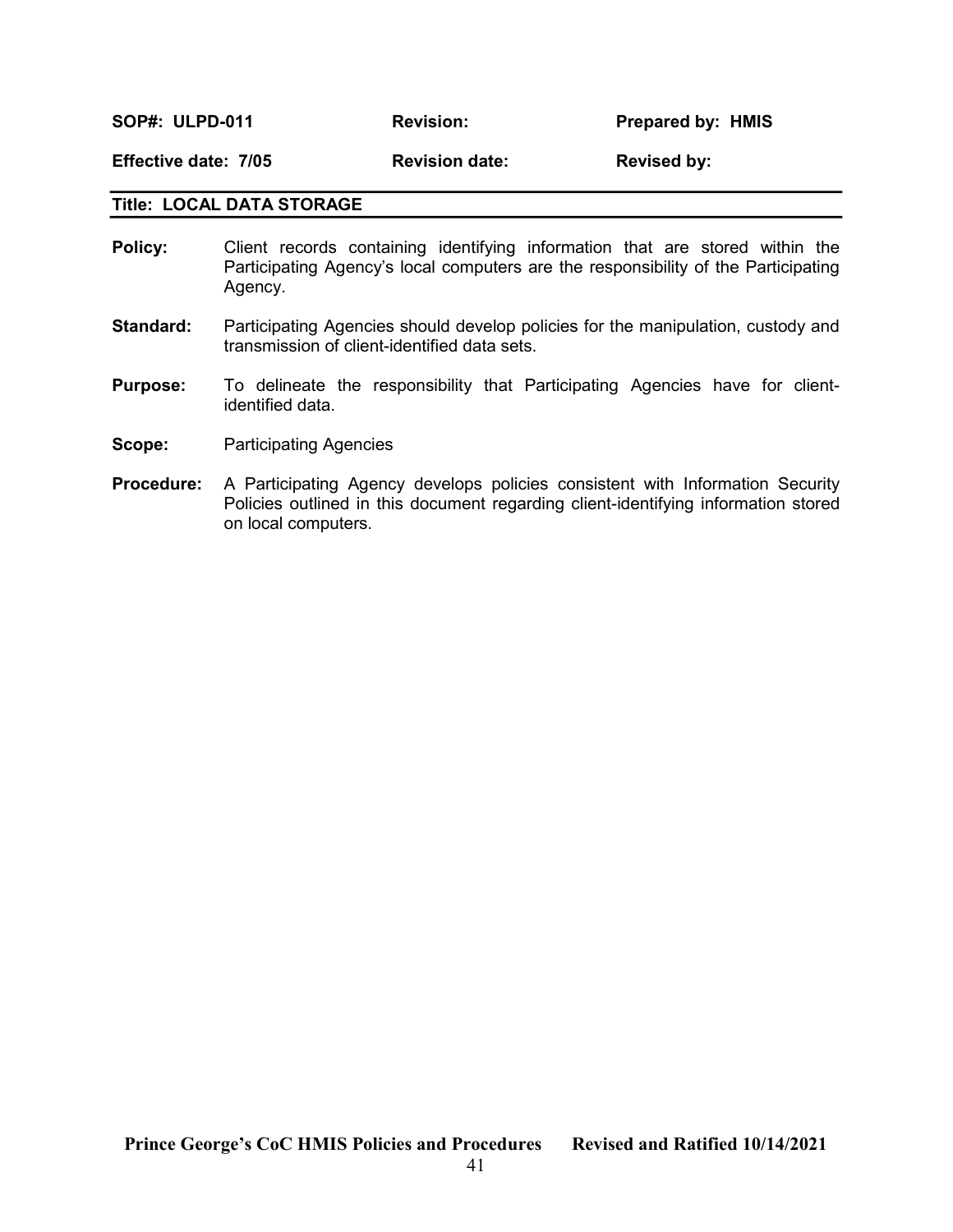SOP#: ULPD-012 Revision: Prepared by: HMIS

Effective date: 7/05 Revision date: Revised by:

#### Title: TRANSMISSION OF CLIENT LEVEL DATA

- Policy: Client data will be transmitted considering the utmost security method to protect client privacy and confidentiality.
- Standards: Administrators of the Central Server data must be aware of access-control vulnerabilities for that data while they are in transmission within the network.
- **Purpose:** To provide guidelines regarding security of client level data during transmission.
- Scope: System wide
- Guidelines: Transmission will be secured by 128-bit encryption provided by SSL Certificate protection, which is loaded at the HMIS server.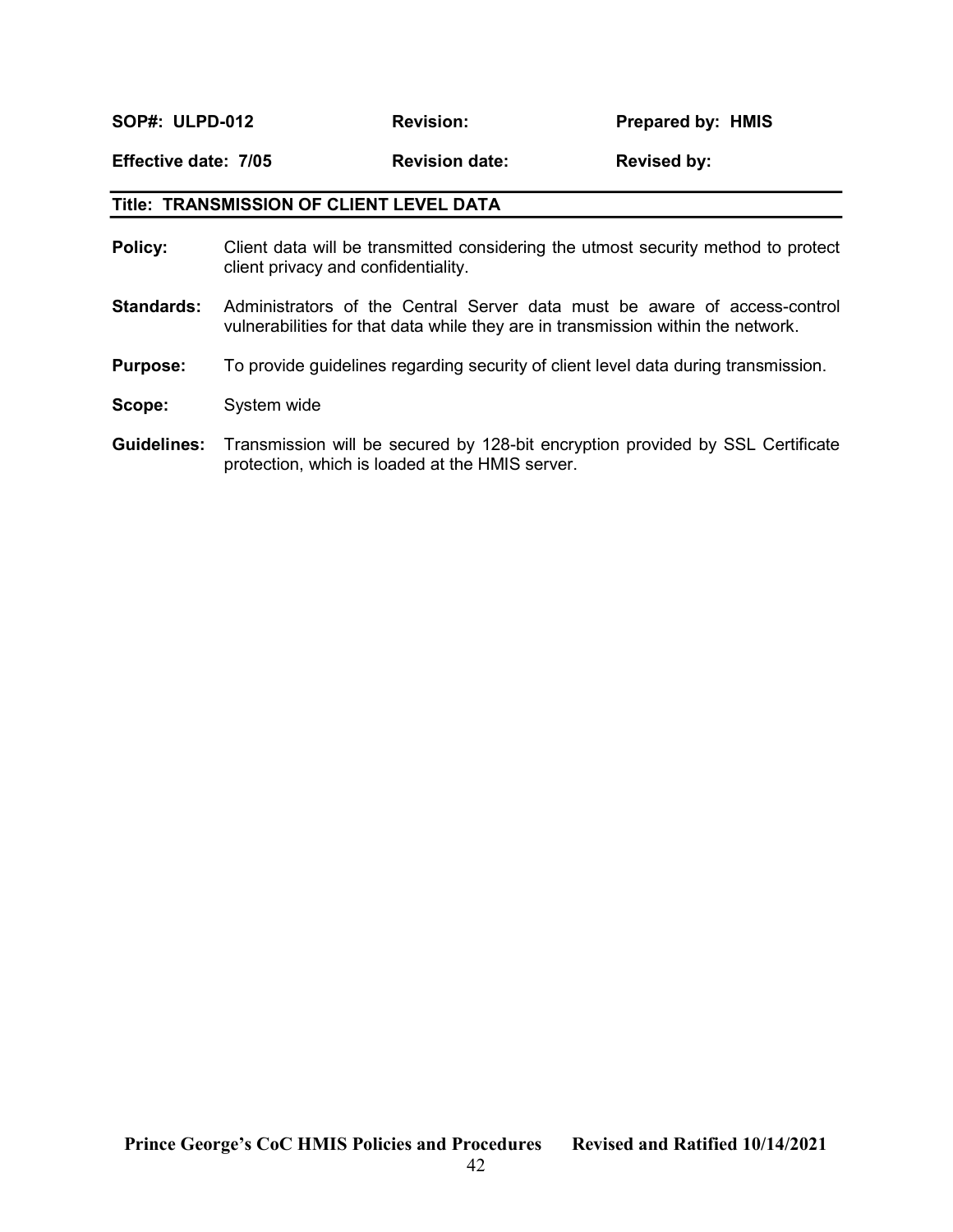## SECTION 5:

## Technical Support and System Availability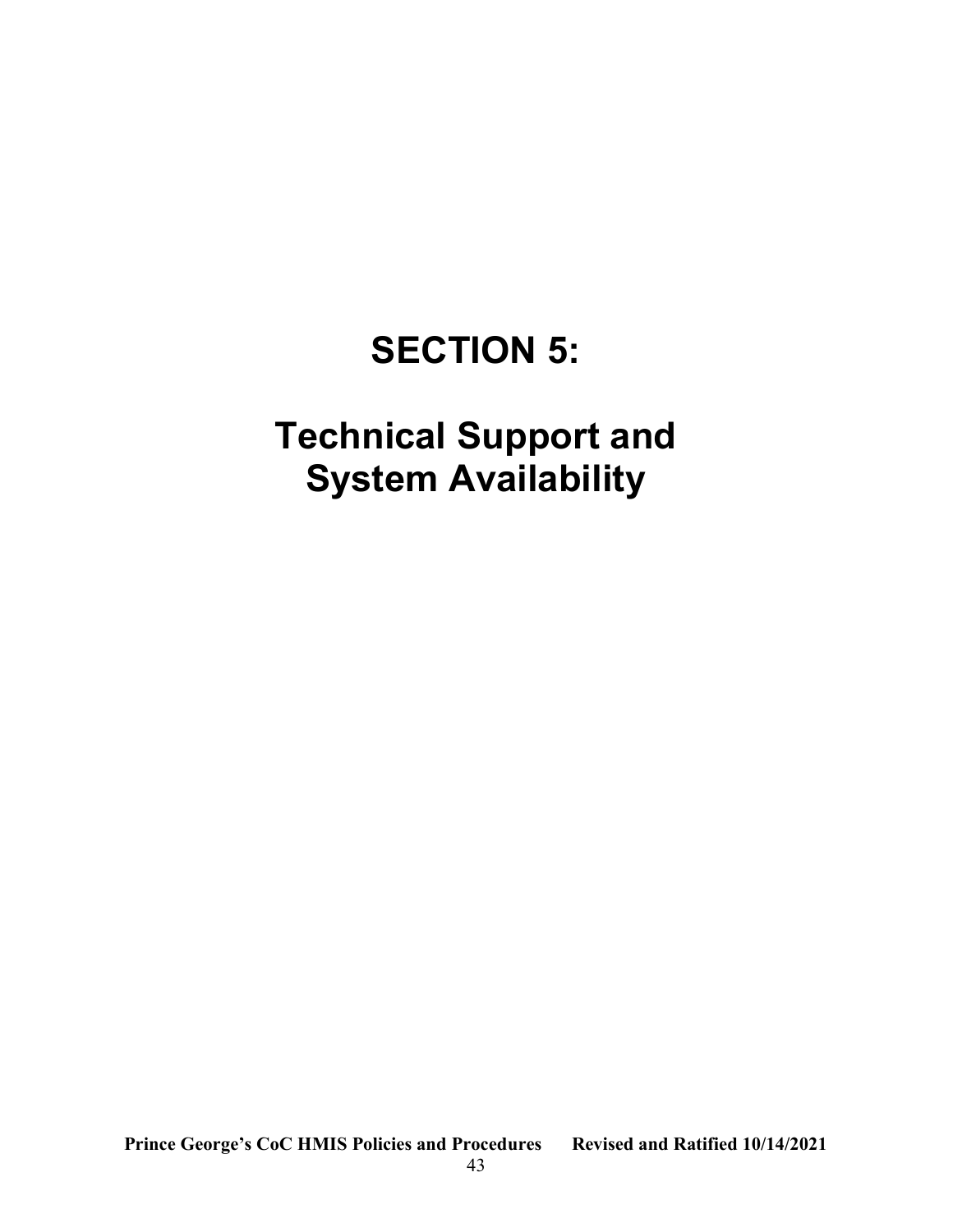SOP#: TSS-001 Revision: Prepared by: HMIS

Effective date: 07/05 Revision date: Revised by:

#### Title: PLANNED TECHNICAL SUPPORT

- Policy: System & Agency Administrative staff will offer standard technical support to all participating agencies.
- **Standards:** System & Agency Administrative staff will provide technical assistance to participating agencies on use of the system software.
- Purpose: To describe the elements of the technical support package offered by HMIS.

Scope: System Wide

#### Procedure: System & Agency Administrative

- Start-up and implementation
- On-going technical assistance
- Training
- Technical assistance with report writing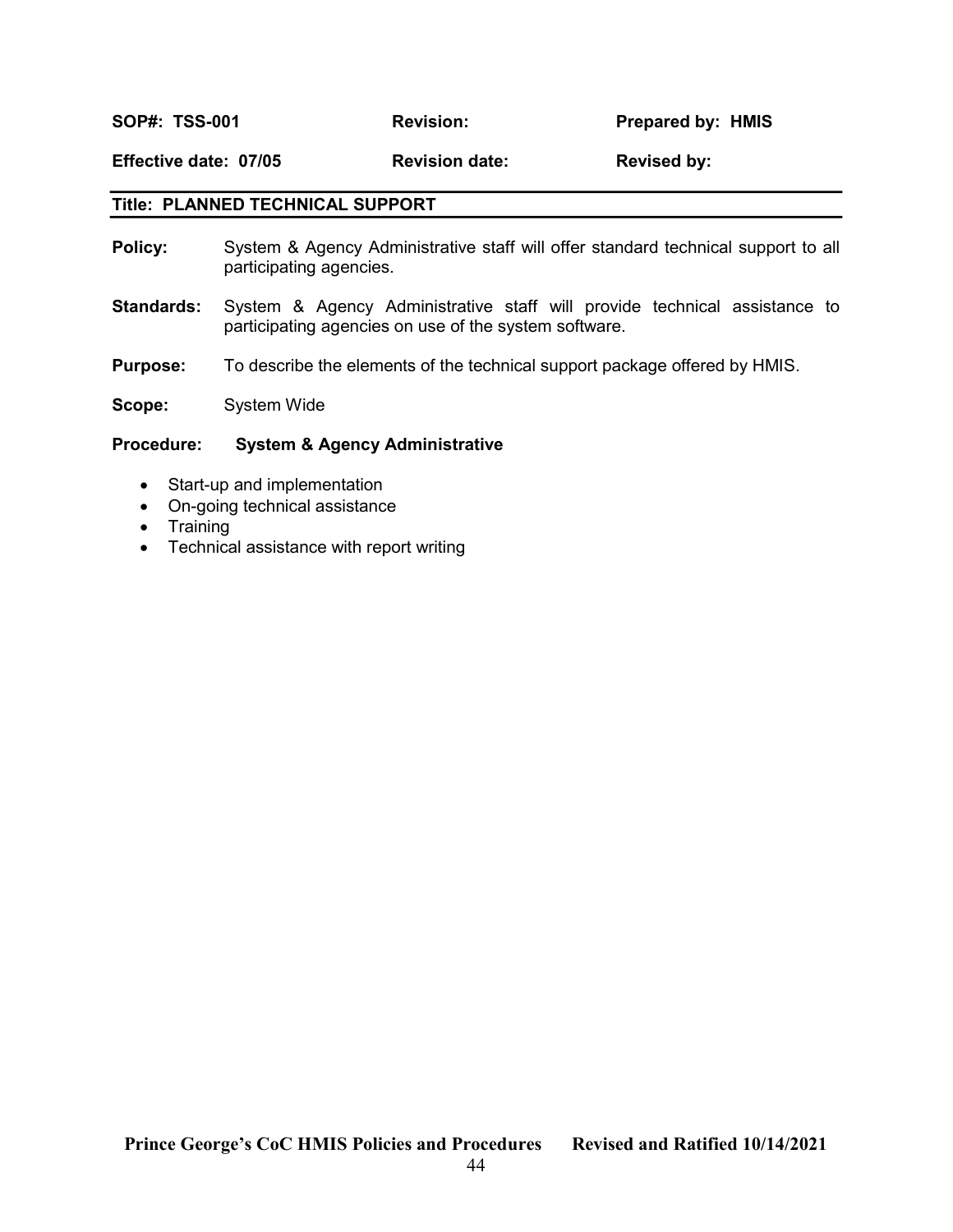SOP#: TSS-002 Revision: Revision: Prepared by: HMIS

Effective date: 7/05 Revision date: Revised by:

#### Title: PARTICIPATING AGENCY SERVICE REQUEST

- **Policy:** System Administrator will respond to requests for service that arrive from the Agency's Executive Director or the site Technical Administrator.
- **Standards:** To effectively respond to service requests, System Administrators will require that proper communication channels be established and used at all times.
- **Purpose:** To outline the proper methods of communicating a service request from a Participating agency to a System Administrator.
- Scope: Participating Agencies

Procedure: Service Request from Participating Agency

- A. Agency Management Staff (Executive Director or site Technical Administrator) contact assigned system administrator for service
- B. System Administrator assigned to the participating Agency determines resources needed for service.
- C. System Administrator contacts agency management staff to work out a mutually convenient service schedule

#### Chain of communication

System Administrator



Agency Management staff – Executive Director or Site Technical Administator

Agency Staff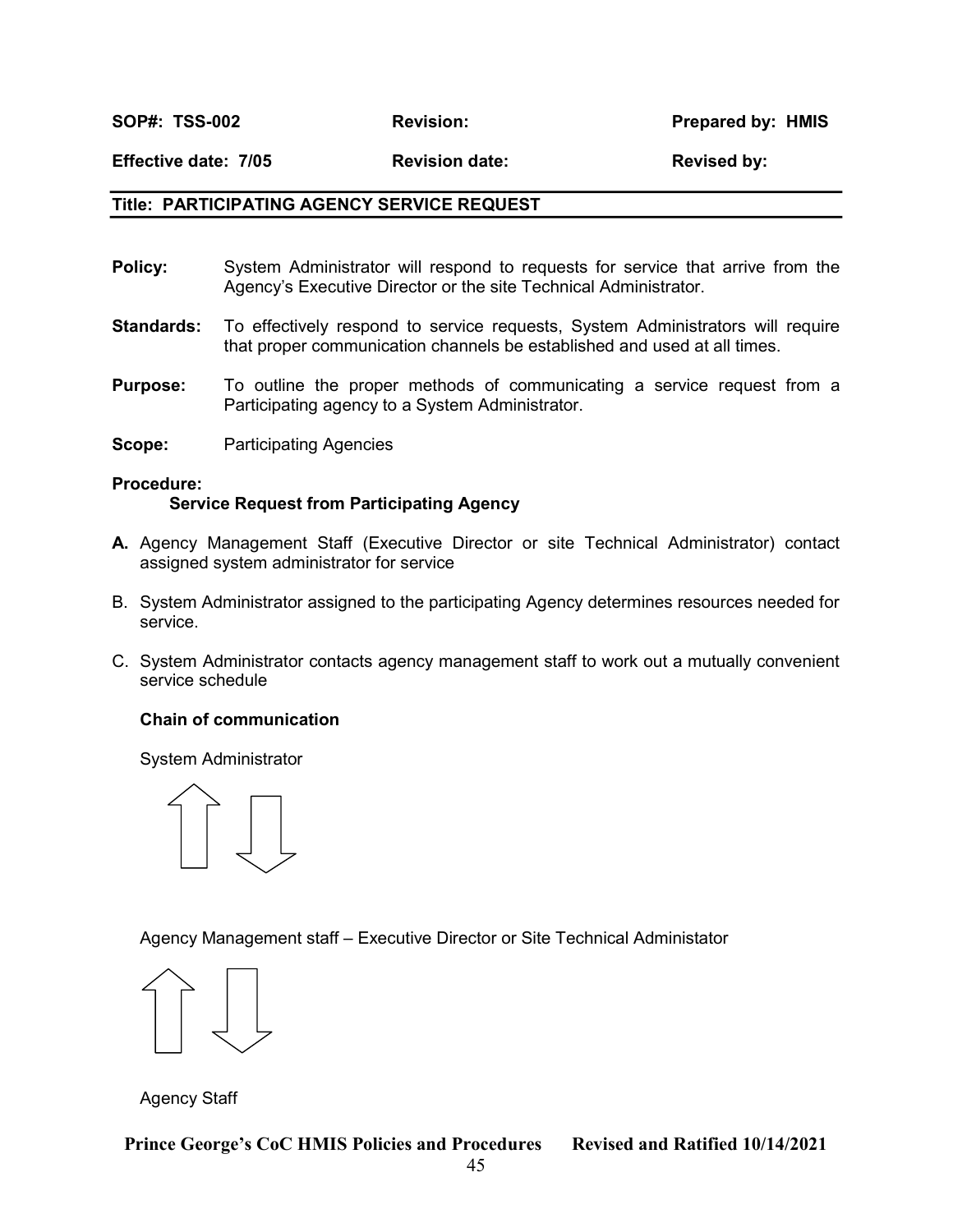SOP#: TSS-003 Revision: Prepared by: HMIS

Effective date: 07/05 Revision date: Revised by:

#### Title: AVAILABILITY: HOURS OF SYSTEM OPERATION

- **Policy:** The system will be available to the community of users in a manner consistent with the users reasonable usage requirements.
- **Standard:** Members of the HMIS agree to minimally operate the System website twenty hours a day/ seven days a week. Some time is required each day to back-up the server and database.
- Purpose: To delineate the schedule that Prince George's County Department of Social Services will make the system available to the network of users throughout Prince George's County.
- Scope: System Wide
- Schedule: The system will be available from 6:00 A.M 12:00PM and 2:00PM-4:00AM, seven days a week, excluding acts of god, or federal or state declared emergency situations.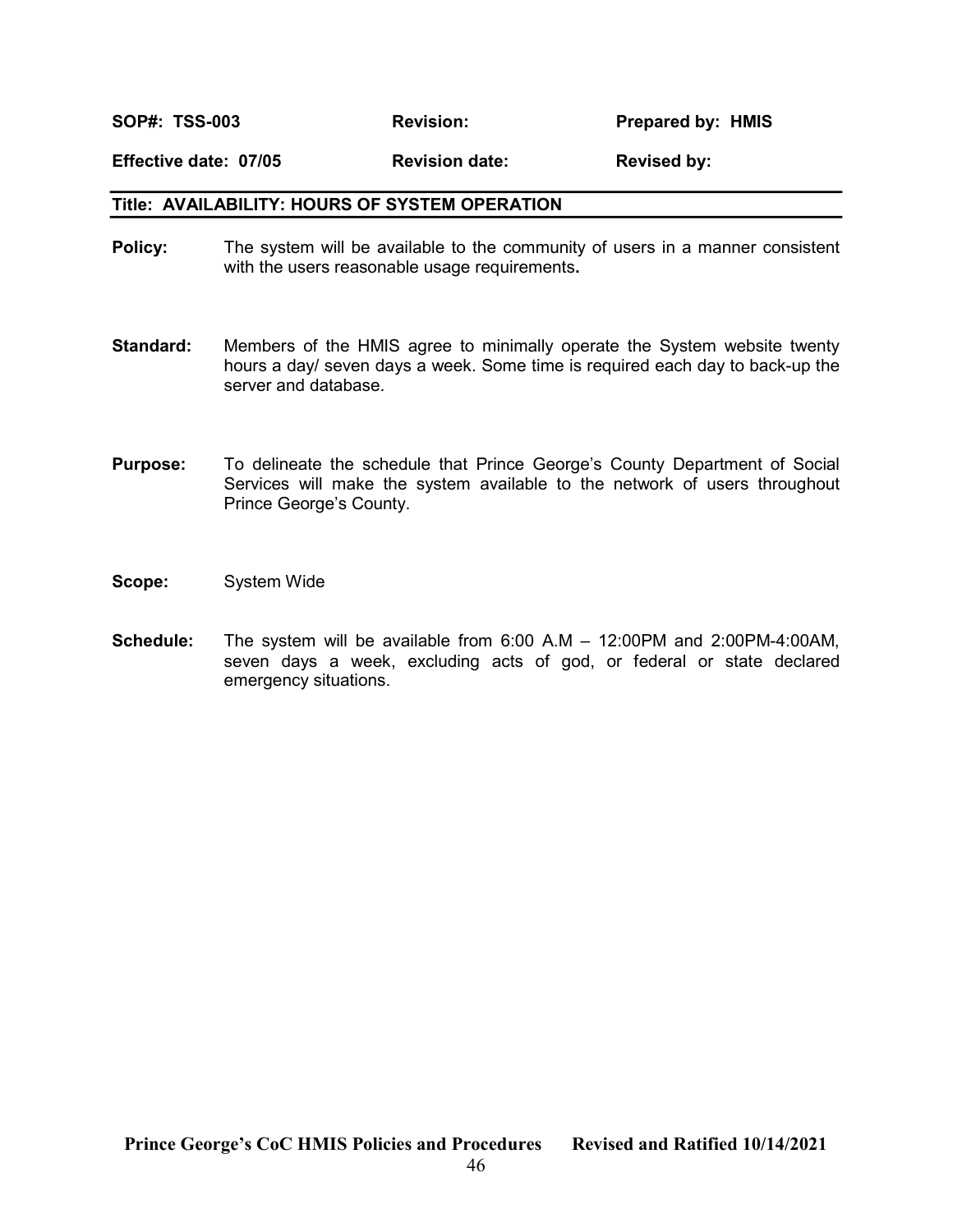SOP#: TSS-004 Revision: Revision: Prepared by: HMIS

#### Effective date: 07/05 Revision date: Revised by:

#### Title: AVAILABILITY: CSPTECH STAFF AVAILABILITY

| Policy:         | System or Agency Administrator will be available to the community of<br>users in a manner consistent with the user's reasonable service request<br>requirements.                                             |
|-----------------|--------------------------------------------------------------------------------------------------------------------------------------------------------------------------------------------------------------|
| Standard:       | System Agency Administrator are available for Technical Assistance,<br>questions and troubleshooting between the hours of 8:30am and 5:00pm<br>Monday to Friday, excluding city, state, and federal holidays |
| <b>Purpose:</b> | To delineate the range of technical issues that System and Agency<br>Administrators will be able to resolve.                                                                                                 |
| Scope:          | County                                                                                                                                                                                                       |

Procedure: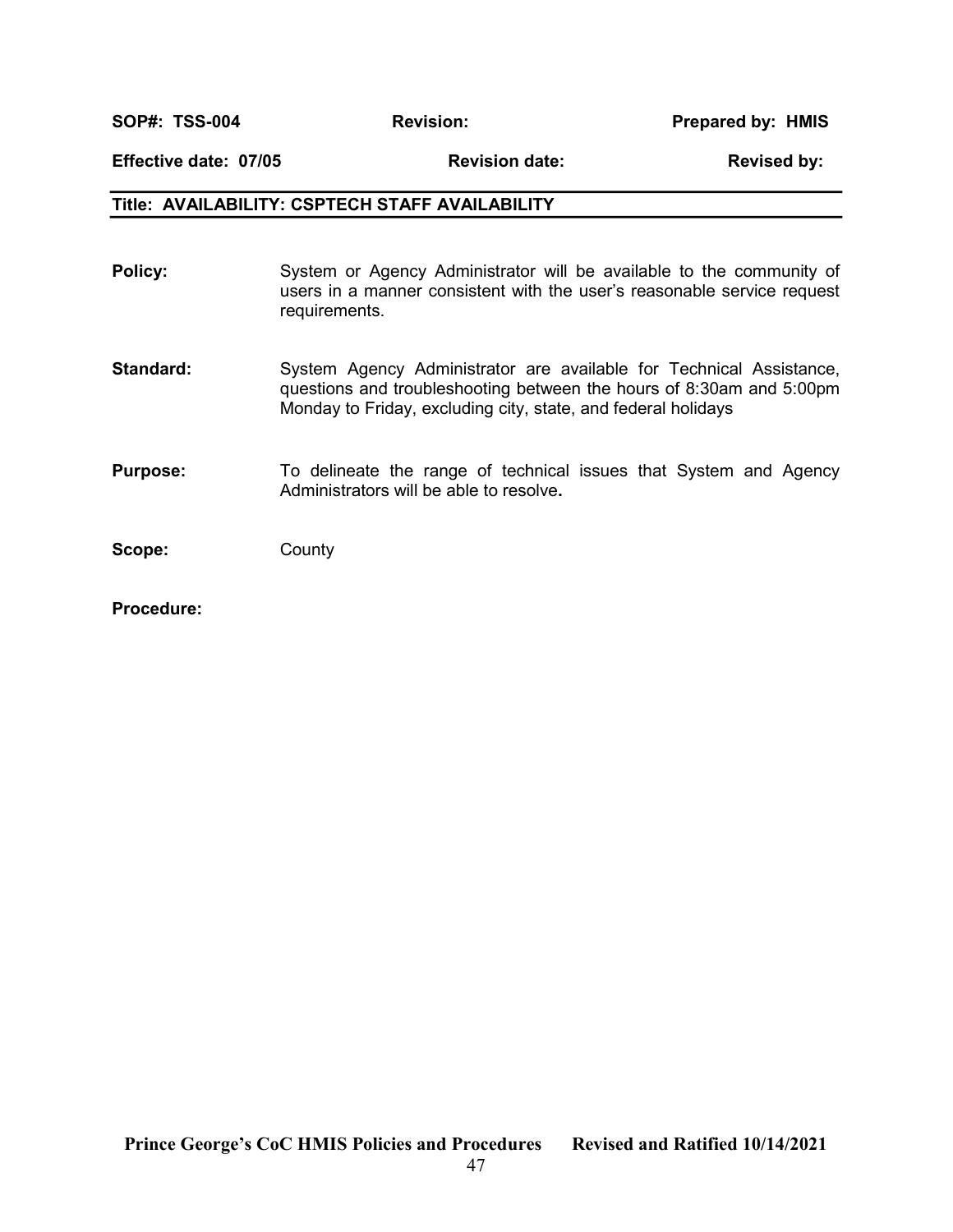SOP#: TSS-005 Revision: Prepared by: HMIS

#### Effective date: 07/05 Revision date: Revised by:

#### Title: AVAILABILITY: PLANNED INTERRUPTION TO SERVICE

- **Policy:** System Administrator will inform participating agencies of any planned interruption to service.
- Standard: Participating Agencies will be notified of planned interruption to service one week prior to the interruption.
- **Purpose:** To indicate procedures for communicating interruption to service. To indicate procedures for communicating when services resume.

Scope: County

#### Procedure:

#### Planned Interruption to service

System Administrator will notify Participating Agencies via HMIS Newsflash, e-mail and/ or fax the schedule for the interruption to service. An explanation of the need for the interruption will be provided and expected benefits or consequences articulated.

#### Service Restoration

System Administrator will notify via e-mail and / or fax service has resumed.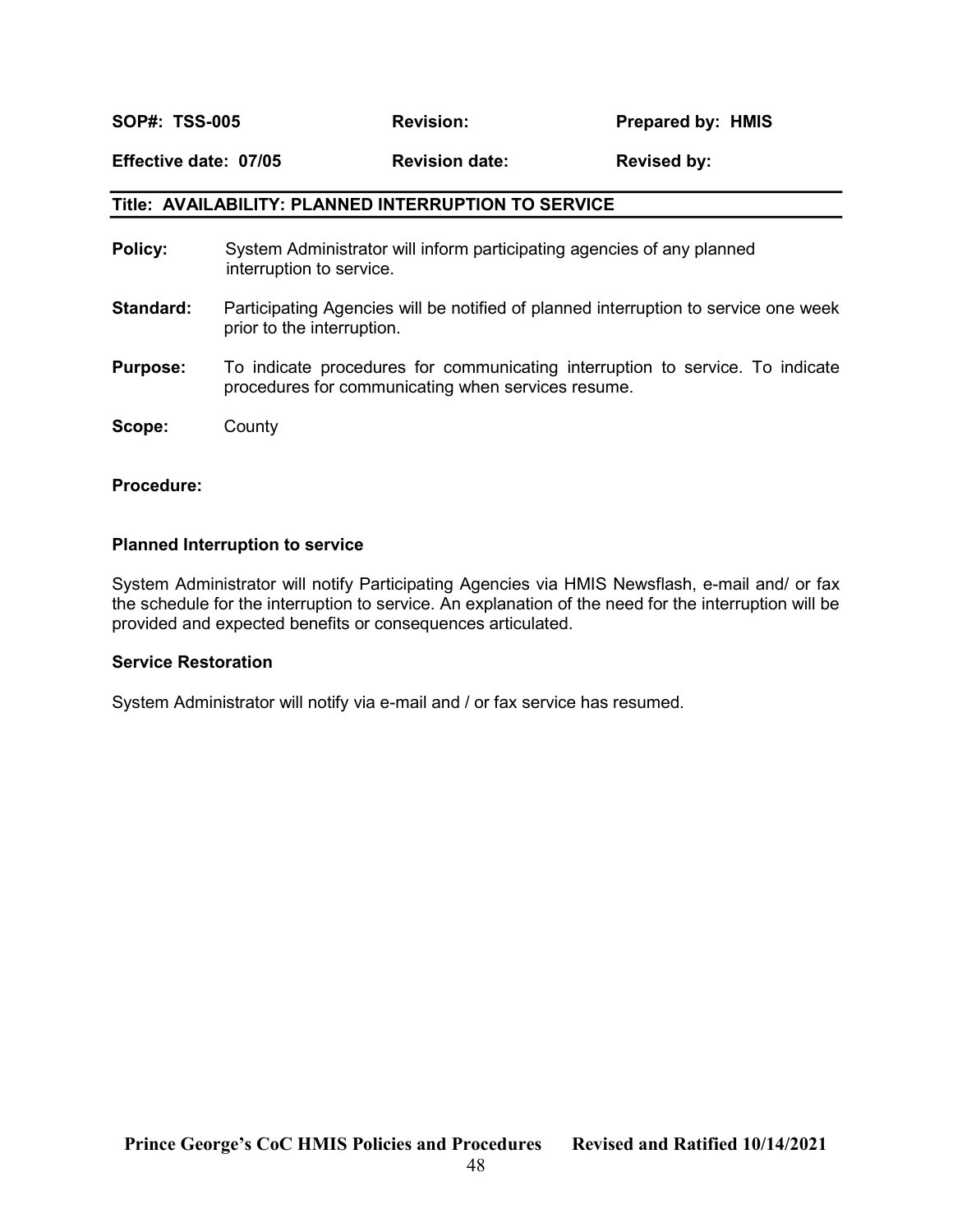### SOP#: TSS-006 Revision: Prepared by: HMIS

#### Effective date: 07/05 Revision date: Revised by:

#### Title: AVAILIBILITY: UNPLANNED INTERRRUPTION TO SERVICE

- Policy: Participating Agencies may or may not be notified in advance of unplanned interruption to service.
- Standard: Participating Agencies will be notified of unforeseen interruption to service that are expected to exceed two hours.
- **Purpose:** To indicate procedures for communicating unforeseen interruption to service
- Scope: System Wide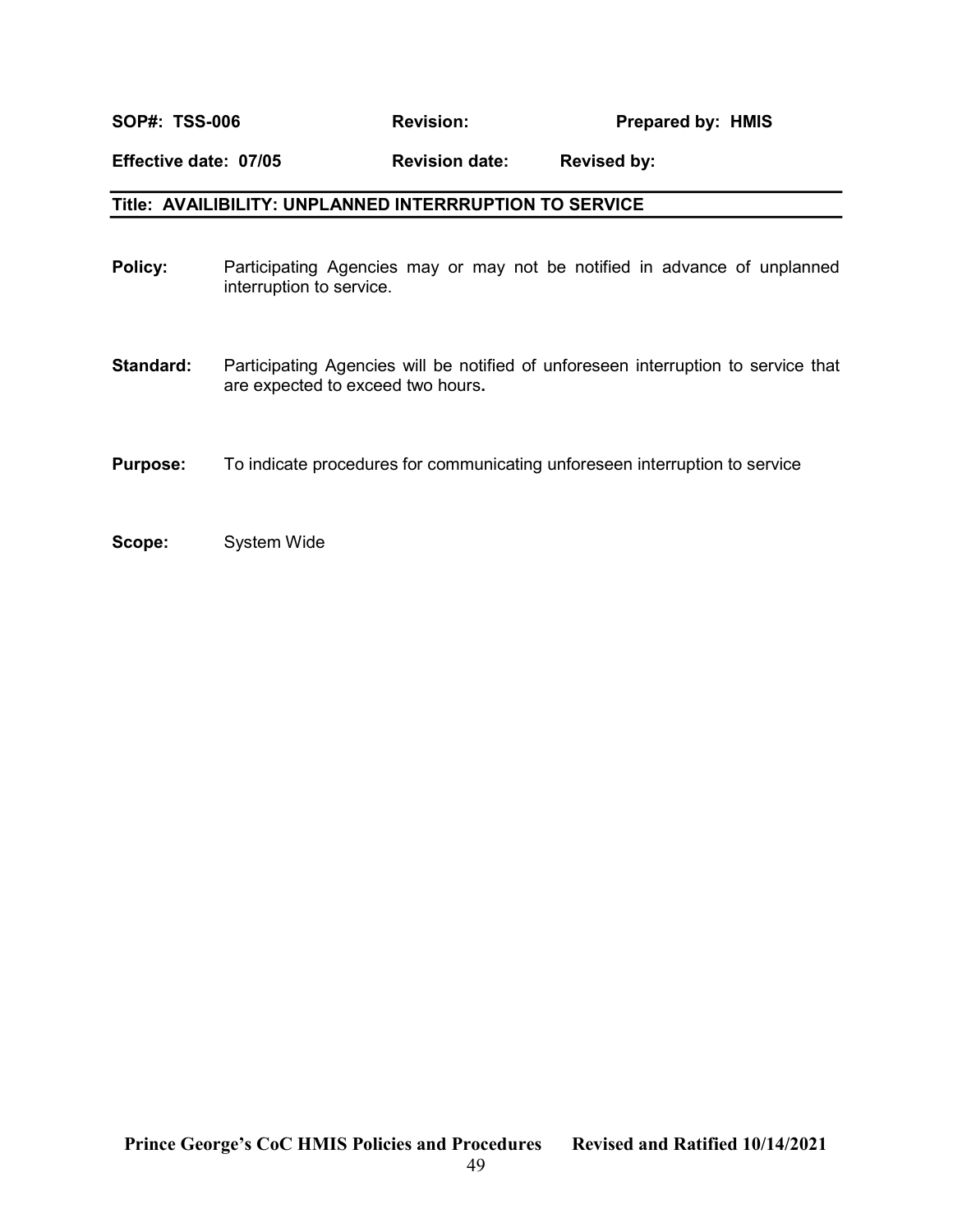## SECTION 6:

## Data Release Protocols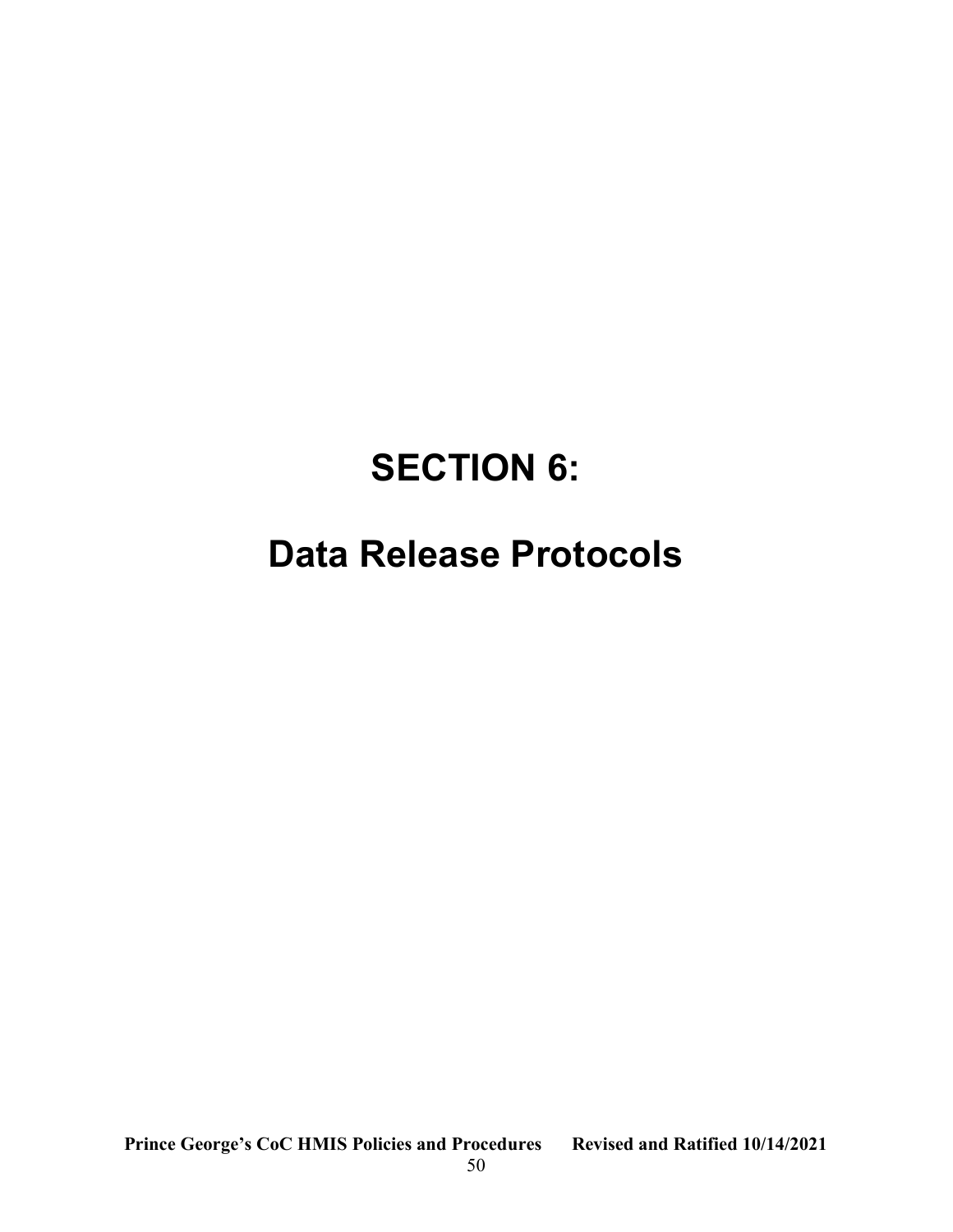SO SOP#: DRP-001 Revision: Prepared by: HMIS

Effective date: 07/05 Revision date: Revised by:

#### Title: DATA RELEASE AUTHORIZATION AND DISTRIBUTION

| Policy:          | HMIS staff will follow User Committee procedures to release of all data as<br>needed.     |
|------------------|-------------------------------------------------------------------------------------------|
| <b>Standard:</b> | HMIS staff will abide by Access to Data Policies as established by the User<br>Committee. |
| <b>Purpose:</b>  | To outline the procedures for the release of data from the HMIS Training System.          |
| Scope:           | User Committee and HMIS Staff will decide based on procedure how to release<br>all data.  |

**Procedure:** All data that are to be released in aggregate format must represent at least sixty percent (60%) of the clients in that region.

Release of data principals (Participating Agency)

- Only de-identified aggregate data will be released.
- Program specific information will not be released without the written consent of the Participating agency Executive Director
- There will be full access to aggregate data for the inner circle (all participating agencies).
- Aggregate data will be available in the form of an aggregate report or as a raw data set.
- Aggregate data will be made directly available to the public in the future.
- Parameters of the aggregate data, that is, where the data comes from, what it includes and what it does not include, will be presented with each report.
- An executive committee shall be put in place when approval is required for release of data that does not meet the 60% release rate.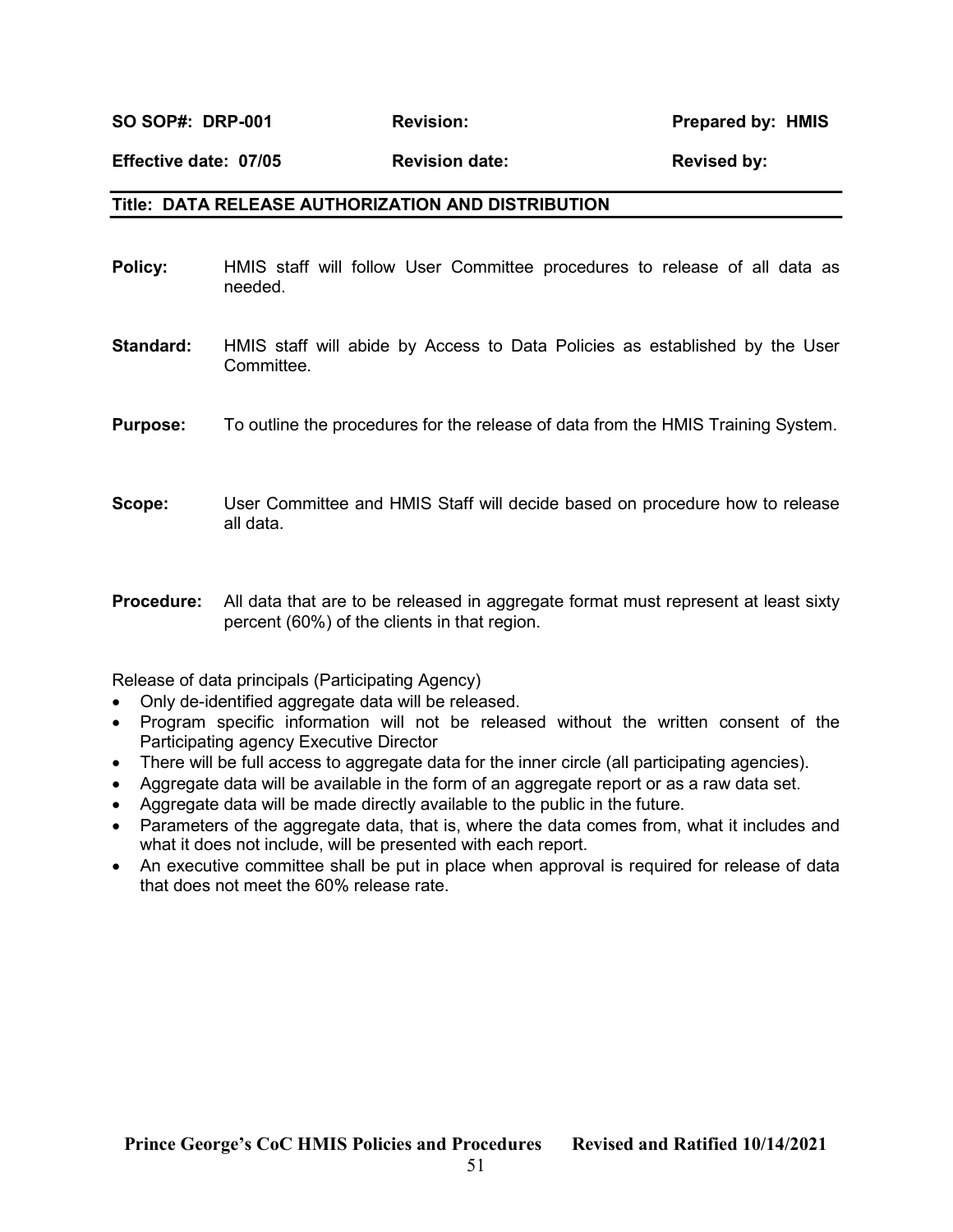SOP#: DRP-002 Revision: Prepared by: HMIS

#### Effective date: 07/05 Revision date: Revised by:

#### Title: RIGHT TO DENY ACCESS TO CLIENT IDENTIFIED INFORMATION

- **Policy:** PGCDSS retains authority to deny access to all client identified information contained within the system.
- **Standard:** No data will be released to any person, agency, or organization that is not the owner of said data.
- **Purpose:** To protect client confidentiality.
- Scope: Countywide.

#### Procedure:

- 1. Any request for client identified data from any person, agency, or organization other than the owner will be forwarded to the PGCDSSCoC Board for review.
- 2. Pursuant to PGCDSSCoC Review Board Policy any outside entity must obtain the written consent of every client contained within the database prior to the release of the data.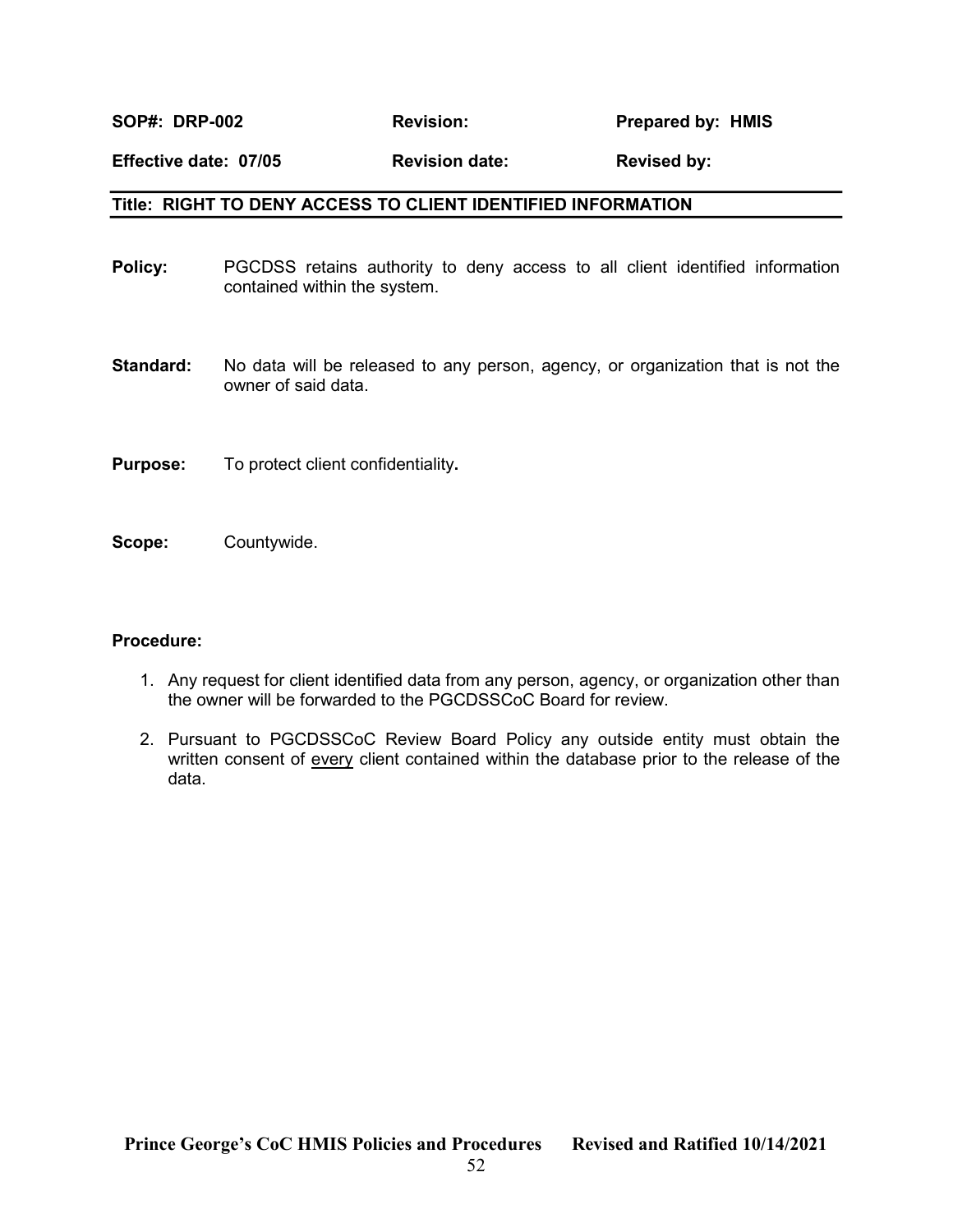#### Title: RIGHT TO DENY ACCESS TO AGGREGATE INFORMATION

- Policy: HMIS staff retains authority to deny access to all aggregate data contained within the system.
- Standard: No data will be released without proper authorization.
- **Purpose:** To prevent the unauthorized distribution of aggregated reports.
- Scope: County Wide.
- **Procedure:** When a person or organization requests data, the request will be reviewed by PGCDSSCoC.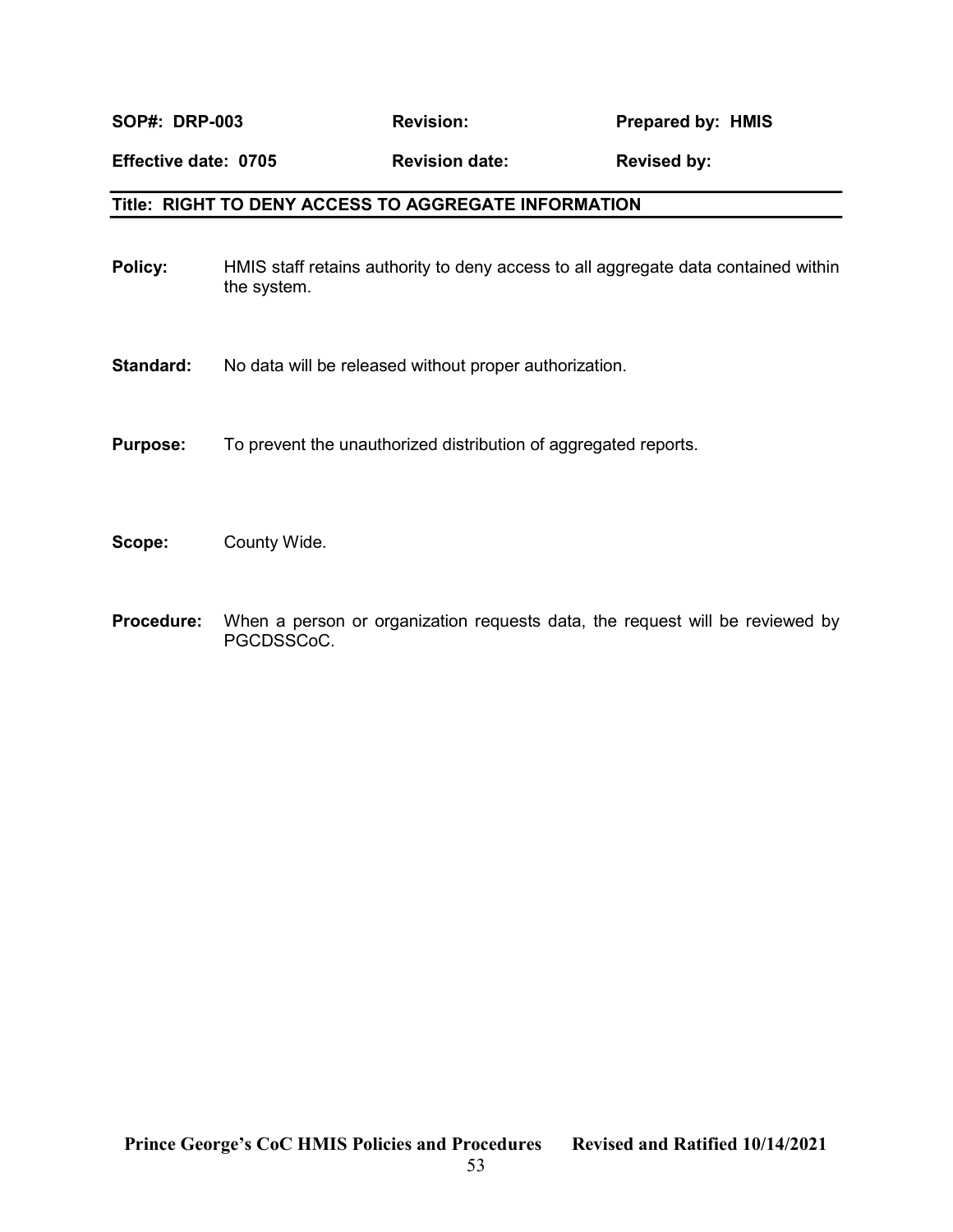## ATTACHMENTS

CONFIDENTIAL DO NOT SHARE, CITE, QUOTE, OR DUPLICATE WITHOUT AUTHORS' PERMISSION

Prince George's CoC HMIS Policies and Procedures Revised and Ratified 10/14/2021

54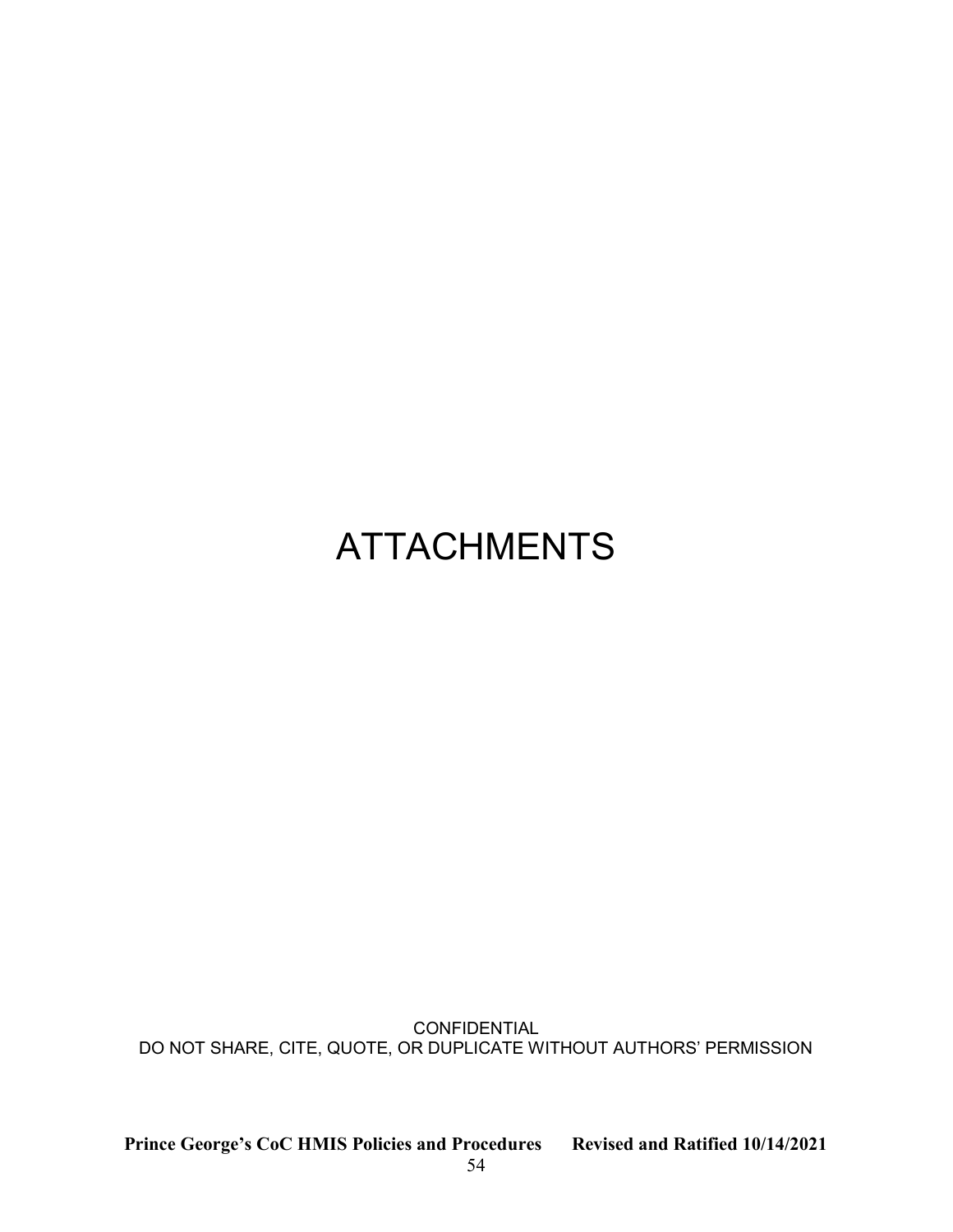### HMIS Tracking System

|                     | <b>Initial Implementation Requirements</b>                                                                                                                                                                                                                                                                                                                                                                            |
|---------------------|-----------------------------------------------------------------------------------------------------------------------------------------------------------------------------------------------------------------------------------------------------------------------------------------------------------------------------------------------------------------------------------------------------------------------|
|                     | This contractual agreement is entered into on $\underline{\hspace{1cm}}$ / ______ between the HMIS.                                                                                                                                                                                                                                                                                                                   |
|                     |                                                                                                                                                                                                                                                                                                                                                                                                                       |
|                     |                                                                                                                                                                                                                                                                                                                                                                                                                       |
|                     |                                                                                                                                                                                                                                                                                                                                                                                                                       |
|                     | Address __________________________________<br>Phone $( )$ $-$<br><u> 1989 - Johann Barbara, martxa alemaniar arg</u><br>Email _______________________                                                                                                                                                                                                                                                                 |
| L.                  | This document contains the specific obligations that each agency and PGCDSSCoC must<br>follow in order to participate in the HMIS. The signatory for the document shall be the agency<br>Executive Director or designee.                                                                                                                                                                                              |
| as described below. | Signature<br>I agree to abide by the following policies as contained in SECTION 1 of the HMIS Procedures                                                                                                                                                                                                                                                                                                              |
|                     | A. Steering Committee: Advises the project on all activities.<br>B. Participating Agency Executive Director: Assumes responsibility for the entire<br>implementation and administration of the system.<br>C. Participating Agency Site Technical Administrator: The Executive Director's<br>designees to manage operations.<br>D. Participating Agency User: Agency Staff who serve clients who are authorized by the |

- Executive Director to access the system.
- II. Participation Requirements

**Signature** 

I agree to abide by the following policies as contained in SECTION 2 of the PDCDSSCOCHMITS procedures.

- A. Participation Requirements of Participating Agency and HMIS: Layouts responsibilities of all parties involved in implementation.
- B. Implementation Documentation: Delineates all written documentation required for implementation including data sharing agreements, clients consent forms, data collection commitment and participating agency security protocols.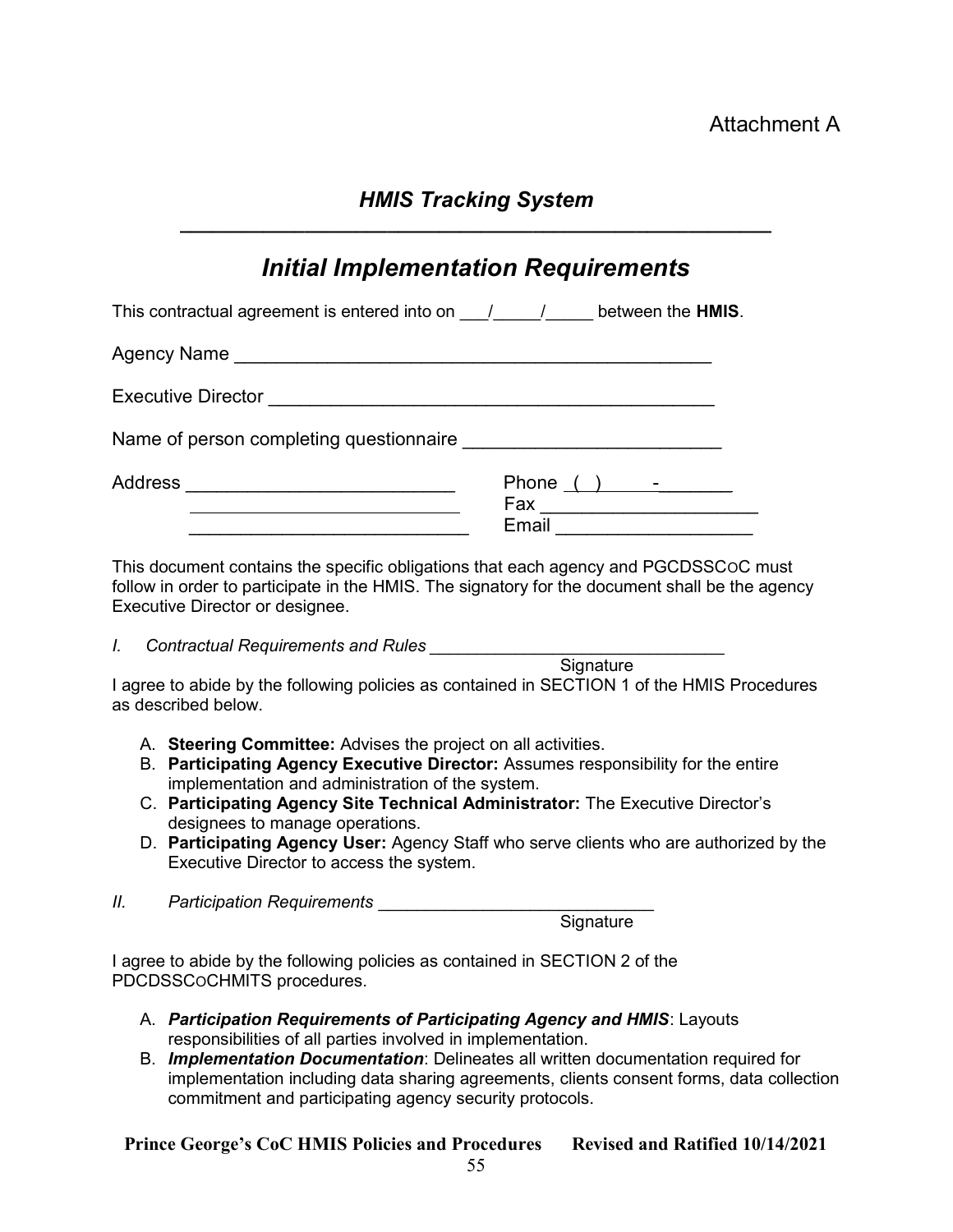- C. **Minimal Data Elements:** Participating agencies must make every effort to enter information on all clients served in participating programs. Agencies agree to enter at a minimum, all data contained within the Profile Screen.
- D. Confidentiality: The Participating Agency will uphold federal and state confidentiality regulations that protect client records and privacy as referenced in 42 CFR Part 2, Health Insurance Portability and Accountability Act (HIPPA) and Maryland general law chapter 66A
- E. Maintenance of Internet Connection and Onsite Computer Equipment: Outlines responsibility of agency in maintaining connectivity and equipment.
- III. Training \_\_\_\_\_\_\_\_\_\_\_\_\_\_\_\_\_\_\_\_\_\_\_\_\_\_\_\_\_\_\_\_\_\_\_\_\_\_\_\_\_\_\_

**Signature** 

I agree to abide by the following polocies as contained in SECTION 3 of the PGCDSSCOC Policies and Procedures as described below.

- A. Training Schedule: System Admin staff will provide schedule and on site training as documented.
- B. User, Administration and Security Training: Prior to being granted access to the system, all staff will be trained on relevant information security issues.
- IV. User, Location, Physical, and Data Access \_

Signature

I agree to abide by the following policies as contained in SECTION 4 of the PGCDSSCOC procedures as described below.

- A. **User Access**: Identifies process for user access including authorization of user names and passwords.
- B. Location Access: Participating agencies must identify the locations from which system software can be accessed.
- C. Physical Access: All agencies must develop internal access policies to all systems.
- D. Data Storage and Transmission: All agencies will develop internal protocols for the transmission and storage of client level information, System Agency Admin to provide recommendations for policy development.
- V. Technical Support And System Availability

Signature

I agree to abide by the following policies as contained in SECTION 5 of the PGCDSS policies and procedures as described below.

- A. Planned Technical Support: Participating agencies will receive planned technical support as requested.
- B. Availability: System software will be made available for set periods of time with time for updates and protocols for unplanned interruption to service.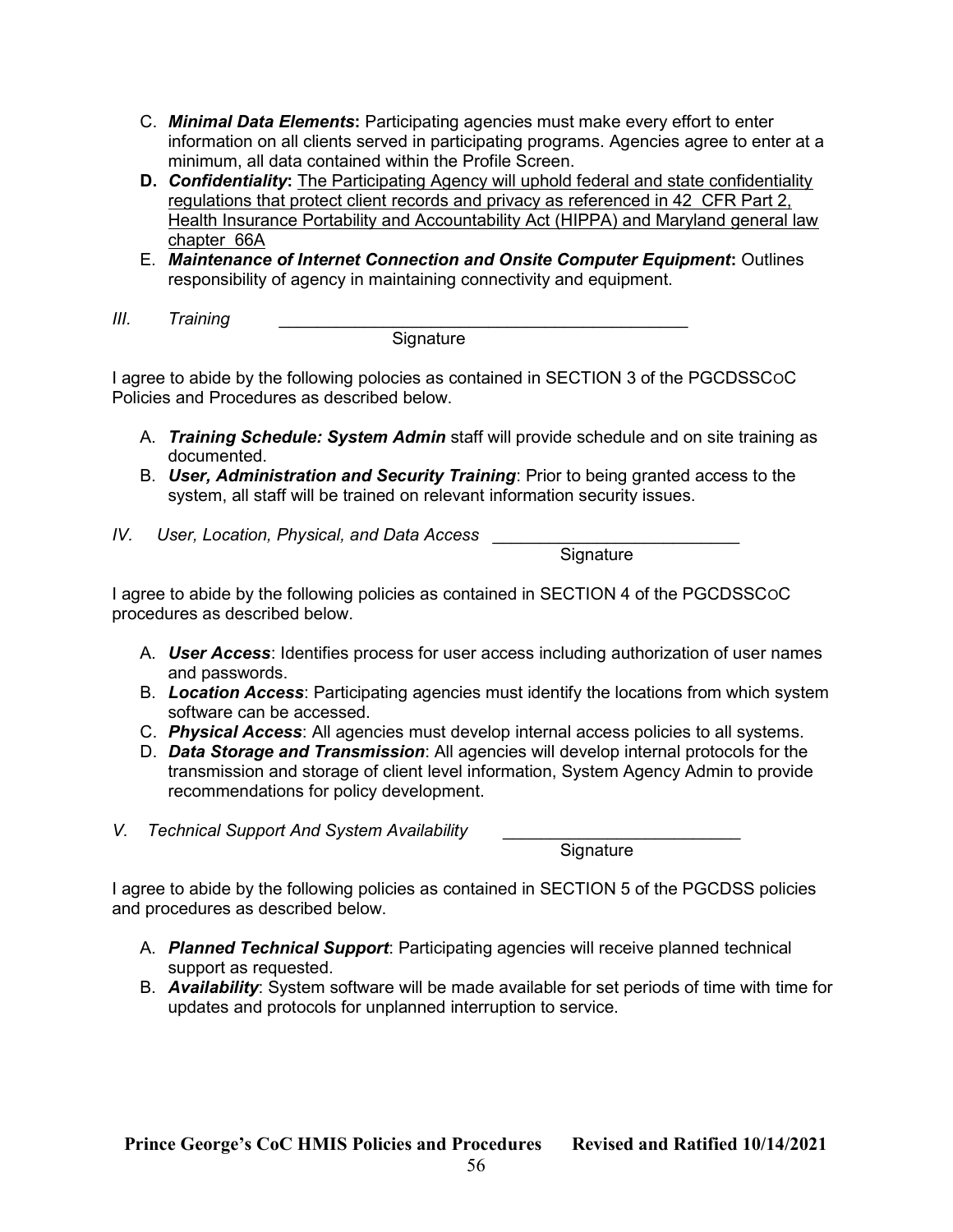#### VI. Data Release Protocols.

I agree to abide by the following policies as contained in SECTION 6 of the PGCDSS policies and procedures as described below.

A. Data release Authorization: Outlines specific policies regarding release of aggregate data.

By Signing this document, I agree to abide by all policies as stated in the PGCDSS policies and procedures Document. I also agree to educate all staff members in my agency as to the policies that directly affect their work.

 $\_$ Name of Program

 $\mathcal{L}_\text{max} = \mathcal{L}_\text{max} = \mathcal{L}_\text{max} = \mathcal{L}_\text{max} = \mathcal{L}_\text{max} = \mathcal{L}_\text{max} = \mathcal{L}_\text{max} = \mathcal{L}_\text{max} = \mathcal{L}_\text{max} = \mathcal{L}_\text{max} = \mathcal{L}_\text{max} = \mathcal{L}_\text{max} = \mathcal{L}_\text{max} = \mathcal{L}_\text{max} = \mathcal{L}_\text{max} = \mathcal{L}_\text{max} = \mathcal{L}_\text{max} = \mathcal{L}_\text{max} = \mathcal{$ Name/Title of person Completing Questionnaire **Date** Date

 $\mathcal{L}_\text{max}$  and  $\mathcal{L}_\text{max}$  and  $\mathcal{L}_\text{max}$  and  $\mathcal{L}_\text{max}$  and  $\mathcal{L}_\text{max}$  and  $\mathcal{L}_\text{max}$ Name of Sponsoring Agency / Signature of Person Completing Questionnaire / Date

 $\mathcal{L}_\text{max}$  , and the contribution of the contribution of the contribution of the contribution of the contribution of the contribution of the contribution of the contribution of the contribution of the contribution of t Executive Director Signature of Executive Director / Date

 $\frac{1}{2}$  ,  $\frac{1}{2}$  ,  $\frac{1}{2}$  ,  $\frac{1}{2}$  ,  $\frac{1}{2}$  ,  $\frac{1}{2}$  ,  $\frac{1}{2}$  ,  $\frac{1}{2}$  ,  $\frac{1}{2}$  ,  $\frac{1}{2}$  ,  $\frac{1}{2}$  ,  $\frac{1}{2}$  ,  $\frac{1}{2}$  ,  $\frac{1}{2}$  ,  $\frac{1}{2}$  ,  $\frac{1}{2}$  ,  $\frac{1}{2}$  ,  $\frac{1}{2}$  ,  $\frac{1$ PGCDSSCoC Signature PGCDSSCoC / Date

**Signature**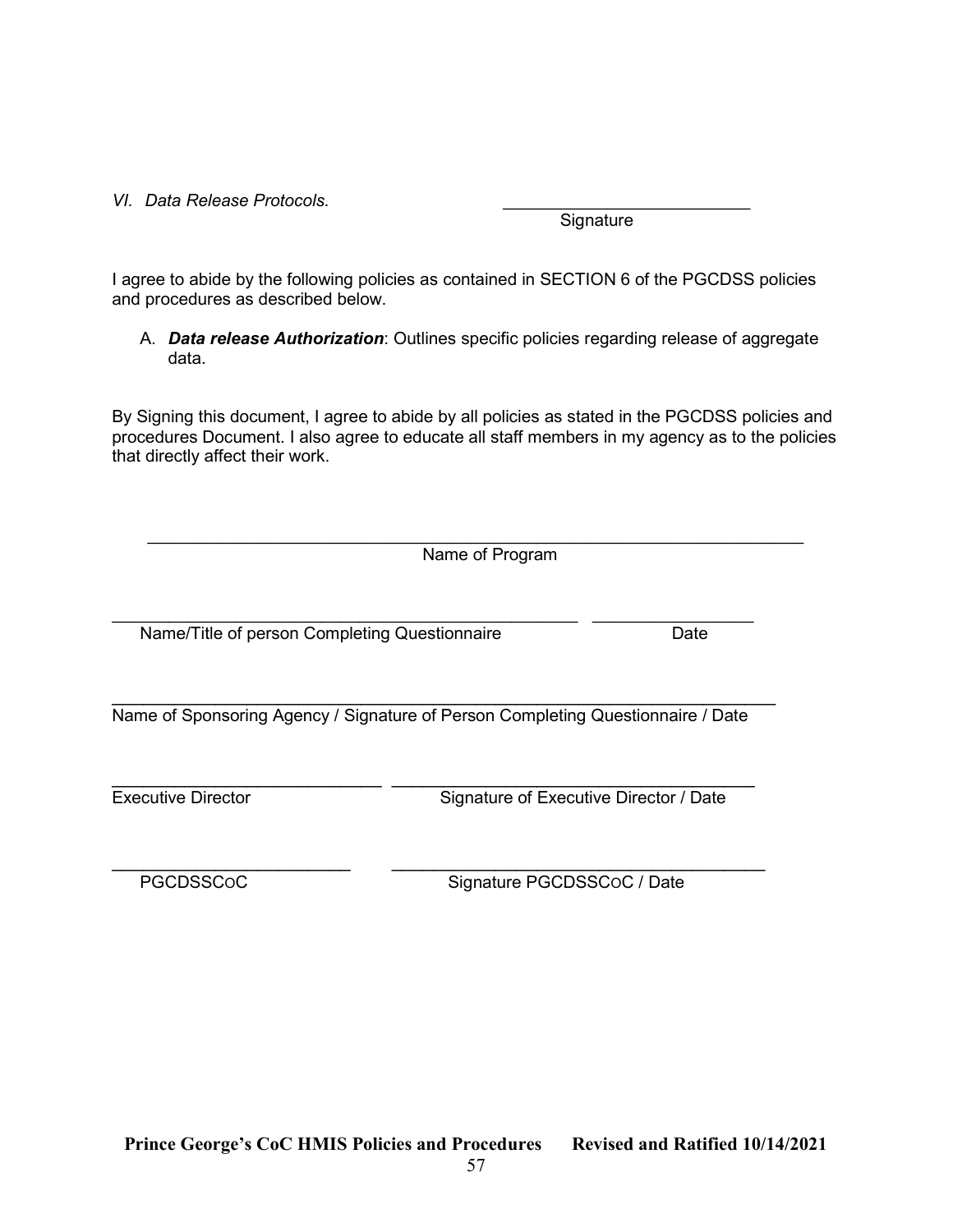### Program Information

| Please complete for each program in the agency which will be linking data to HMIS                                                                                                                                             |  |  |  |  |  |
|-------------------------------------------------------------------------------------------------------------------------------------------------------------------------------------------------------------------------------|--|--|--|--|--|
|                                                                                                                                                                                                                               |  |  |  |  |  |
|                                                                                                                                                                                                                               |  |  |  |  |  |
|                                                                                                                                                                                                                               |  |  |  |  |  |
|                                                                                                                                                                                                                               |  |  |  |  |  |
|                                                                                                                                                                                                                               |  |  |  |  |  |
| Type Of Program:<br>$\Box$ Emergency Shelter<br>$\overline{\phantom{a}}$ Transitional Housing<br><b>Permanent Supportive Housing</b><br>Supportive Services Only<br>Outreach<br>] Other: Specify ____________________________ |  |  |  |  |  |
| Population Served: $\Box$ Individuals $\Box$ Families $\Box$ Both                                                                                                                                                             |  |  |  |  |  |
| Target Population (ex. Youth, Elders, Families with Children, Singles, etc.)                                                                                                                                                  |  |  |  |  |  |

Capacity Information: Please use the following categories to identify the number of beds / slots in your program. Select only one category per bed (s) / Slot (s).

 $\mathcal{L}_\text{max}$  , and the contribution of the contribution of the contribution of the contribution of the contribution of the contribution of the contribution of the contribution of the contribution of the contribution of t

|                                                 | # Individual Beds: | # Beds entered intoyour database: |  |
|-------------------------------------------------|--------------------|-----------------------------------|--|
| Regular:<br>Winter:<br>Overflow:<br>Hud Funded: |                    |                                   |  |
| <b>Operating Year:</b>                          | From / / To        |                                   |  |
| Additional:<br>Explain:                         |                    |                                   |  |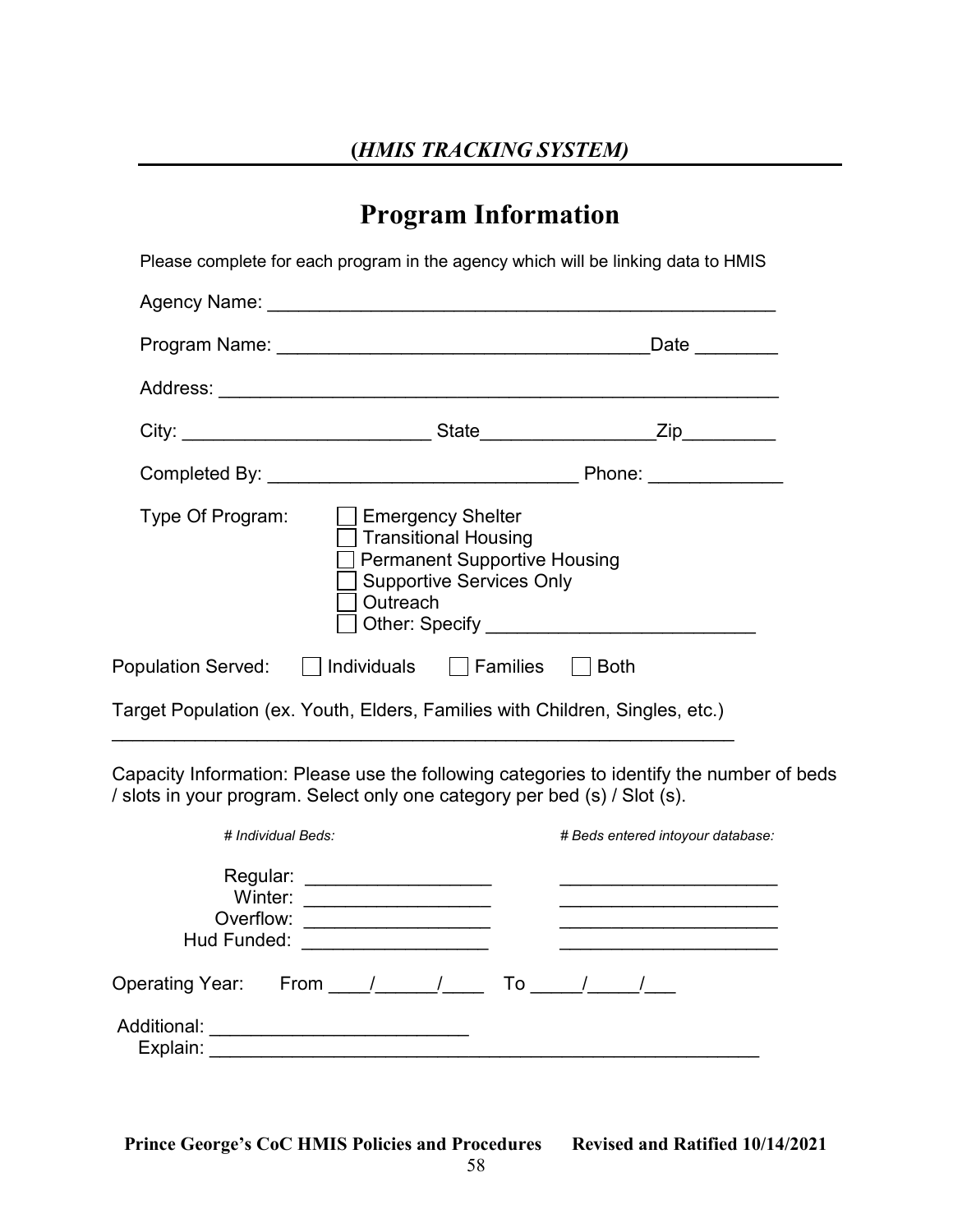| # Family Units:                 |                                                                                                                                                         |    |
|---------------------------------|---------------------------------------------------------------------------------------------------------------------------------------------------------|----|
| DTA Funded:                     |                                                                                                                                                         |    |
| Community Beds: Community Beds: |                                                                                                                                                         |    |
| Additional:                     |                                                                                                                                                         |    |
| Explain:                        |                                                                                                                                                         |    |
| Service Programs<br># Slots:    |                                                                                                                                                         |    |
| <b>HUD Funded:</b>              |                                                                                                                                                         |    |
|                                 |                                                                                                                                                         |    |
| Other:                          | Operating Year: From ____/___/<br><u> 1980 - Jan Barat, prima prima prima prima prima prima prima prima prima prima prima prima prima prima prima p</u> | To |
| Explain:                        |                                                                                                                                                         |    |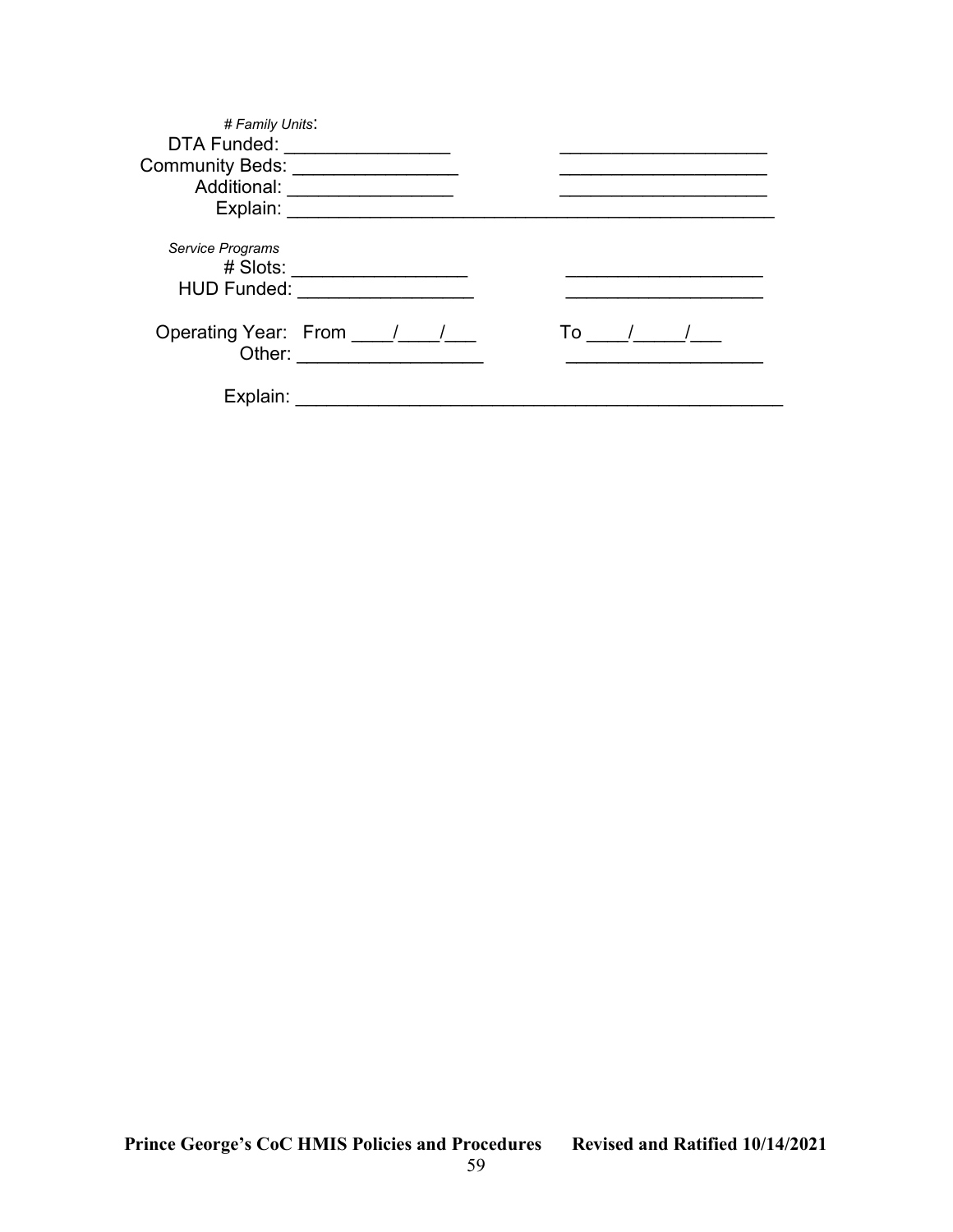$\mathcal{L}_\text{max}$  and the contract of the contract of the contract of the contract of the contract of the contract of the contract of the contract of the contract of the contract of the contract of the contract of the contrac

### HMIS User Access Form

| Program Name:              |  |
|----------------------------|--|
| Agency Administrator:      |  |
| <b>Executive Director:</b> |  |

| <b>Staff Name</b> | Access Level<br>(See Below) | Status<br>(active / inactive) | Authorized<br><b>By</b> | Date |
|-------------------|-----------------------------|-------------------------------|-------------------------|------|
|                   |                             |                               |                         |      |
| 1.                |                             |                               |                         |      |
| 2.                |                             |                               |                         |      |
| 3.                |                             |                               |                         |      |
| 4.                |                             |                               |                         |      |
| 5.                |                             |                               |                         |      |
| 6.                |                             |                               |                         |      |
| 7.                |                             |                               |                         |      |
| 8.                |                             |                               |                         |      |
| 9.                |                             |                               |                         |      |
| 10.               |                             |                               |                         |      |

|                            | <b>Resource</b><br><b>Specialist</b> | <b>Resource</b><br>specialist<br>Ш | <b>Resource</b><br><b>Specialist</b><br>Ш | Volunteer | Agency<br><b>Staff</b> | Case<br>Manager | Agency<br><b>Admin</b> | <b>Exec</b><br><b>Direct</b> | System<br>Oper | Syst<br><b>Admin</b> | System<br>Admin<br>$\mathbf{I}$ |
|----------------------------|--------------------------------------|------------------------------------|-------------------------------------------|-----------|------------------------|-----------------|------------------------|------------------------------|----------------|----------------------|---------------------------------|
| <b>Client Point</b>        |                                      |                                    |                                           |           |                        |                 |                        |                              |                |                      |                                 |
| Profile                    |                                      |                                    |                                           | X         | X                      | X               | X                      | X                            |                | X                    | X                               |
| Employment                 |                                      |                                    |                                           |           |                        | X               | X                      | X                            |                | X                    | X                               |
| <b>Residential History</b> |                                      |                                    |                                           |           |                        | X               | X                      | X                            |                | X                    | X                               |
| <b>Medical Addict</b>      |                                      |                                    |                                           |           |                        |                 | X                      | X                            |                | X                    | X                               |
| Legal                      |                                      |                                    |                                           |           |                        | X               | X                      | X                            |                | X                    | X                               |
| <b>Military</b>            |                                      |                                    |                                           |           |                        | X               | X                      | X                            |                | X                    | X                               |
| <b>Case Notes</b>          |                                      |                                    |                                           |           |                        | X               | X                      | X                            |                | X                    | $\mathsf{X}$                    |
| Worksheets                 |                                      |                                    |                                           |           | X                      | X               | X                      | X                            | X              | X                    | $\mathsf{X}$                    |
| <b>HMIS</b>                |                                      |                                    |                                           |           |                        |                 |                        |                              |                |                      |                                 |
| <b>Referrals</b>           |                                      |                                    |                                           | X         | X                      | $\sf X$         | X                      | X                            |                | X                    | X                               |
| Check in / out             |                                      |                                    |                                           | X         | X                      | X               | X                      | X                            |                | X                    | X                               |
| <b>Other Services</b>      |                                      |                                    |                                           |           | X                      | X               | X                      | X                            |                | X                    | X                               |
| <b>ResourcePoint</b>       | X                                    | X                                  | X                                         | X         | X                      | X               | X                      | X                            | X              | X                    | X                               |
| <b>ShelterPoint</b>        |                                      |                                    |                                           | X         | X                      | X               | X                      | X                            |                | X                    | X                               |
| <b>Reports</b>             |                                      |                                    |                                           |           |                        | X               | X                      | X                            |                | X                    | X                               |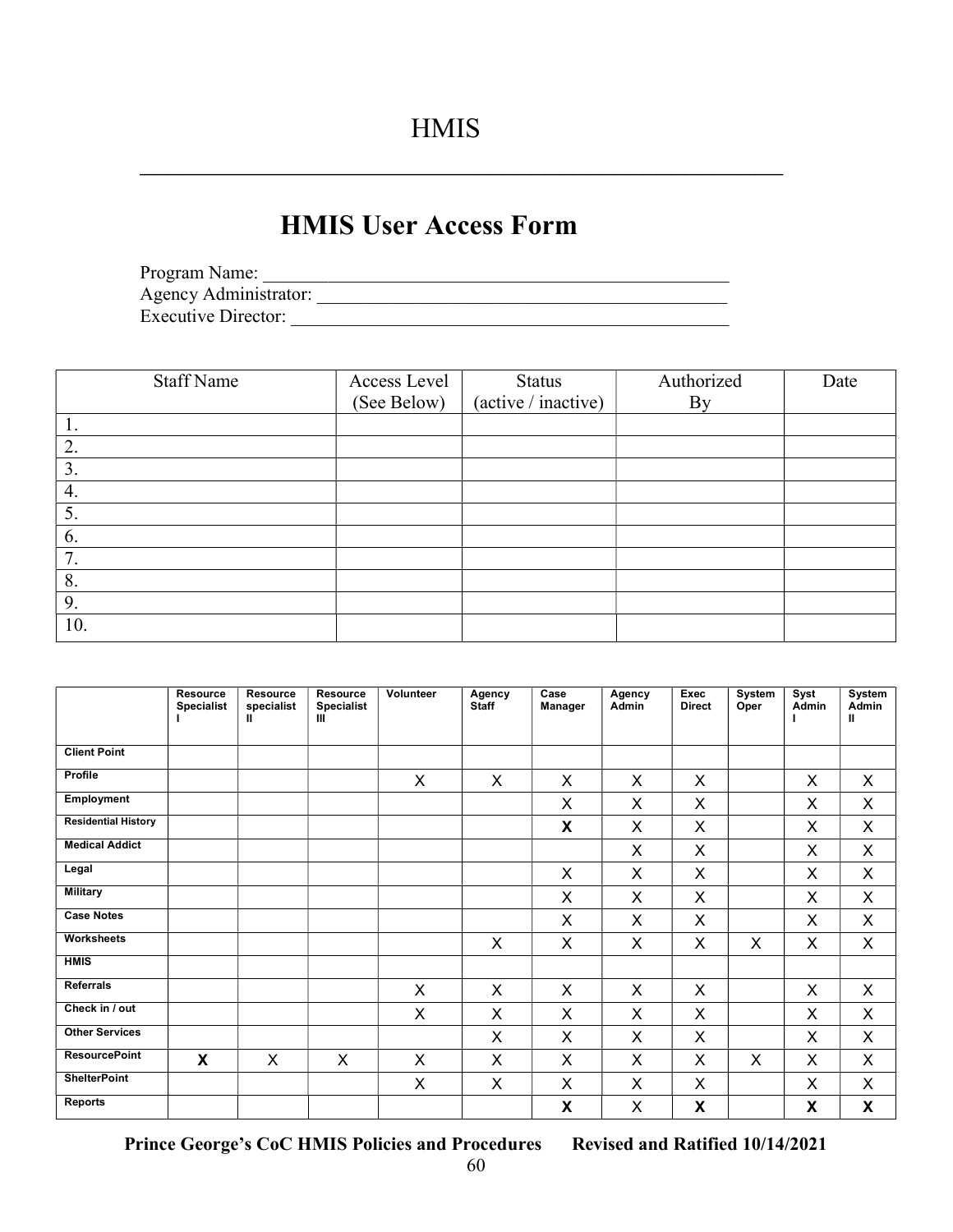| Administration          |   |   |  |   |   |   |   |   |
|-------------------------|---|---|--|---|---|---|---|---|
| <b>Add Users</b>        |   |   |  | X | Х | X | Х | Χ |
| <b>Remove Users</b>     |   |   |  | X | X | X | X | X |
| <b>Reset Password</b>   |   |   |  | X | Х | X | Х | X |
| <b>Add Agency</b>       |   |   |  |   |   | X | Х | Χ |
| <b>Edit Agency</b>      | Χ | X |  | X | X | X | Х | X |
| <b>Remove Agency</b>    |   |   |  |   |   | X | Х | X |
| <b>Picklist options</b> |   |   |  |   |   | X | Х | Χ |
| Licenses                |   |   |  |   |   | X | Х | X |
| <b>Other Options</b>    |   |   |  |   |   | Χ | Х | Χ |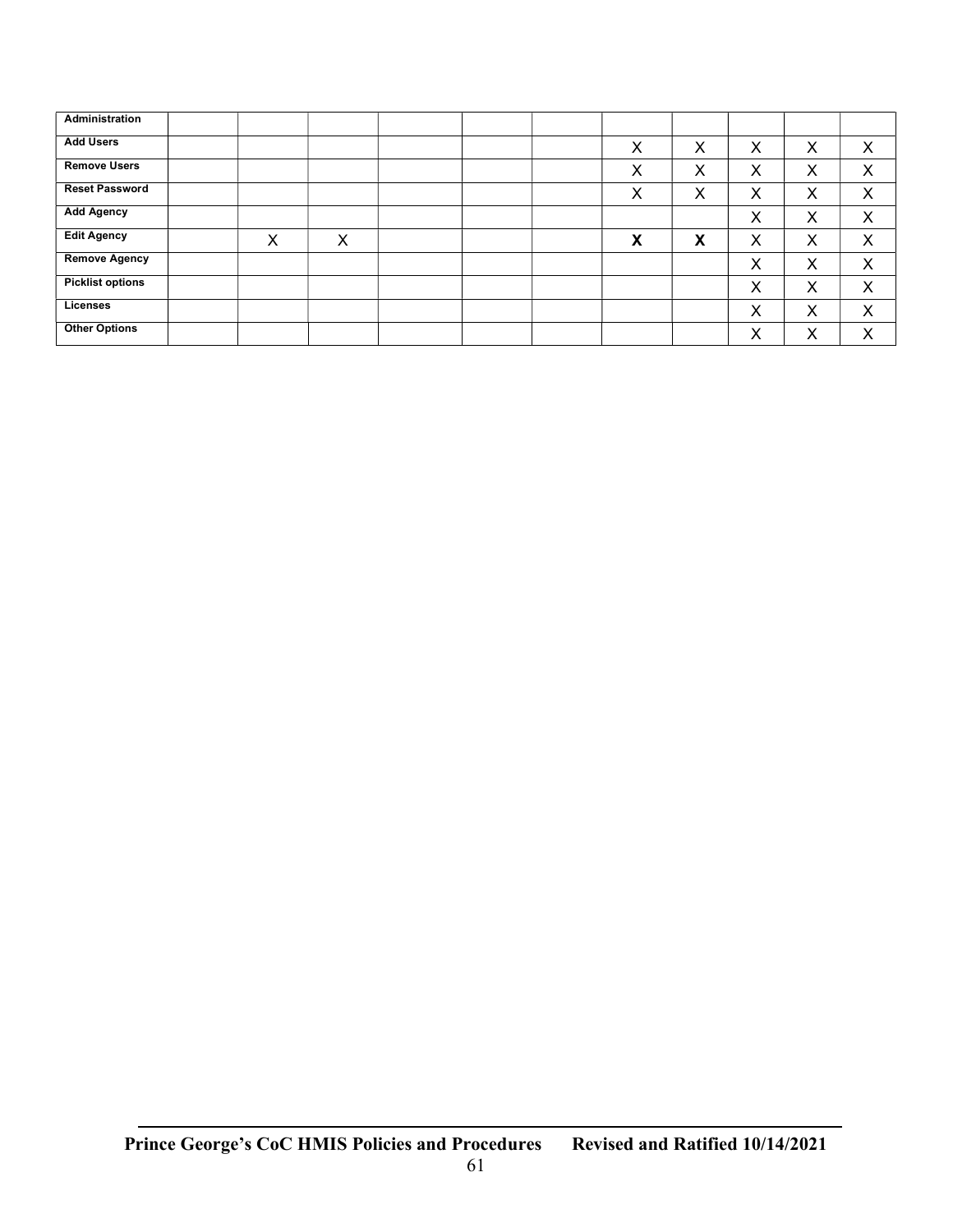### Location Access Authorization

Please List the locations and users of each computer that should be registered with HMIS server that can access the Service Point software system.

| Location | Computer<br>Description | Users of<br>Computer | Registered<br>With Server<br>PGCDSS |
|----------|-------------------------|----------------------|-------------------------------------|
|          |                         |                      |                                     |
|          |                         |                      |                                     |
|          |                         |                      |                                     |
|          |                         |                      |                                     |
|          |                         |                      |                                     |
|          |                         |                      |                                     |
|          |                         |                      |                                     |
|          |                         |                      |                                     |
|          |                         |                      |                                     |
|          |                         |                      |                                     |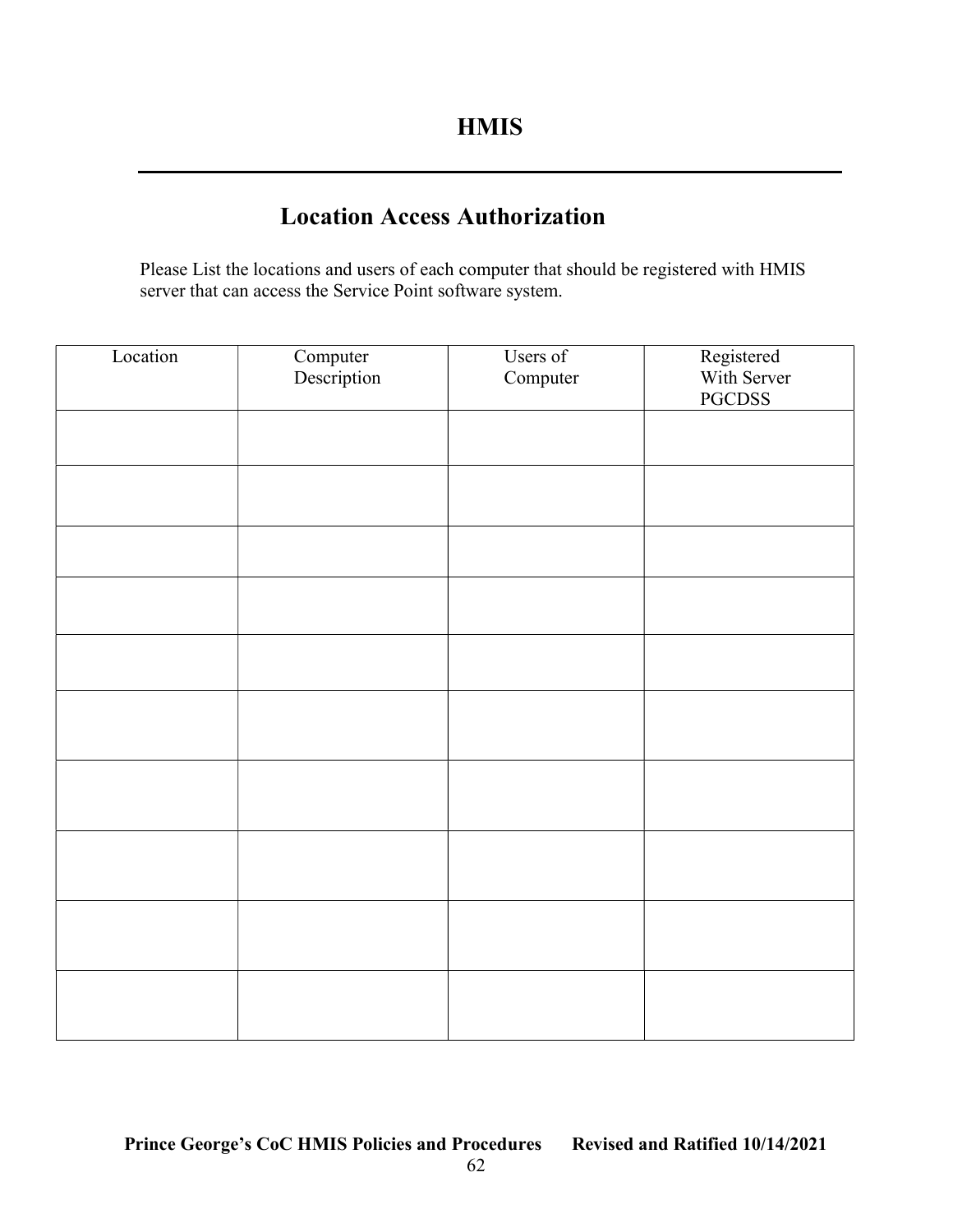Laptop and Off Site Installation Access Privileges to System Server Commitment Form.

Security Agreement

This agreement is made between PGCDSSCoC and (Agency Name)

 $\overline{\phantom{a}}$  , and the set of the set of the set of the set of the set of the set of the set of the set of the set of the set of the set of the set of the set of the set of the set of the set of the set of the set of the s

By signing this security agreement, I agree that I will not allow persons other than Agency authorized staff to use the laptop. I understand that I will only use the Service Point software from locations authorized by the agency as appropriate for entering data. I realize if I access the HMIS software from an unauthorized agency location that I am putting the confidentiality of all of the clients served in this agency at risk.

By signing this document, I agree to abide by the above policies.

Staff Name Date Date

\_\_\_\_\_\_\_\_\_\_\_\_\_\_\_\_\_\_\_\_\_\_\_\_\_\_\_\_\_\_\_\_\_\_\_ \_\_\_\_\_\_\_\_\_\_\_\_\_\_\_\_\_\_\_\_\_ Agency Name Date Date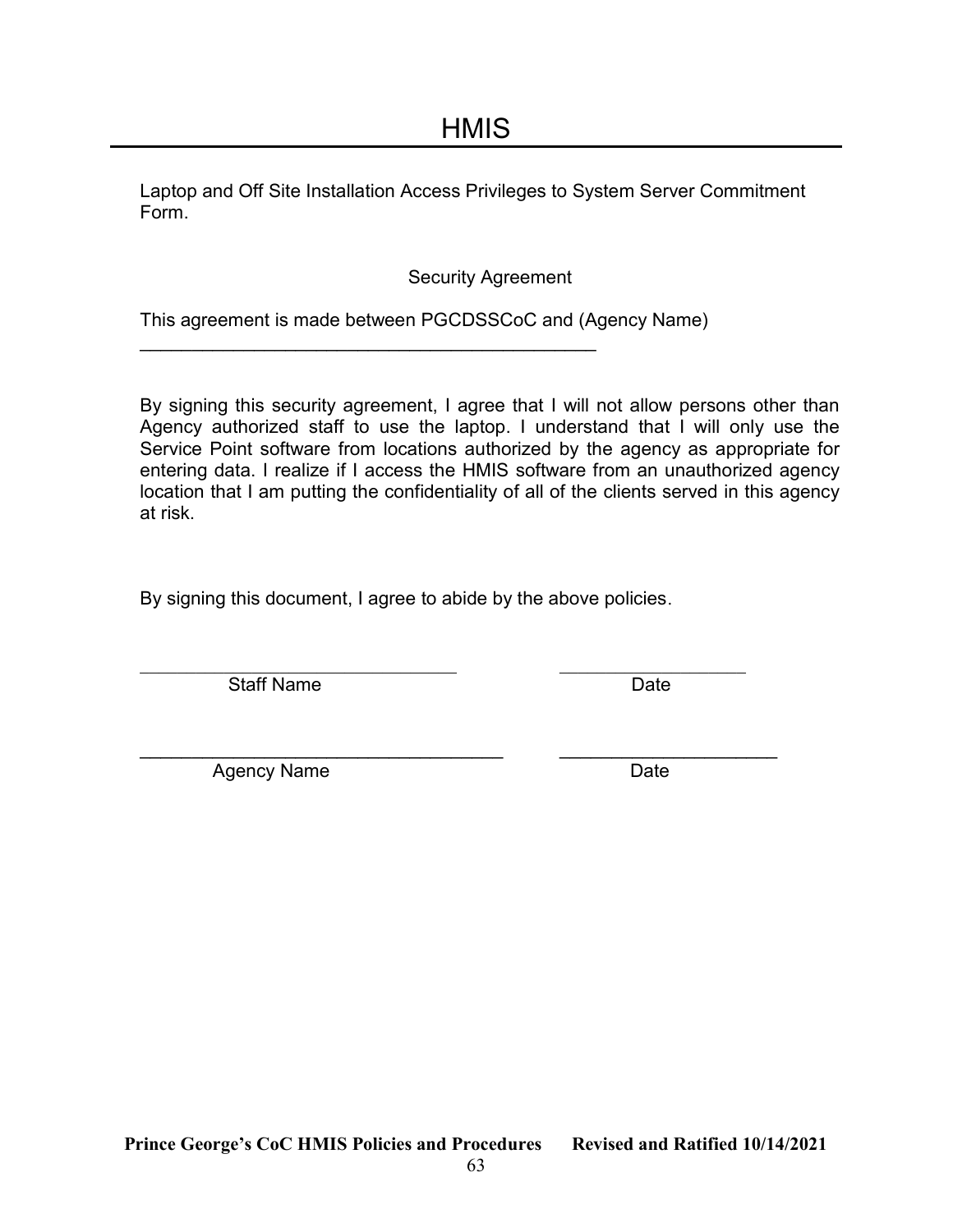### PGCDSS Staff Commitment Form Part I

#### Staff Security Agreement PRINCE GEORGE'S COUNTY DEPARTMENT OF SOCIAL SERVICES HMIS STATEMENT OF CONFIDENTIALITY AND REQUIEST OF COC USER

Please complete the following:

Employee Name:

 (Print) Agency Name: \_\_\_\_\_\_\_\_\_\_\_\_\_\_\_\_\_\_\_\_\_\_\_\_\_\_\_\_\_\_\_\_\_

Important – Please note

New Users and Existing Users must complete this form annually.

If you have any questions regarding the completion of this request, please contact the Prince George's County

Department of Social Services Housing and Homeless Services Unit at (301) 909-6346.

After filling out this form, mail it to Prince George's County Department of Social Services at 805 Brightseat

Road, Landover, MD 20785. Do not fax this form due to confidentiality issues.

#### SERVICE AGREEMENT

\_\_\_\_\_\_\_\_\_\_\_\_\_\_\_\_\_\_\_\_\_\_\_\_\_ ("Agency") agrees to provide resources to persons referred to this service provider for the purpose of facilitating the necessary established goals and outcomes for the individual within the Homeless Services Partnership and on the Service Point Information System (HMIS).

#### STATEMENT OF CONFIDENTIALITY

I AGREE TO MAINTAIN THE STRICT CONFIDENTIALITY OF INFORMATION OBTAINED THROUGH THE Prince George's County Department of Social Services CoC Homeless Information Management Tracking System. This information will be used only for the legitimate client services and administration of the above named agency. Any breach of confidentiality will result in immediate termination of participation in the Prince George's County Department of Social Services, Office of Homeless Services Continuum of Care Client Tracking Systems.

Employee Signature: etc. and the control of the Date:  $\Box$  Date:  $\Box$ 

Executive Director Or Authorized Personnel Signature: etc. and the set of the set of the set of the set of the set of the set of the set of the set of the set of the set of the set of the set of the set of the set of the set of the set of th

Part II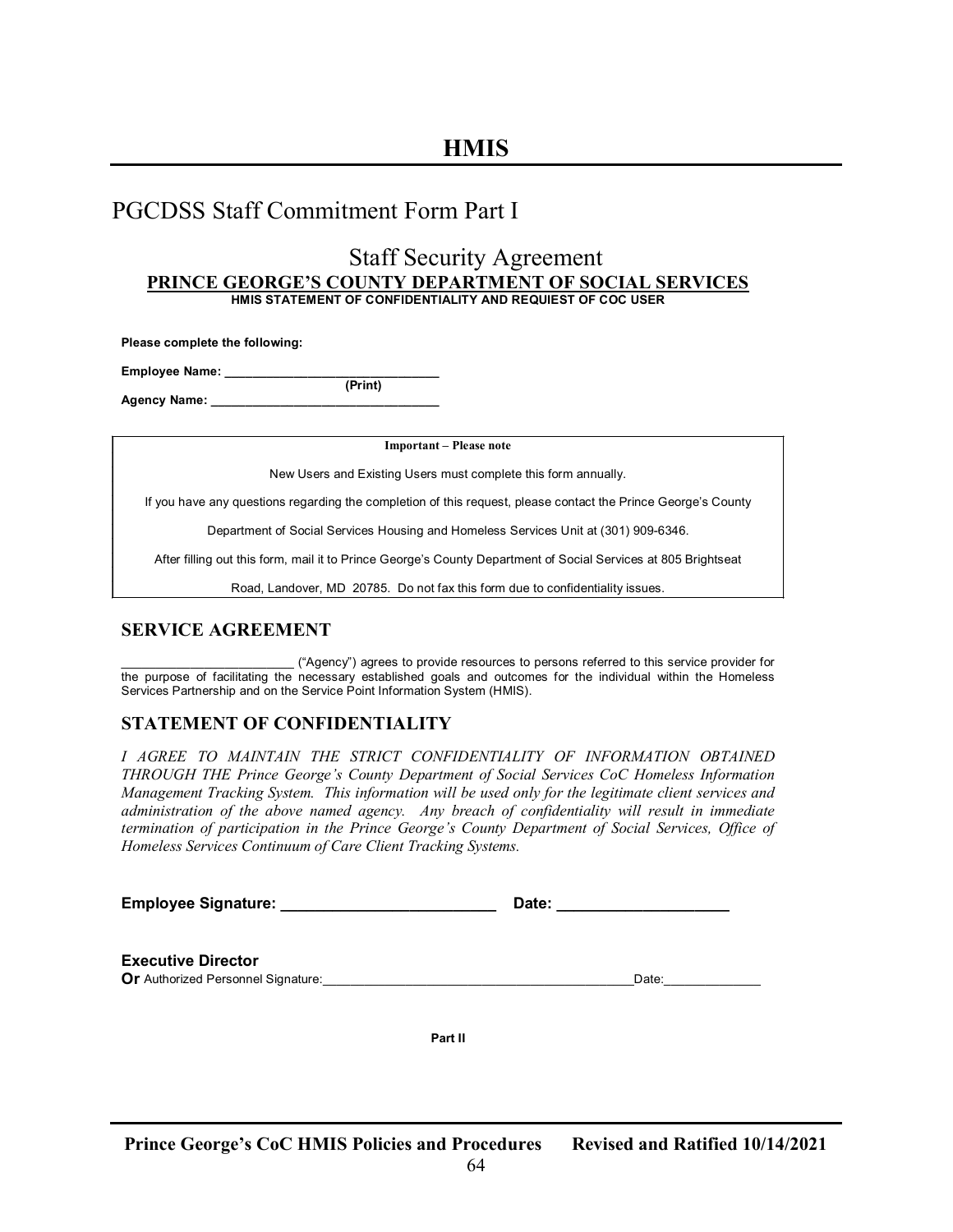### REQUEST FOR ACCOUNT

Each user requires a unique username and password (to be kept private). Use of another user's username (account) is grounds for immediate termination from the Prince George's County Continuum of Care Homeless Management Information Systems, Office of Housing & Homeless Services Department of Social Services tracking systems (PGCCoCHMISOHHSDSS)

#### User ID (Assigned by PGCDSS): \_\_\_\_\_\_\_\_\_\_\_\_\_\_\_\_\_\_\_\_\_\_\_\_\_\_\_\_\_

#### USER'S RESPONSIBILITY STATEMENT

Your username and password give you access to the Department of Social Services Information Services Center network system. Initial each item below to indicate your understanding of the proper use of your username and password, and sign where indicated. Any failure to uphold the confidentiality standards set forth below is grounds for immediate termination from the Prince George's County Information Services Center Network system.

\_\_\_\_\_\_\_\_\_\_\_\_\_\_\_\_\_\_\_\_\_\_\_\_\_\_\_\_\_\_\_\_\_\_\_\_\_\_\_\_\_\_\_\_\_\_\_\_\_\_\_\_\_\_\_\_\_\_\_\_\_\_\_\_

#### Initial Only

| I understand that my username and password are for my use only.                                                                                                        |       |
|------------------------------------------------------------------------------------------------------------------------------------------------------------------------|-------|
| I understand that I must take all reasonable means to keep my password physically secure.                                                                              |       |
| I understand that the only individuals who can view PGCCoCHMISOHHSDSS Tracking information are<br>authorized users and the clients to whom the information pertains.   |       |
| I understand that I may only view, obtain disclose, or use the database information that is necessary in<br>performing my job.                                         |       |
| I understand those hard copies of PGCCoCHMISOHHSDSS Tracking information must be kept in a secure file.                                                                |       |
| I understand that these rules apply to all users of the PGCCoCHMISOHHSDSS Tracking Systems whatever<br>their work role of position.                                    |       |
| I understand that once the hard copies of PGCCoCHMISOHHSDSS Tracking information are no longer needed,<br>they must be properly destroyed to maintain Confidentiality. |       |
| I understand that if I notice or suspect a security breach, I must immediately notify PGCCoCHMISOHHSDSS at<br>$(301)$ 909-6346.                                        |       |
| I understand and agree to the above statements.                                                                                                                        |       |
| Employee Signature: ______                                                                                                                                             | Date: |
| Please mail this form back to:                                                                                                                                         |       |
| Prince George's County Department of Social Services<br>Office of Housing and Homeless Services<br>805 Brightseat Road<br>Landover, MD 20785                           |       |

65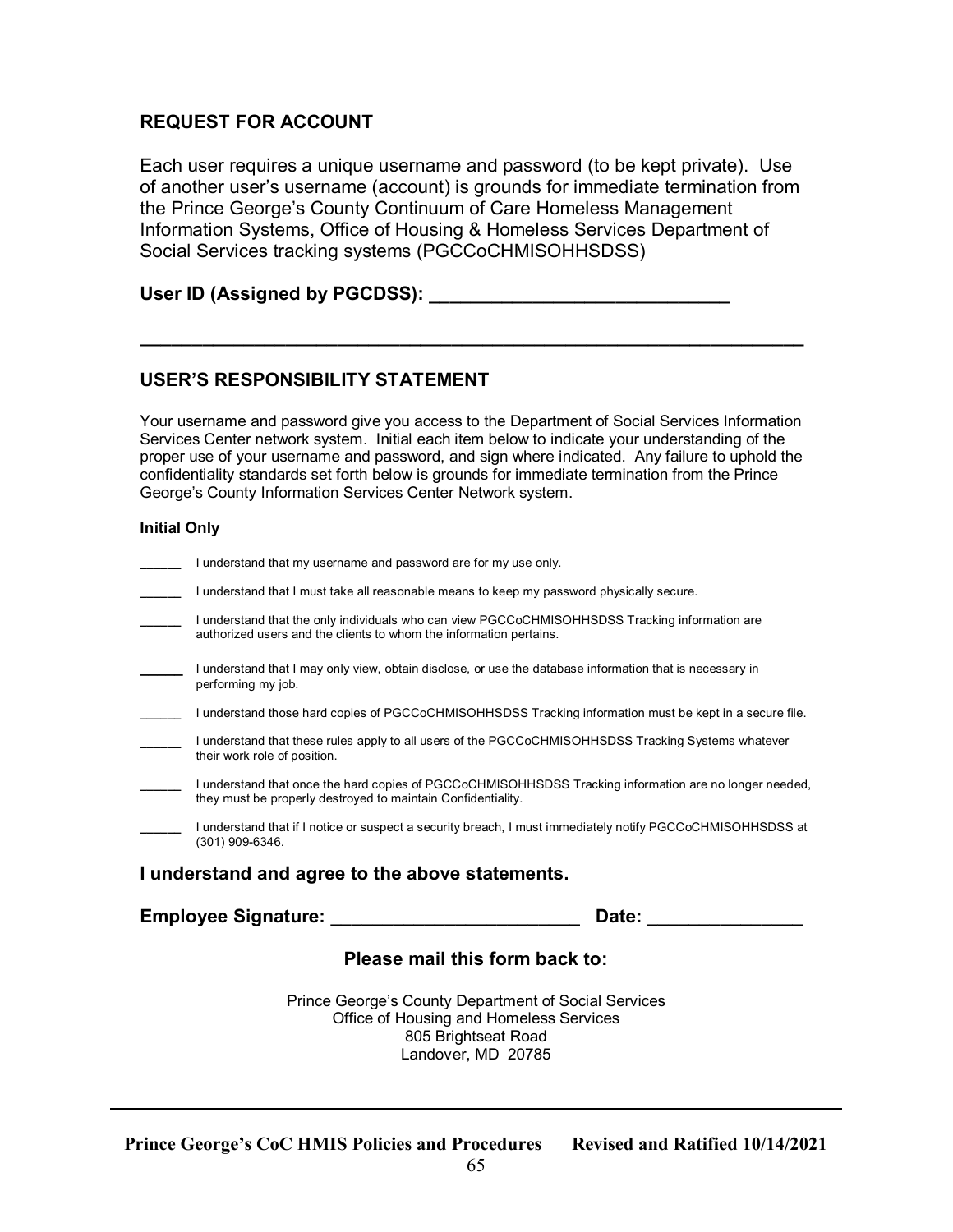### Interagency Data Sharing Agreement

The PGCDSSCOC administers a computerized record-keeping system that captures information about people experiencing homelessness, including their service needs. The HMIS system, allows programs the ability to share information electronically about clients who have been entered into software. Client level information can only be shared between agencies that have established an Interagency Sharing Agreement with PGCDSS and have received written consent from particular clients agreeing to share their personal information with other agencies participating with HMIS. The agency receiving the written consent has the ability to "share" that client's information electronically through the HMIS system with a collaborating agency.

This process benefits clients by eliminating duplicate intakes. Intake and exit interviews can be shared, with written consent, between PGCDSSCOC.

By establishing this agreement the PGCDSSCOC agree that within the confines of the HMITS.

- 1.) HMIS information in either paper or electronic form will never be shared outside of Prince George's County without client written consent.
- 2.) Client level information will only be shared electronically through HMIS System Agencies that were authorized by the client.
- 3.) Information that is shared with written consent will not be used to harm or deny any services to a client.
- 4.) A violation of the above will result in immediate disciplinary action.
- 5.) Information will be deleted from the system upon client request.
- 6.) Clients have the right to request information about who has viewed or updated their HMIS record.

We at PGCDSSCOC establish this interagency sharing agreement so that our agencies will have the ability to share client level information electronically through the HMIS System. This agreement does not pertain to client level information that has not been entered into the HMIS system. This electronic sharing capability only provides us with a tool to share client level information. This tool will only be used when a client provides written consent to have an agreement with PGCDSSCOC and have completed security procedures regarding the protection and sharing of client data.

By signing this form, on behalf of our agencies, I authorize the PGCDSS to allow us to share information between our agencies. We agree to follow all of the above policies to share information between our collaborating agencies.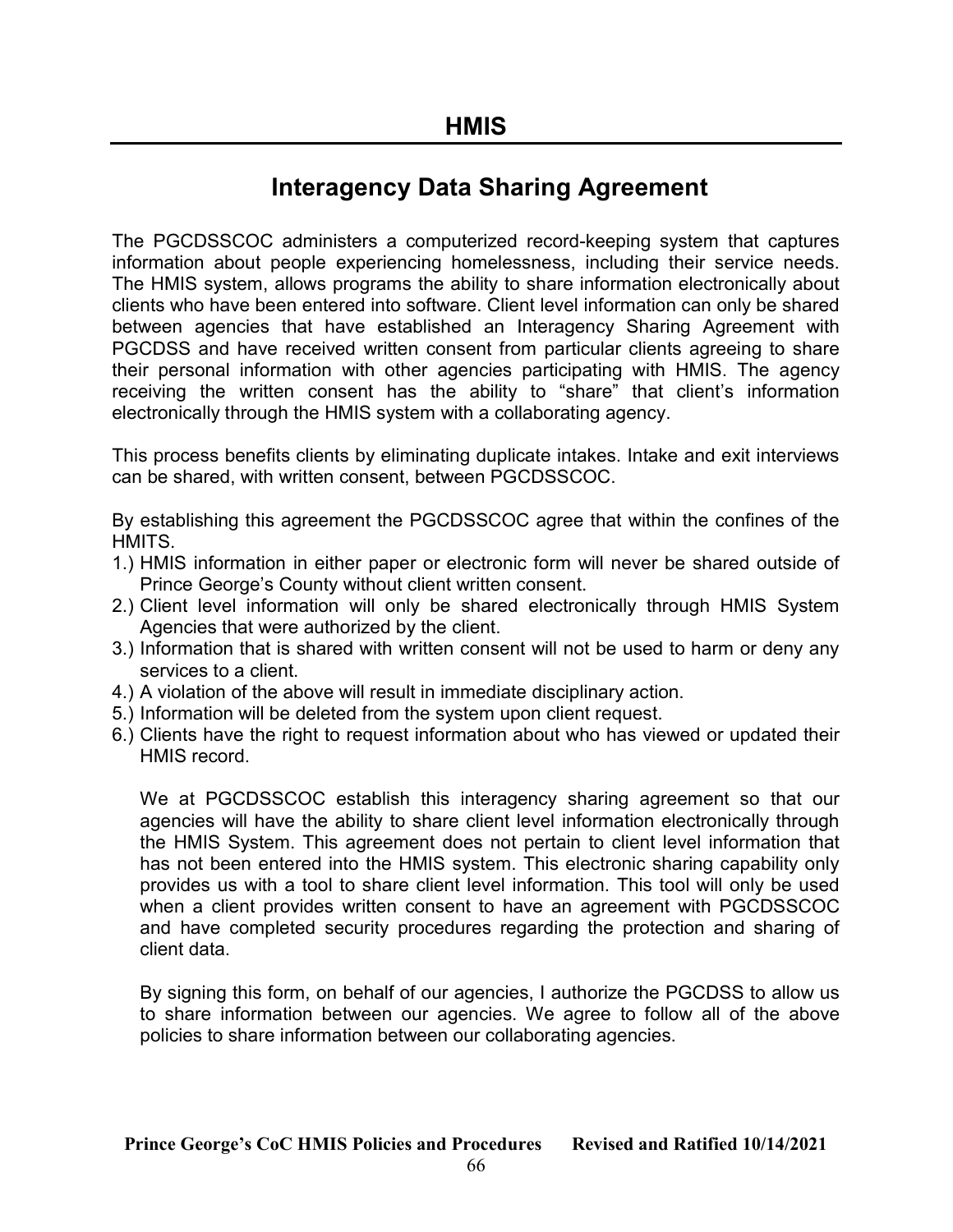We agree to share the following information (please check all that apply)

| □ Basic Client Information                                             |
|------------------------------------------------------------------------|
| Required Data Elements (HUD Universal Data Elements)                   |
| □ Children's Required Data Assessment (HUD Data Elements For Children) |
| $\Box$ COC APR                                                         |
| $\Box$ ESG CAPER                                                       |
| □ Other (Please Specify)                                               |

\_\_\_\_\_\_\_\_\_\_\_\_\_\_\_\_\_\_\_\_\_\_\_\_\_\_\_ \_\_\_\_\_\_\_\_\_\_\_\_\_\_\_\_\_\_\_\_\_\_\_\_ Agency 1 Agency 2

 $\mathcal{L}_\text{max}$  , and the contribution of the contribution of the contribution of the contribution of the contribution of the contribution of the contribution of the contribution of the contribution of the contribution of t Printed Name of Executive Director Printed Name of Executive Director

\_\_\_\_\_\_\_\_\_\_\_\_\_\_\_\_\_\_\_\_\_\_\_\_\_\_\_ \_\_\_\_\_\_\_\_\_\_\_\_\_\_\_\_\_\_\_\_\_\_\_\_\_\_\_\_\_\_ Signature of Executive Director Signature of Executive Director

\_\_\_\_\_\_\_\_\_\_\_\_\_\_\_\_\_\_\_\_\_\_\_\_\_\_\_ \_\_\_\_\_\_\_\_\_\_\_\_\_\_\_\_\_\_\_\_\_\_\_\_\_\_\_\_\_\_ Date **Date Date Date Date Date**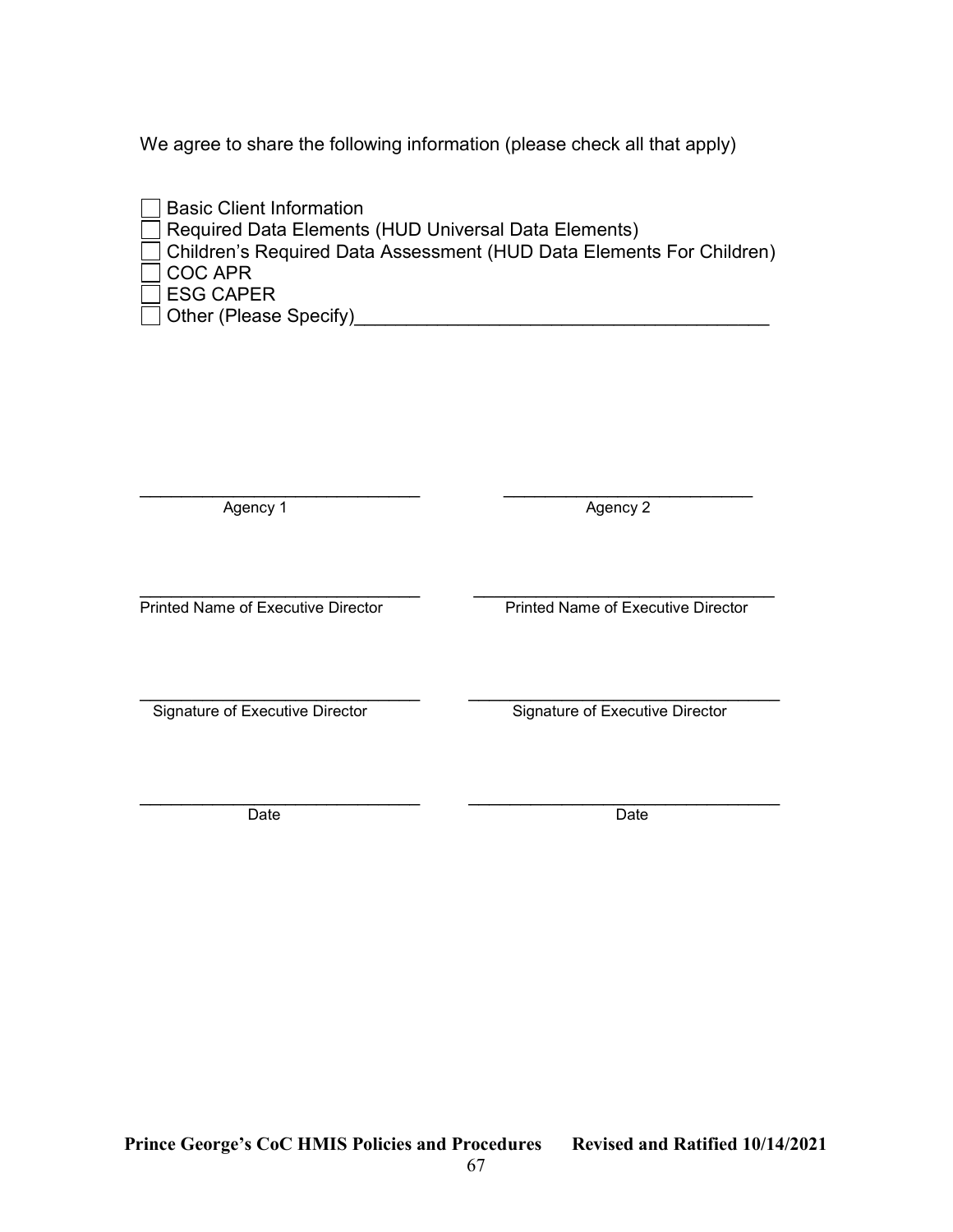#### CLIENT INFORMATION AUTHORIZATION

Service Point Information System Prince George's County, Maryland

I, \_\_\_\_\_\_\_\_\_\_\_\_\_\_\_\_\_\_\_\_\_\_\_\_\_\_\_\_\_, hereby authorize \_\_\_\_\_\_\_\_\_\_\_\_\_\_\_\_\_\_\_\_\_\_\_\_\_\_\_\_ to exchange any information concerning my history, and/or that of my immediate family, care, treatment, household demographic, housing issues, income, assets or benefits between directors, agencies, and staff of the Service Point Information System listed herein. The purpose of this release is to protect my privacy, help staff make referrals and to help me or my family receive better planning and delivery of services.

I understand that the aforementioned information will be communicated to other agencies using this computer system in several ways, one of which will include communication through a computer-based system that uses telephone lines to send and receive information. The highest level of security measures will be used to protect the information sent and received by telephone. Only authorized personnel will be able to view my personal information.

I understand that the System Administrator, the Prince George's County Department of Social Services, Office of Housing and Homeless Services, has personnel authorized to view my personal information.

Information entered into the Service Point Client Profile, which is basic demographic and services, will be shared with all agencies that participate in the Service Point System in Prince George's County.

This release authorizes a free exchange of information between agencies for one year in order to give the most complete and thorough services available. I understand that I may revoke this authorization at anytime.

| Social Security Number |
|------------------------|
| Date                   |
| Date                   |
| Date                   |
|                        |

I understand that my records are protected under federal regulations and cannot be disclosed without my written consent or as otherwise permitted by such regulations, and that in any event this consent expires one year from the date of entry or upon my departure from further service provider participation.

[CURRENT HMIS MEMBER LIST TO BE ATTACHED]